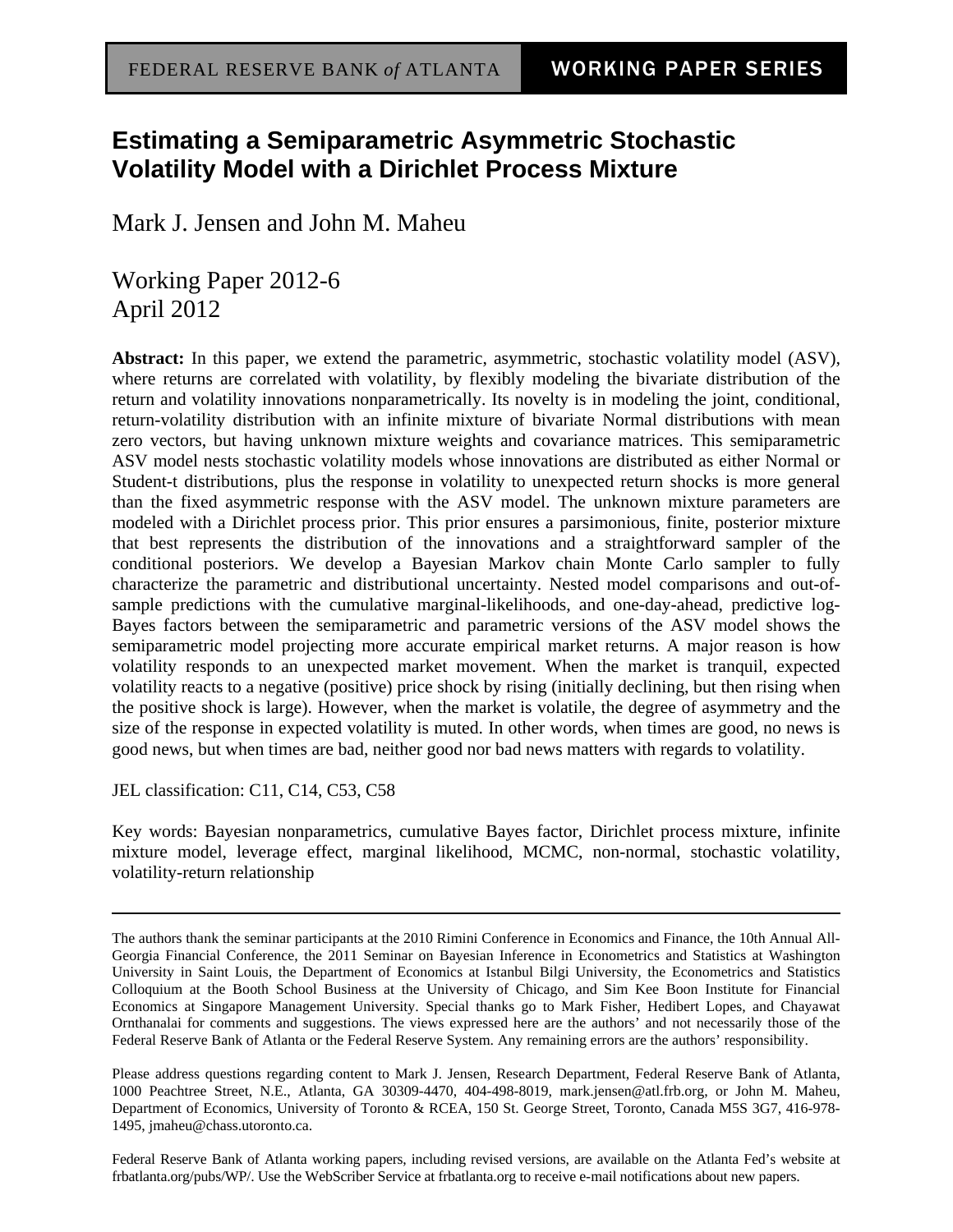# 1 Introduction

In this paper we extend the parametric, asymmetric, stochastic volatility model (ASV), where returns are correlated with volatility, by flexibly modeling the bivariate distribution of the return and volatility innovations nonparametrically.<sup>1</sup> In the model, log-volatility belongs to the parametric, first-order autoregressive,  $AR(1)$ , class of stochastic volatility which can accomodate stationarity as imposed in the literature (Jacquier et al. (1994) and Kim et al. (1998)) as well as nonstationary deviations from this assumption. The rest of the model is nonparametric in the sense that no assumptions are made about the underlying joint distribution of returns and volatility. Instead, the flexible Dirichlet process mixture (DPM) class of priors by Lo (1984) along with return data is used to estimate the unknown distribution.

The version of the DPM used is an infinite mixture of bivariate, normal distributions with mean zero, but unknown covariance matrices and mixture probabilities. This is used to fit the return and log-volatility distribution. As a mixture, each observations covariance matrix is distributed according to a Dirichlet process prior – a nonparametric prior over the value of the covariance matrix and the probability of its occurrence.

Others have nonparametrically modeled the return distribution of a stochastic volatility model, but the joint return, log-volatility distribution has not been. Jensen (2004), Griffin and Steel (2006), Jensen and Maheu (2010), Griffin and Steel (2011), and Delatola and Griffin (2011a), each apply a Dirichlet process mixture type prior to the return distribution. For the asymmetric stochastic volatility model, Delatola and Griffin (2011b) include a constant leverage effect and model the distribution of the log-squared return innovation nonparametrically with the infinite mixture, Constant Component Variance model of Griffin (2011). Yu (2011) directly models the leverage effect nonparametrically by modeling the correlation between returns and volatility with a fixed ordered linear spline, and Durham (2007) models the return distribution with a finite mixture model where its order is fixed a priori by the econometrician.

By relaxing the parametric distribution of the asymmetric stochastic volatility model, the approach taken in this paper is more flexible and better positioned to model non-Gaussian behavior. As pointed out by Das and Sundaram (1999), the parametric stochastic volatility model can only produce the level of skewness and kurtosis observed in the data when it takes on implausible parameter values. By design a nonparametric joint distribution allows the stochastic volatility model to capture these types of characteristics in the data

<sup>&</sup>lt;sup>1</sup>See Harvey et al. (1994), Yu (2005) and Omori et al. (2007) or Eq. (30)-(32) for the parametric version of the asymmetric stochastic volatility model.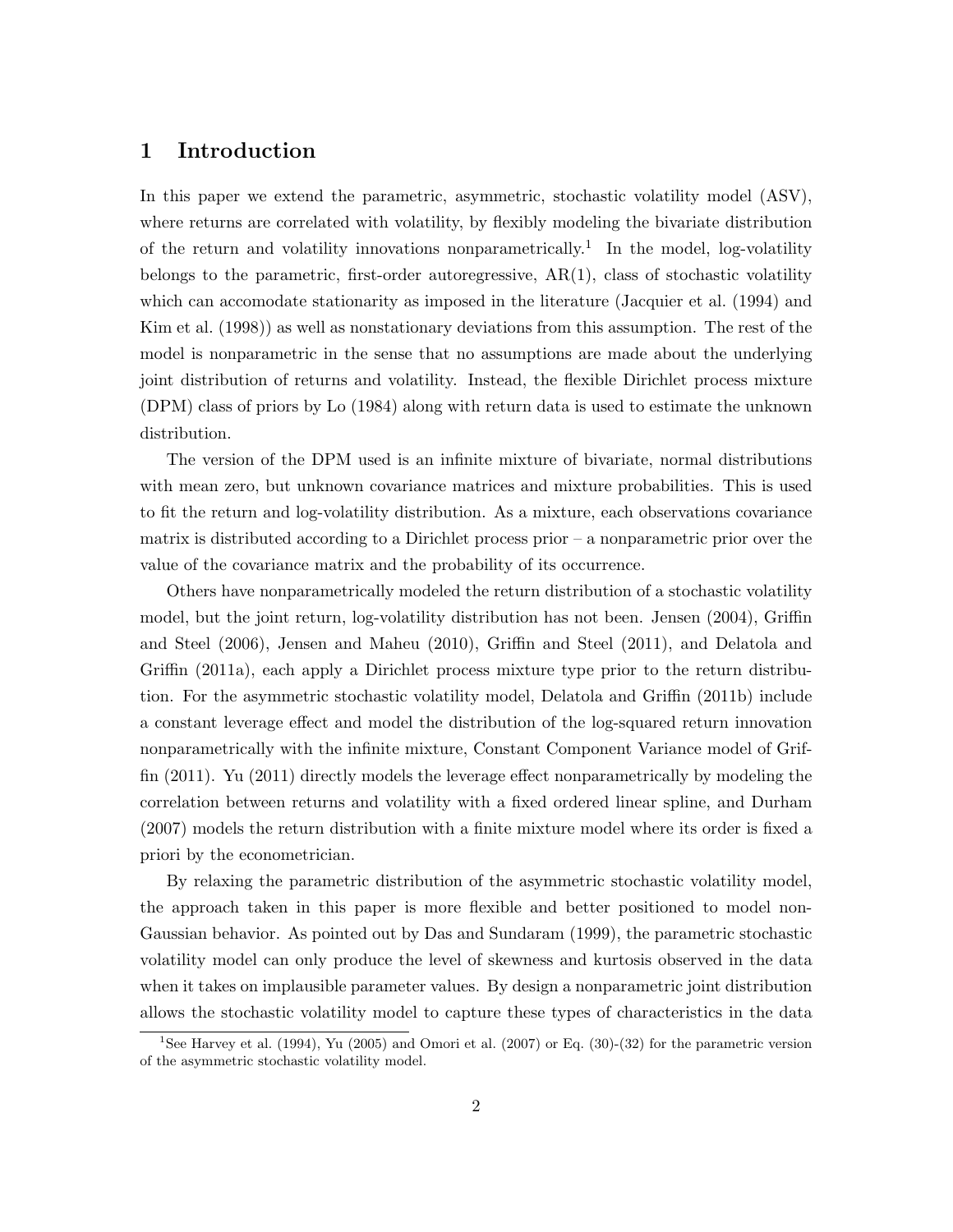without sacrificing the time dependent nature of the stochastic volatility model.

A Markov chain, Monte Carlo posterior algorithm for sampling the nonparametric and parametric portions of the model is presented. Our semiparametric sampler extends the univariate algorithm of the semiparametric stochastic volatility model by Jensen and Maheu (2010). A restricted version of the algorithm is also applied to a fully parametric, asymmetric, stochastic volatility model. Parameter, volatility, and distributional uncertainty are integrated out with the sampler of the posterior. These draws will be used to generate both the one-day-ahead predictive joint density for daily market returns and log-volatility, and the marginal density for one-day-ahead returns.

Stochastic volatility models and econometric models in general are chosen based on their predictability (see Geweke (2001), and Geweke and Whiteman (2006)). This is understandable given the important role predictions play in valuing stocks and options, constructing portfolios, and creating hedging strategies. Strong evidence in favor of our semiparametric model relative to parametric models is provided by the sequential predictive likelihoods for returns. In particular, the DPM estimate of the unknown predictive distribution for returns is found to be robust over low and high volatility periods and to large return shocks.

Great emphasis is also placed on the ability of a model to forecast volatility.<sup>2</sup> Asymmetry, where an unexpected decline in price leads to higher volatility, whereas an increase in price causes volatility to decline, is common in volatility models (see Bekaert and Wu (2000), Chen and Ghysels (2011)). In the stochastic volatility model this asymmetry comes from negatively correlated returns and log-volatility. Since the covariance matrix of the nonparametric return and log-volatility innovations distribution follows a random secondorder effect, this paper's semiparametric volatility model exhibits asymmetry. However, the random second-order effect for the covariance also allows this correlation to change depending on market conditions. During a regular market the asymmetry is like that found by Chen and Ghysels (2011), moderate increases in stock prices reduce expected volatility, whereas any decline in stock prices or a large unexpected increase in prices leads to higher expected volatility. However, during highly volatile times, expected volatility barely increases following an unexpected shock to market returns. In other words, the asymmetric return and volatility relationship is not a high volatility phenomenon.

The paper is organized as follows. In the Section 2, the asymmetric, stochastic volatility model with a nonparametric Dirichlet process mixture prior for the unknown distribution is constructed. Section 3 spells out the nonparametric model's Markov chain, Monte Carlo sampler of all the unknown parameters and latent variables. In Section 4 we apply our

 $2$ See Poon and Granger (2003) for an extensive overview of the volatility forecasting literature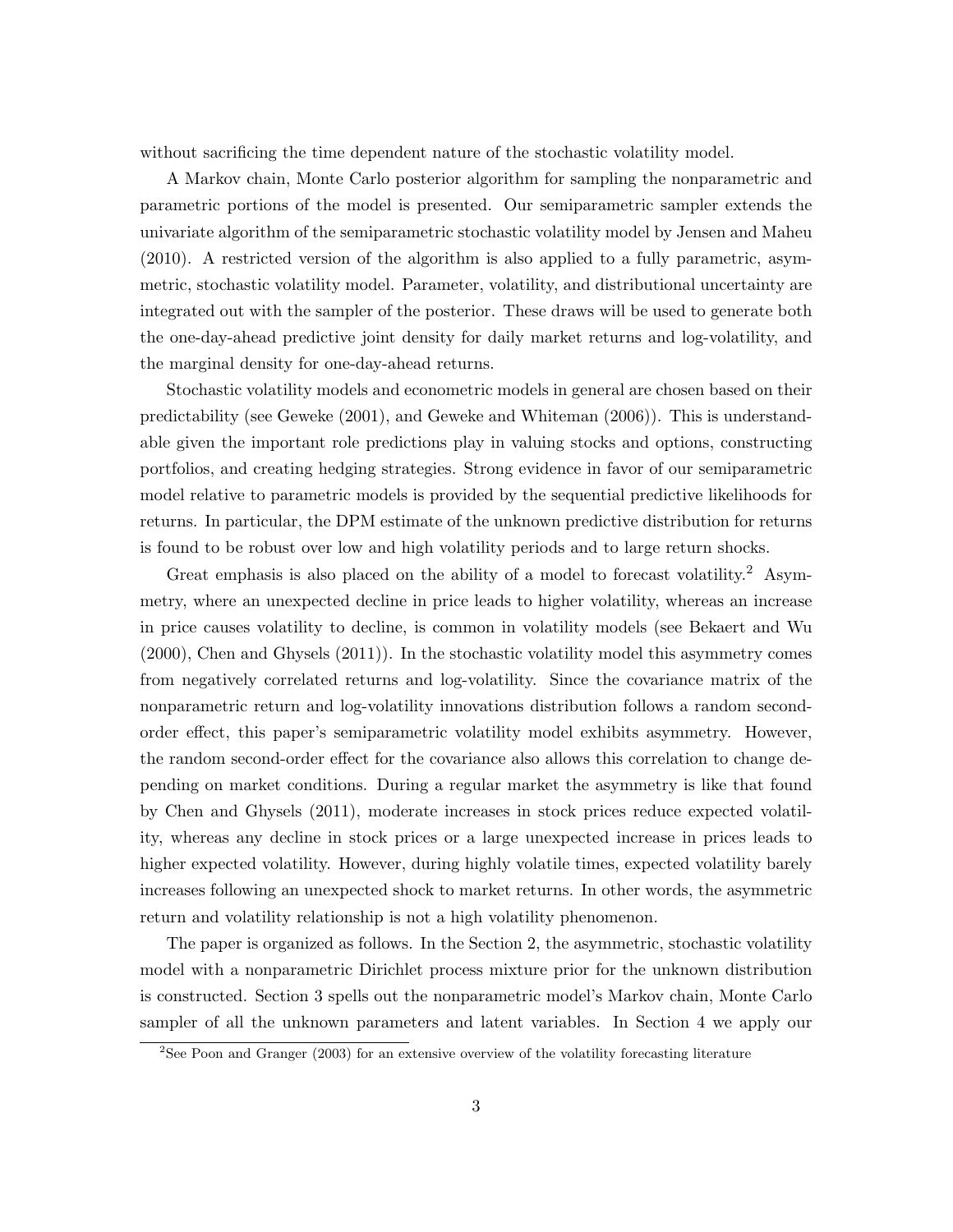semiparametric and an existing parametric asymmetric, stochastic volatility models to 28 years worth of daily market returns as measured by the value-weighted market portfolio from the Center of Research in Security Prices. In Section 5 and 6, we compare our empirical results by first evaluating the Bayes factor in favor of a nested parametric versions of the nonparametric model with the Savage-Dickey density ratio. We then compare the forecasting performance of the models over the last two years of the data with their cumulative log predictive Bayes factors. In Section 7 we estimate volatility's response to unexpected changes in stock prices. A summary and conclusions are contained in Section 8.

## 2 Model

We model asset returns using the following semiparametric, asymmetric, stochastic, logvolatility model

$$
y_t = \mu + \exp\{h_t/2\}\epsilon_t \tag{1}
$$

$$
h_{t+1} = \varphi h_t + \eta_t \tag{2}
$$

where  $y_t$  is the continuously compounded daily return at time periods  $t = 1, \ldots, n$ , and  $h_{t+1}$  is the value of the latent, log-volatility, one-day-ahead. The absolute value of the autoregressive parameter,  $\varphi$ , is constrained to the unit interval.<sup>3</sup>

We relax all assumptions concerning the joint distribution of  $\epsilon_t$  and  $\eta_t$ , and, instead, allow their distribution to be completely unknown and random as if the distribution were an additional unknown to the parameters and latent volatilities of the ASV model. In contrast to the existing literature we do not impose a stationary  $AR(1)$  process for logvolatility. For example, the existence of the first and second moments of  $\eta_t$  are determined nonparametrically from the data.

Being unknown and random, the joint innovation distribution requires a prior, which can then be used to obtain the random distributions posterior once data has been collected. We choose the following Lo (1984) type Dirichlet process mixture prior (DPM)

$$
\left(\begin{array}{c}\epsilon_t\\\eta_t\end{array}\right) \sim N(\mathbf{0}, \Lambda_t),\tag{3}
$$

$$
\Lambda_t \sim G, \tag{4}
$$

$$
G \sim DP(\alpha, G_0), \tag{5}
$$

to model the unknown distribution. In Eq.  $(3)-(5)$ , the tth observation's innovations are distributed as a bivariate Normal with a mean zero vector but with a random covariance

<sup>&</sup>lt;sup>3</sup>Because the mean of  $h_{t+1}$  can be subsumed into the variance of  $\epsilon_t$ , identification requires the mean of log-volatility to be zero; i.e., the intercept term of  $h_{t+1}$  must be set equal to zero.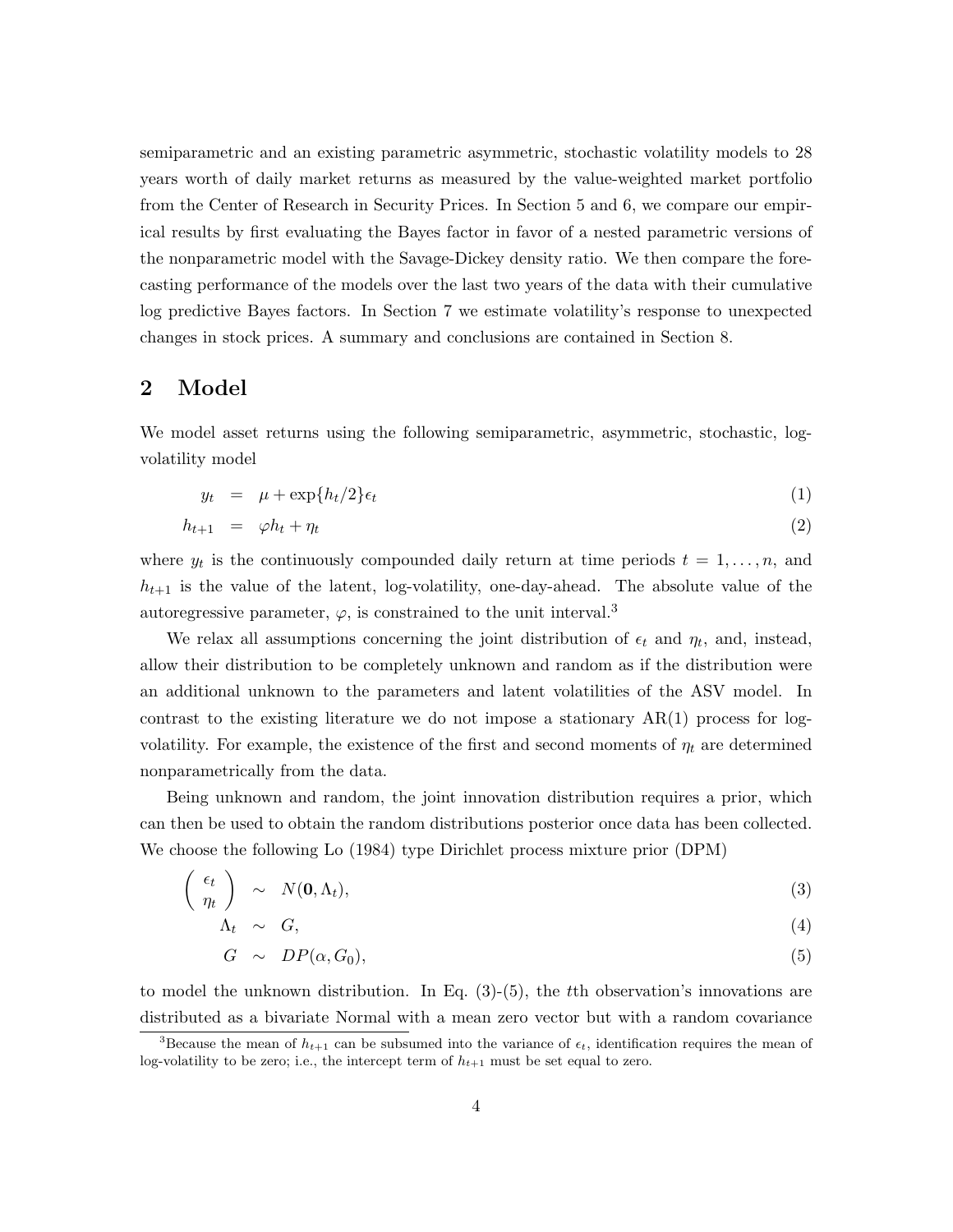matrix,  $\Lambda_t =$  $\int \sigma_{y,t}^2 \sigma_{y,h,t}$  $\begin{pmatrix} \sigma_{y,t}^2 & \sigma_{yh,t} \\ \sigma_{yh,t} & \sigma_{h,t}^2 \end{pmatrix}$ , that is distributed as  $G$ . The distribution  $G$  is also unknown and its prior is the Ferguson (1973) Dirichlet process distribution,  $DP(\alpha, G_0)$ , where the nonzero scalar  $\alpha$  is the precision parameter and  $G_0$  is the base distribution. We will provide a concrete definition for the DP prior, shortly.

The DPM builds on the well known property that a flexible distribution can be found by mixing together a finite number of known distributions. It extends this concept by mixing together an infinite number of distributions. In its simplest and most basic form the Dirichlet process mixture models the innovation vector  $(\epsilon_t, \eta_t)'$  as independent realizations from the same, unknown, distribution which we model as a mixture of distributions

$$
\int F_N(0,\Lambda)G(d\Lambda),\tag{6}
$$

where  $F_N$  is a Normal distribution function with mean zero and covariance matrix  $\Lambda$ , and  $G$  is a weighted mixture of the  $\Lambda$ s.

Eq. (1)-(5) constitute the semiparametric, asymmetric, stochastic volatility model with DPM prior model (ASV-DPM). At first glance, the ASV-DPM model, with its mean zero, bivariate, Normal distribution function, might seem to lack the capacity to fit the non-Gaussian behavior of returns and log-volatility. This, however, is incorrect. Fixing the mean of  $F$  to zero only limits the DPM prior to the class of distributions having one mode. This is hardly a limitation since asset returns are not known to have distributions with more than one mode.

The DPM prior for the ASV model can be viewed in terms of a random, second-order, effects model, where  $\Lambda_t$  is the random effect, but with a slight twist. Unlike a random effects model where  $\Lambda_t$  is typically assumed to follow a parametric, Inverse-Wishart distribution, in the ASV-DPM model G is unknown and is modeled nonparametrically. As a unknown random distribution function, G enables the  $\Lambda_t$ s to be distributed with "multimodality", and more "skewness" and "kurtosis" than is possible with a parametric distribution. However, because G is nonparametric the second-order, random effects matrices,  $\Lambda_t$ s, do not have any financial or economic meaning. They are simply building blocks in fitting the unknown distribution of  $(\epsilon_t, \eta_t)$ .

Employing Sethuraman (1994) representation of  $DP(\alpha, G_0)$ , G will almost surely be equal to the discrete distribution

$$
G(d\Lambda) = \sum_{j=1}^{\infty} \pi_j \delta_{\Sigma_j}(d\Lambda),\tag{7}
$$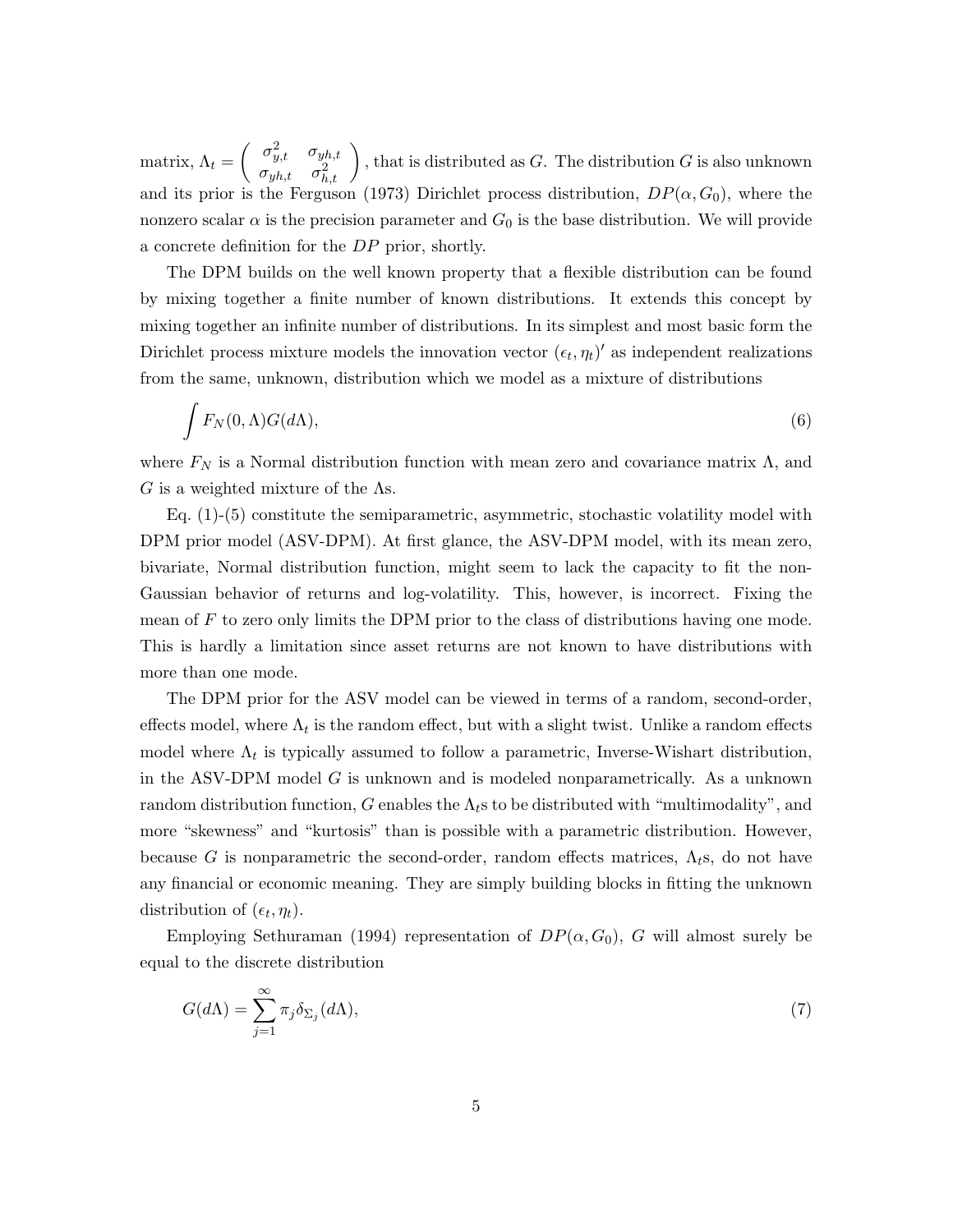where  $\delta_{\Sigma_j}(\cdot)$  is a degenerative distribution on the covariance matrix atom

$$
\Sigma_j = \begin{pmatrix} \sigma_{y,j}^2 & \sigma_{yh,j} \\ \sigma_{yh,j} & \sigma_{h,j}^2 \end{pmatrix},\tag{8}
$$

where  $\sigma_{yh,j} = \rho_j \sigma_{y,j} \sigma_{h,j}$ . Each  $\Sigma_j$  is a unique covariance matrix randomly drawn from the DP prior's base distribution,  $G_0$ . To ensure conjugacy, we let  $G_0$  be the Inverse-Wishart distribution with scale matrix  $S_0$  and  $v_0$  degrees of freedom, i.e.,

$$
G_0 \equiv \text{Inv-Wish}(S_0, v_0). \tag{9}
$$

The probability of  $\Lambda_t$  being equal to a particular  $\Sigma_j$  is  $\pi_j$  where  $\pi_1 = V_1, \pi_j = V_j \prod_{j' < j} (1 - \frac{1}{j'})$  $V_{j'}$ , and  $V_j \sim \text{Beta}(1, \alpha)$ , for  $\alpha > 0$ .

In (7),  $G_0$  is our "best" guess at the distribution of the  $\Lambda_t$ s. Because the  $\pi_j$ s are dependent on the  $V_j$ s being drawn from the Beta $(1, \alpha)$  distribution, whose expected value is  $1/(1+\alpha)$ , for relatively large values of  $\alpha$ , the DP prior for G converges to  $G_0$ ; i.e., each  $\pi_j$  is close to zero with a unique  $\Sigma_j$  drawn from  $G_0$ . Hence, as  $\alpha$  gets larger, it follows that the uncertainty about  $\Lambda_t$  distribution declines and the  $\Lambda_t$ s will be distributed as  $G_0$ . On the other hand, if  $\alpha$  is close to zero, the prior for G will consist of a discrete distribution whose support is located on only a few covariance matrices,  $\Sigma_i$ . The DP precision parameter,  $\alpha$ , can thus, be understood as controlling the complexity of the random, second-order, effects.

### 2.1 Parsimony with the DP

Parsimony, in other words, clustering or uniqueness in the covariances,  $\Lambda_t$ , of the ASV-DPM model is provided by the almost sure discreteness of Eq.  $(7)$ . By modeling G as a DP prior there is guaranteed to be ties among the  $\Lambda_t$ s. To be explicit, the joint distribution of the covariances can be defined sequentially as  $\pi(\Lambda_1, \Lambda_2, \ldots, \Lambda_n) \equiv \pi(\Lambda_1)\pi(\Lambda_2|\Lambda_1)\ldots \pi(\Lambda_n|\Lambda_1, \ldots, \Lambda_{n-1})$ where  $\pi(\Lambda_1) \equiv G_0$  and

$$
\Lambda_t | G, \Lambda_1, \dots, \Lambda_{t-1} \sim G,
$$
\n
$$
(10)
$$

$$
G|\Lambda_1,\ldots,\Lambda_{t-1} \sim DP\left(\alpha,\frac{\alpha}{\alpha+t-1}G_0+\sum_{t'=1}^{t-1}\frac{1}{\alpha+t-1}\delta_{\Lambda_{t'}}(dG)\right),\tag{11}
$$

for  $t = 2, \ldots, n$  (see Blackwell and MacQueen (1973)). Integrating out G from each of the conditional distributions in Eq. (10), we obtain the conditional distribution for  $\Lambda_t$ 

$$
\Lambda_t | \Lambda_1, \dots, \Lambda_{t-1} \sim \begin{cases} G_0 & \text{with probability } \frac{\alpha}{\alpha + t - 1}, \\ \Sigma_j & \text{with probability } \frac{n_j}{\alpha + t - 1}, \quad j = 1, \dots, k_t, \end{cases} \tag{12}
$$

where  $\Sigma_j$ ,  $j = 1, \ldots, k_t$  are the unique covariance matrices among the  $\Lambda_{t'}$ ,  $t' = 1, \ldots, t$ , and  $k_t$  is the number of unique covariances.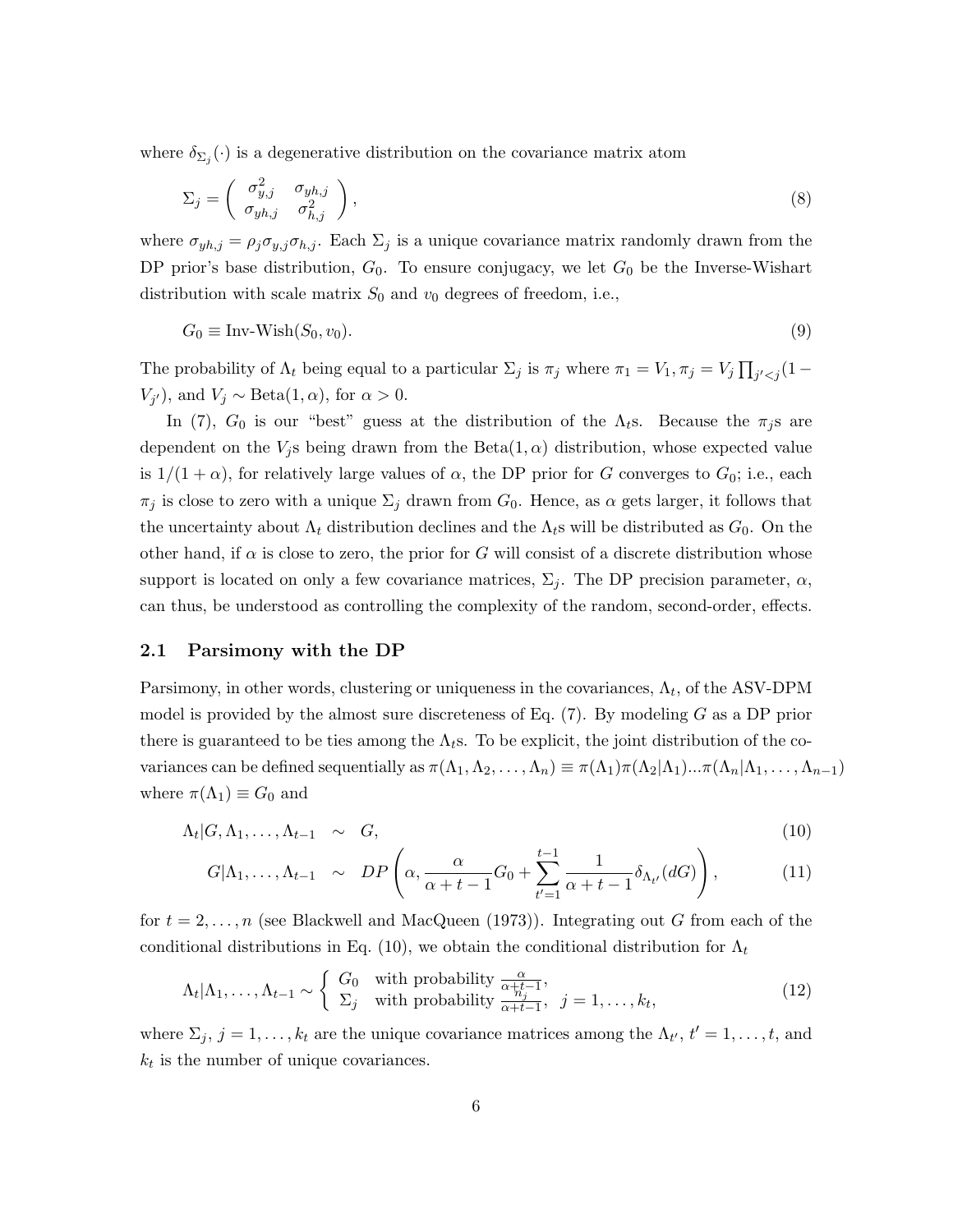Eq. (12) shows the self-reinforcing property of the DP where previously sampled values are more likely to be resampled in the future. The more  $\Lambda_{t'}$ s belonging to the cluster whose covariance matrix is  $\Sigma_j$ , the larger  $n_j$  will be and the greater the probability  $\Lambda_t$  will be assigned  $\Sigma_j$ . On the other hand, if only a few  $\Lambda_{t'}$  have been assigned  $\Sigma_j$ , both  $n_j$  and the likelihood of  $\Lambda_t$  being assigned  $\Sigma_i$  will be smaller.

Notice in Eq. (12) that there is also a non-trivial chance, proportional to  $\alpha$ , of a new covariance cluster being selected from  $G_0$ . Extreme clustering occurs when the precision parameter  $\alpha \to 0$ . On the other hand, if  $\alpha \to \infty$ , no clustering occurs and every observation is assigned its very own unique  $\Sigma_j$ ,  $j = 1, ..., n$ . In this case, the ASV-DPM model's joint, return, log-volatility distribution is a multivariate Student-t distribution but the model will typically not have finite unconditional moments (see Nelson (1991)).

### 2.2 Orthogonal representation

The ASV-DPM model can be written in terms of orthogonal innovations by first defining the latent assignment variable  $s_t = j$  when  $\Lambda_t$  equals the jth unique covariance  $\Sigma_j$ ; i.e., when  $\Lambda_t = \Sigma_j$ , then  $s_t = j$ . Under the DP prior for G,  $s_t$  will be distributed

$$
s_t \sim \sum_{j=1}^{\infty} \pi_j \delta_j,
$$

where the probability weights,  $\pi_j$ ,  $j = 1, \ldots$ , are the same as those defined in Eq. (7).

Incorporating  $s_t$  into the definition of the ASV-DPM model, we arrive at

$$
y_t = \mu + \sigma_{y, s_t} \exp\{h_t/2\} u_t,\tag{13}
$$

$$
h_{t+1} = \varphi h_t + \sigma_{h,s_t} v_t, \tag{14}
$$

$$
\left(\begin{array}{c} u_t \\ v_t \end{array}\right) \middle| s_t, \Upsilon_{s_t} \sim N(\mathbf{0}, \Upsilon_{s_t}), \tag{15}
$$

$$
s_t \sim \sum_{j=1}^{\infty} \pi_j \delta_j,\tag{16}
$$

$$
\Sigma_{s_t} \sim G_0,\tag{17}
$$

where the correlation matrix  $\Upsilon_j =$  $\begin{pmatrix} 1 & \rho_j \end{pmatrix}$  $\rho_j$  1  $\setminus$ , with  $\rho_j = \sigma_{hy,j}/(\sigma_{h,j}\sigma_{y,j}).$ 

Letting  $\Upsilon_{st}^{1/2}$  represent the Cholesky decomposition,  $\Upsilon_{st} \equiv \Upsilon_{st}^{1/2} \Upsilon_{st}^{1/2'}$  $s_t^{1/2}$ , we pre-multiply  $(u_t, v_t)'$  by the inverse of  $\Upsilon_{s_t}^{1/2}$  to obtain the uncorrelated innovation vector

$$
\begin{pmatrix} w_t \\ v_t \end{pmatrix} \equiv \left(\Upsilon_{s_t}^{1/2}\right)^{-1} \begin{pmatrix} u_t \\ v_t \end{pmatrix} = \begin{pmatrix} (u_t - v_t \rho_{s_t})/\sqrt{1 - \rho_{s_t}^2} \\ v_t \end{pmatrix}.
$$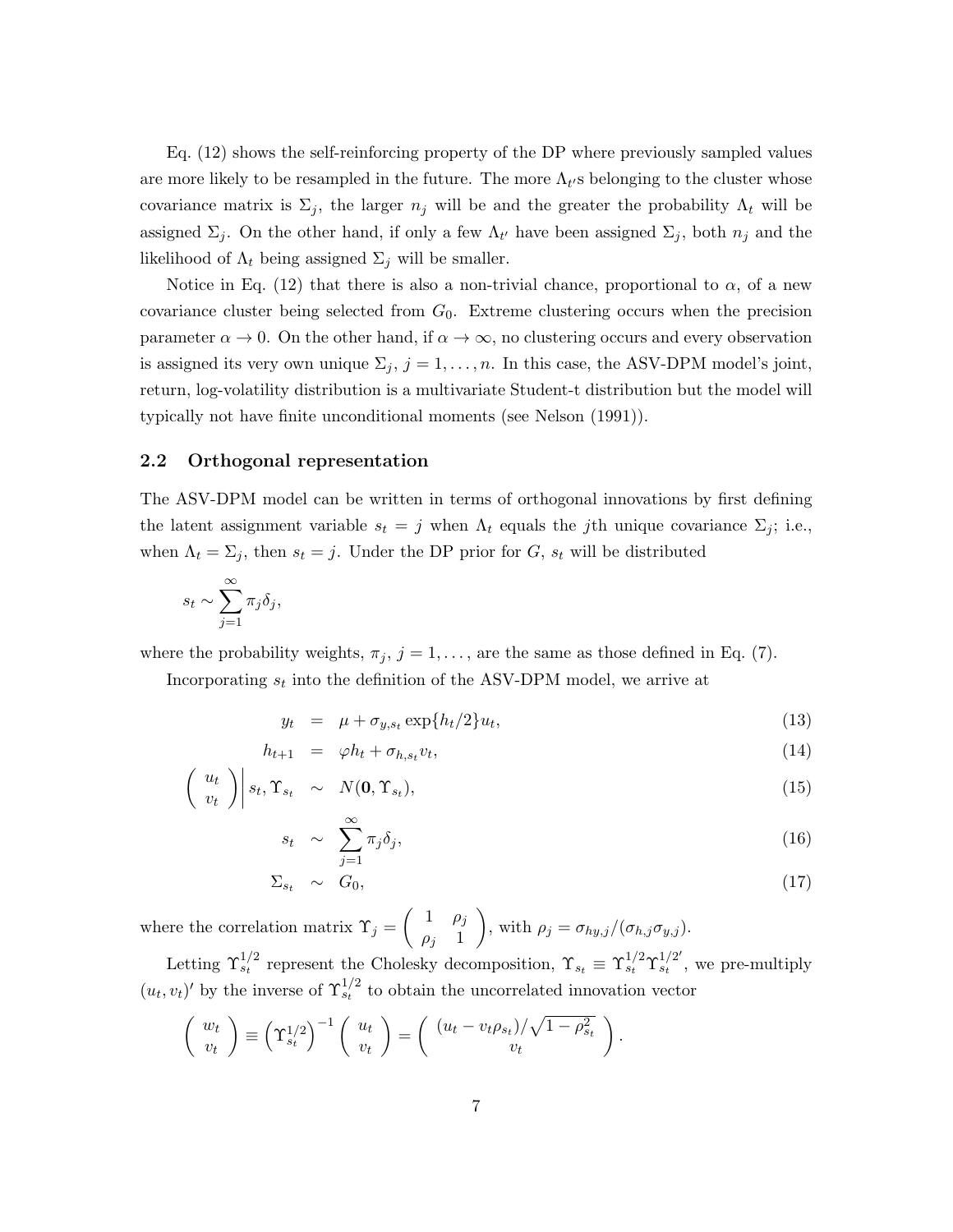Solving for  $u_t$  in terms of  $w_t$  and substituting this into Eq. (13), the ASV-DPM model in terms of the orthogonal shocks  $(w_t, v_t)'$  equals:

$$
y_t = \mu + \sigma_{y,s_t} \exp\{h_t/2\} \rho_{s_t} v_t + \sigma_{y,s_t} \exp\{h_t/2\} \sqrt{1 - \rho_{s_t}^2} w_t \tag{18}
$$

$$
h_{t+1} = \varphi h_t + \sigma_{h, st} v_t. \tag{19}
$$

where  $(w_t, v_t)' \stackrel{iid}{\sim} N(0, I_2)$ . This form of the ASV-DPM model will be shown to be convenient for the posterior sampling of log-volatilities and  $\varphi$ .

# 3 Estimation

In this section we provide a likelihood-based approach to parameter inference, distributional uncertainty, and model comparison with the ASV-DPM model by using a Markov chain Monte Carlo (MCMC) sampler. The MCMC sampler has a number of advantages. Along with providing parameter estimates, the MCMC sampler also estimates the latent volatilities and integrates out the uncertainty of the latent mixture variables from the DPM prior.

Let  $y = (y_1, \ldots, y_n)'$  be the observed asset returns and  $h = (h_1, \ldots, h_n)'$  the vector of its unobserved log-volatilities. The ASV-DPM posterior distribution

$$
\pi(\mu, \varphi, h, \{\Lambda_t\}, \alpha|y) \propto f(y|\mu, \varphi, h, \{\Lambda_t\}, \alpha) \pi(\mu) \pi(h|\varphi) \pi(\varphi) \pi(\{\Lambda_t\}|\alpha) \pi(\alpha)
$$

does not have a closed form. As a result, we strategically group the unknown parameters, latent volatilities, and mixture order, identities and assignments into manageable blocks where the selected blocks conditional posterior distributions are either known or have a tractable form. A Markov chain is then constructed by iteratively sampling through each block's posterior distribution conditioning on the value of the other parameters and latent variables drawn earlier.

The blocks of conditional distributions are:

- $\bullet \pi({\{\Lambda_t\}}|y, h, \mu, \varphi, \alpha)$
- $\pi(h|y,\mu,\varphi,\{\Lambda_t\})$
- $\bullet \ \pi(\varphi | y, h, \mu, \{\Lambda_t\})$
- $\pi(\mu|y, h, {\Lambda_t})$
- $\pi(\alpha|\{\Lambda_t\})$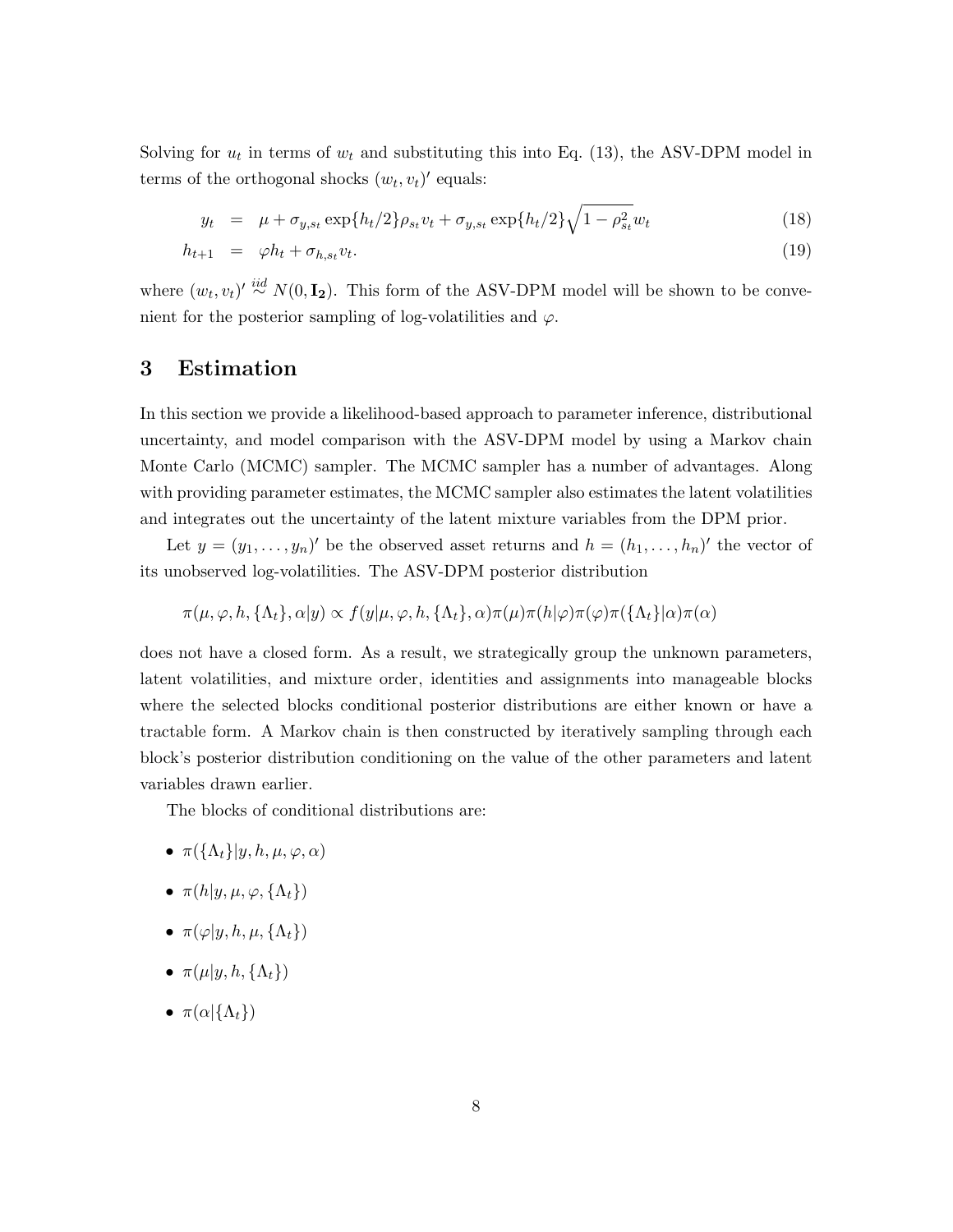### 3.1  $\Lambda_t$  sampler

Sampling  $\{\Lambda_t\}|y, h, \mu, \varphi, \alpha$  can be carried out by employing a Polya urn type Gibbs sampler of Escobar (1994). The Polya urn approach sequentially samples  $\Lambda_t$ , for  $t = 1, \ldots, n$ , from the conditional posterior distribution. More formally, let  $z = (z_1, \ldots, z_n)'$ , where  $z_t = ((y_t - \mu) \exp{-h_t/2}, h_{t+1} - \varphi h_t)'$ , and draw  $\Lambda_t$  from the distribution:

$$
\Lambda_t | \{ \Lambda_{t'} : t' \neq t \}, \mathbf{z}_t, \alpha \sim \frac{\alpha}{\alpha + n - 1} g(\mathbf{z}_t) G(d\Lambda | \mathbf{z}_t) + \frac{1}{\alpha + n - 1} \sum_{t' \neq t} f_N(\mathbf{z}_t | \Lambda_{t'}) \delta_{\Lambda_{t'}}(d\Lambda), \tag{20}
$$

where  $g(z_t) \equiv \int f_N(z_t | \mathbf{0}, \Lambda) G_0(\Lambda) d\Lambda$ , and by the law of conditional probability,  $G(d\Lambda | z_t) \propto$  $f_N(z_t|0, \Lambda)G_0(d\Lambda)$ . Applying the prior information of Eq. (3) and (9) it follows that the density function of  $G(d\Lambda|z_t)$ :

$$
g(\Lambda|\mathbf{z}_t) \propto |\Lambda|^{-1/2} \exp\left\{-\frac{1}{2} \text{tr} \mathbf{z}_t \mathbf{z}_t' \Lambda^{-1}\right\} \frac{|S_0|^{\nu_0/2}}{|\Lambda|^{(\nu_0+3)/2}} \exp\left\{-\frac{1}{2} \text{tr} \Lambda^{-1} S_0\right\},
$$
  

$$
= \frac{|S_0|^{\nu_0/2}}{|\Lambda|^{(\nu_0+4)/2}} \exp\left\{-\frac{1}{2} \text{tr}(S_0 + \mathbf{z}_t \mathbf{z}_t') \Lambda^{-1}\right\},
$$
 (21)

is the kernel to a Inverse-Wishart distribution; i.e.,  $G(d\Lambda|z_t) \equiv \text{Inv-Wish}(S_0 + z_t z'_t, v_0 + 1)$ (see Zellner (1971), p.395). Integrating out the  $\Lambda$  from the Inverse-Wishart distribution is the marginal likelihood  $g(z_t)$ , which equals the density of a bivariate Student-t distribution:

$$
g(z_t) = f_{MSt}(z_t | 0, (S_0/(v_0 - 1))^{-1}, v_0 - 1),
$$
\n(22)

with  $v_0 - 1$  degrees of freedom, mean-zero vector, and covariance,  $S_0/(v_0 - 3)$  (see Zellner (1971), Eq. (B.20), p. 383 for the exact formula of  $f_{MSt}$ ).

The more efficient Poly urn approach of West et al. (1994) and MacEachern and Müller (1998) can be applied to the ASV-DPM model to generate draws from a distribution equivalent to  $\pi({\{\Lambda_t\}}|y, h, \mu, \varphi, \alpha)$ . This distribution is  $\pi(\Sigma_1, \ldots, \Sigma_k, s|y, h, \mu, \varphi, \alpha)$  where the  $\Sigma_j$ ,  $j = 1, \ldots, k, k \leq n$ , are the distinct  $\Lambda_t$ ,  $t = 1, \ldots, n$ , and  $s = (s_1, \ldots, s_n)'$  is the vector consisting of the assignment variables,  $s_t$ ; i.e.,  $s_t = j$  when  $\Lambda_t = \Sigma_j$ .

Define  $n_j$  to be the number of observations where  $s_t = j$ ,  $k^{(t)}$  to be the distinct number of  $\Sigma_j$  in  $\{\Lambda_{t'} : t' \neq t\}$  and  $n_j^{(t)}$  $j^{(t)}$  the number of observations where  $s_{t'} = j, t' \neq t$ . For a given h,  $\mu$ ,  $\varphi$  and  $\alpha$ , draws from the posterior  $\pi({\{\Sigma_i\}}, s|z, \alpha) \equiv \pi({\{\Sigma_i\}}, s|y, h, \mu, \varphi, \alpha)$  are made with the following 2-step algorithm

1. s and k are drawn by sampling  $s_t$ , for  $t = 1, \ldots, n$ , from:

$$
s_t | \{\Lambda_{t'} : t' \neq t\}, z_t, \alpha \sim \begin{cases} \frac{\alpha}{\alpha + n - 1} g(z_t) \, \delta_0(ds_t) \\ \frac{1}{\alpha + n - 1} \sum_{j=1}^{k^{(t)}} n_j^{(t)} f_N(z_t | \mathbf{0}, \Sigma_j) \, \delta_j(ds_t). \end{cases} \tag{23}
$$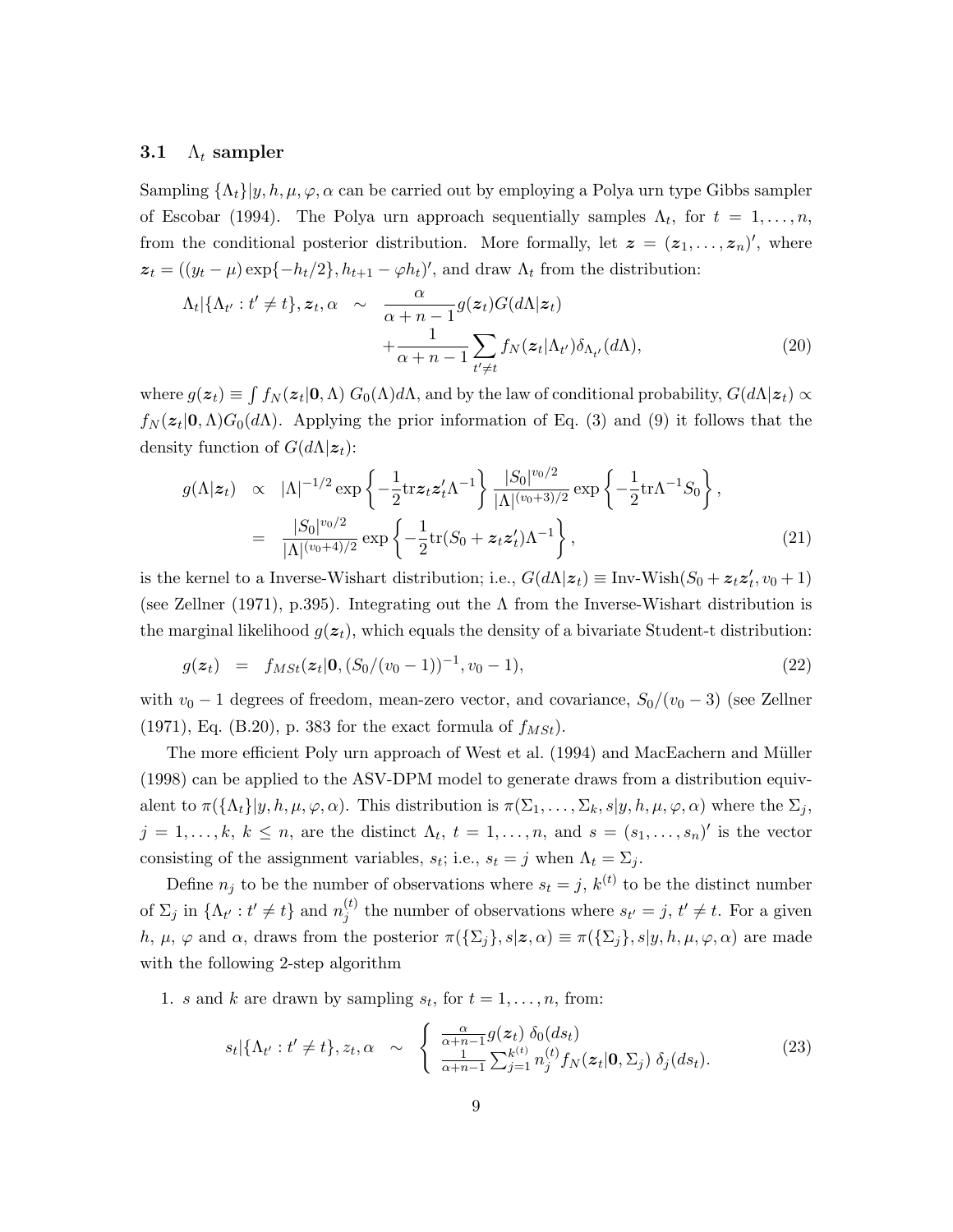If a zero is drawn for  $s_t$ , we then draw a new  $\Sigma_j$  from the Inverse-Wishart distribution in Eq. (21), increase k by one and set  $s_t$  equal to the new k. Otherwise, we set  $s_t$ equal to the randomly drawn  $j$  and leave  $k$  unchanged.

2. Discard the  $\Sigma_j$ s from Step 1 and use the s and k to iteratively draw new  $\Sigma_j$ , for  $j = 1, \ldots, k$ , from:

$$
\pi(\Sigma_j | \mathbf{z}, s, k) \propto \prod_{t:s_t=j} f_N(\mathbf{z}_t | \mathbf{0}, \Sigma_j) G_0(d\Sigma)
$$
\n
$$
\propto \prod_{t:s_t=j} |\Sigma_j|^{-1/2} \exp\left\{-\frac{1}{2} \text{tr} \mathbf{z}_t \mathbf{z}_t' \Sigma_j^{-1}\right\}
$$
\n
$$
\times \frac{|S_0|^{v_0/2}}{|\Sigma_j|^{(v_0+3)/2}} \exp\left\{-\frac{1}{2} \text{tr} S_0 \Sigma_j^{-1}\right\}
$$
\n(25)

$$
= \frac{|S_0|^{v_0/2}}{|\Sigma_j|^{(v_0+n_j+3)/2}} \exp\left\{-\frac{1}{2}\text{tr}\left(\sum_{t:s_t=j} z_t z'_t + S_0\right)\Sigma_j^{-1}\right\} \qquad (26)
$$

$$
\sim \text{Inv-Wish}\left(S_0 + \sum_{t:s_t=j} z_t z'_t, v_0 + n_j\right). \tag{27}
$$

Breaking up the draws of the assignment variables  $s_t$  from the draws of the identities of the random effects,  $\Sigma_j$ , reduces the inherent dependency that exists when sampling the DPM covariances from the existing set of covariances. This helps the randomly drawn covariances to span the entire support of the posterior distribution.

#### 3.2 Latent volatility sampler

Given the heightened correlation that exists between the log-volatilities, we propose a efficient tailored, Metropolis-Hasting sampler of randomly drawn blocks of h. Volatility draws are made by forming random partitions of h where the length of each subvector in the partition is equal to a random draw from a Poisson distribution. Random length blocks promote mixing from sweep to sweep by ensuring that volatilities are not drawn conditionally on time adjacent volatilities where their time position is fixed.

Given a particular partition of  $h$  one sequentially draws each volatility block conditional on the value of the other volatilities. The conditional distribution of a volatility block  $h_{(t',\tau)} = (h_{t'}, h_{t'+1}, \ldots, h_{\tau})'$ , where  $1 \leq t' \leq \tau < n$ , and the vector length  $l_{t'} = \tau - t' + 1$  is equal to the random draw from  $l_{t'} \sim \text{Pois}(\lambda_h)$ , is:

$$
\pi(h_{(t',\tau)}|y_{(t',\tau)},h_{-(t',\tau)}) \propto \pi(h_{(t',\tau)}|h_{\tau+1},h_{t'-1})f(y_{(t',\tau)}|h_{(t',\tau)},h_{\tau+1})
$$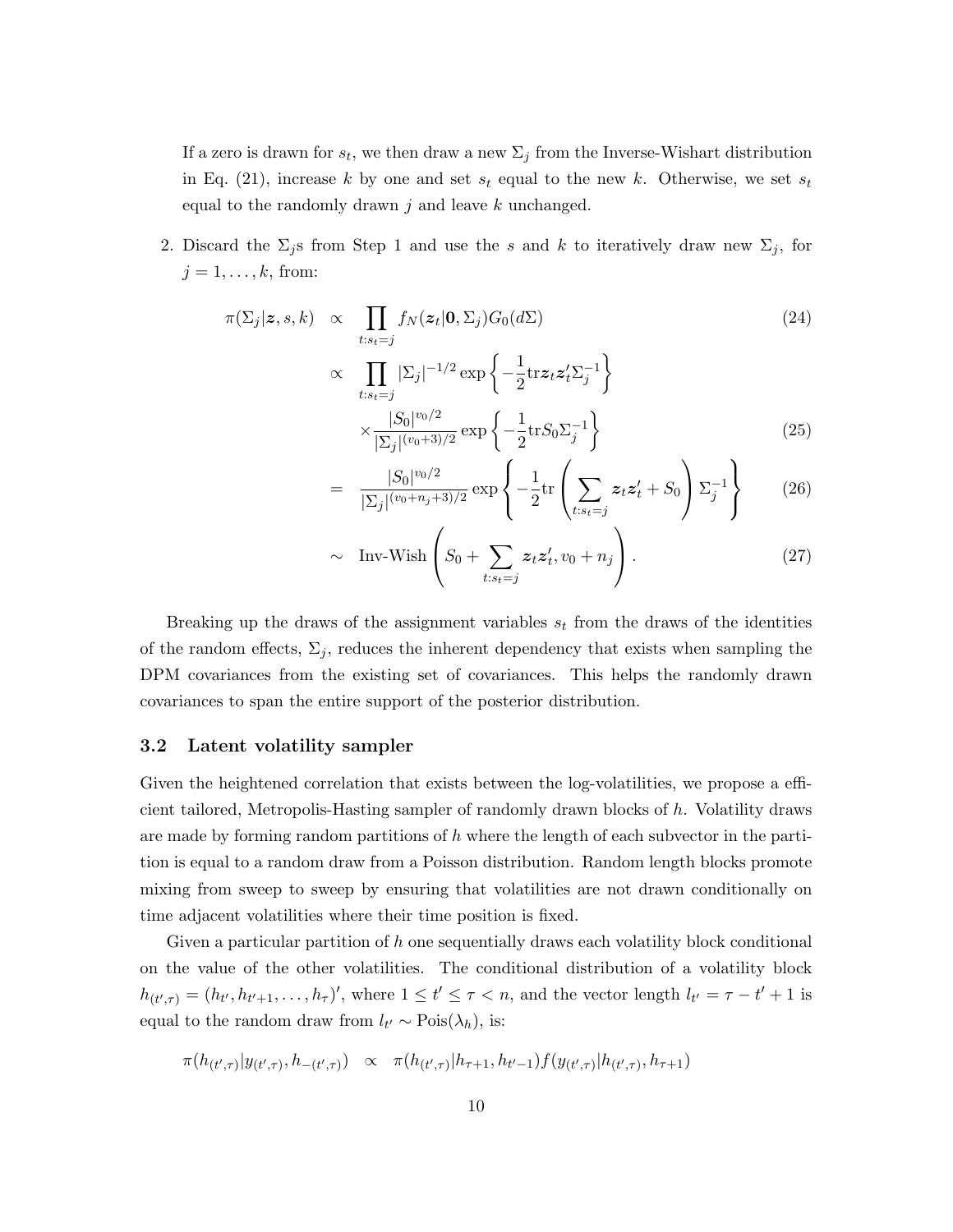$$
= \exp\left\{-\frac{1}{2}\frac{(h_{t'} - \varphi h_{t'-1})^2}{\sigma_{h,s_{t'}}^2}\right\} \prod_{t=t'}^{\tau} \exp\left\{-\frac{1}{2}\left[\frac{(h_{t+1} - \varphi h_t)^2}{\sigma_{h,s_t}^2} + h_t\right]\right\}
$$

$$
\times \prod_{t=t'}^{\tau} \exp\left\{-\frac{1}{2}\frac{\left(y_t - \mu - e^{h_t/2}\sigma_{y,s_t}\rho_{s_t}(h_{t+1} - \varphi h_t)/\sigma_{h,s_t}\right)^2}{(1 - \rho_{s_t}^2)\exp\{h_t\}\sigma_{y,s_t}^2}\right\} (28)
$$

,

When the conditional distribution is for the first block,  $\pi(h_{(1,\tau)}|h_{\tau+1}, h_0)$  depends on  $h_0$ . We choose to model  $h_0$  with the prior  $\pi(h_0) \sim N(0, \sigma_{h,0}^2/(1-\varphi^2))$  where  $\sigma_{h,0}^2 \equiv E[G_0(d\Lambda)]_{2,2}$ is the expected variance of log-volatility from the the DPM base distribution. Drawing  $h_0$ from  $\pi(h_0|h_1) \equiv N(\varphi h_1, \sigma_{h,0}^2)$ , we numerically integrate out  $h_0$  from the draws of  $h_{(1,\tau)}$ .

If the draw of  $l_{t'}$  were to cause  $\tau$  to be greater than or equal to n, the volatility blocks conditional distribution is the same as above except  $\tau = n$ . For this last block in the partition of h we integrate out the one period ahead, out of sample volatility,  $h_{n+1}$ , by replacing it with a random draw from:

$$
\pi(h_{n+1}|y, h_n) \sim N(\bar{h}_{n+1}, \bar{\sigma}_{h_{n+1}}^2),\tag{29}
$$

where

$$
\bar{h}_{n+1} = \varphi h_n + \frac{(y_n - \mu)\rho_{s_n}\sigma_{h,s_n}e^{-h_n/2}}{\sigma_{y,s_n}}, \qquad \bar{\sigma}_{h_{n+1}}^2 = \left(\frac{\rho_{s_n}^2}{(1 - \rho_{s_n}^2)\sigma_{h,s_n}^2} + \frac{1}{\sigma_{h,s_n}^2}\right)^{-1}
$$

and the value of  $h_n$  is from the previous sweep of the sampler.

Since the conditional distributions of Eq. (28) are nonstandard we use a Metropolis-Hasting sampler (see Chib and Greenberg (1995)). Candidate draws of  $h_{(t,\tau)}$  are made with a  $l_t$ -variate Student-t distribution with mean vector  $m$ , covariance matrix, S, and  $\xi$  degrees of freedom where **m** is the argument maximizing  $\pi(h_{(t',\tau)}|h_{\tau+1}, h_{t'-1})f(y_{(t',\tau)}|h_{(t',\tau)}, h_{\tau+1})$ and  $S$  is the negative inverted Hessian evaluated at  $m$ .

### 3.3 Sampler of  $\varphi$

We assume a prior for  $\varphi$  equal to the truncated normal distribution,  $\pi(\varphi) \propto N(\mu_{\varphi}, \sigma_{\varphi}^2) \mathcal{I}_{|\varphi|<1}$ . Under this prior, we sample from  $\pi(\varphi|y, h, \{\Lambda_t\})$  by carrying out a Metropolis-Hasting draw where the candidate draw  $\varphi'$  is made from the  $N(\hat{\varphi}, \hat{\sigma}_{\varphi}^2)$  distribution where:

$$
\widehat{\varphi} = \widehat{\sigma}_{\varphi}^2 \left( \frac{\mu_{\varphi}}{\sigma_{\varphi}^2} + \sum_{t=1}^{n-1} \frac{h_{t+1} h_t}{\sigma_{h,s_t}^2} \right), \qquad \widehat{\sigma}_{\varphi}^2 = \left( \frac{1}{\sigma_{\varphi}^2} + \sum_{t=1}^{n-1} \frac{h_t^2}{\sigma_{h,s_t}^2} \right)^{-1},
$$

and is accepted with probability  $\alpha(\varphi', \varphi) = \min \left\{ \frac{g(\varphi')}{g(\varphi)} \right\}$  $g(\varphi)$  $f_N(\varphi|\widehat\varphi,\widehat\sigma_\varphi^2)$  $\frac{f_N(\varphi|\widehat{\varphi},\widehat{\sigma}_{\varphi}^2)}{f_N(\varphi'|\widehat{\varphi},\widehat{\sigma}_{\varphi}^2)},1$  where

$$
g(\varphi) \propto f(y|\varphi, h, \{\Sigma_j\}, s, h_{n+1})\pi(h|\varphi, \{\Sigma_j\}, s)\pi(h_{n+1}|h_n, \varphi)\pi(h_0|\varphi)\pi(\varphi),
$$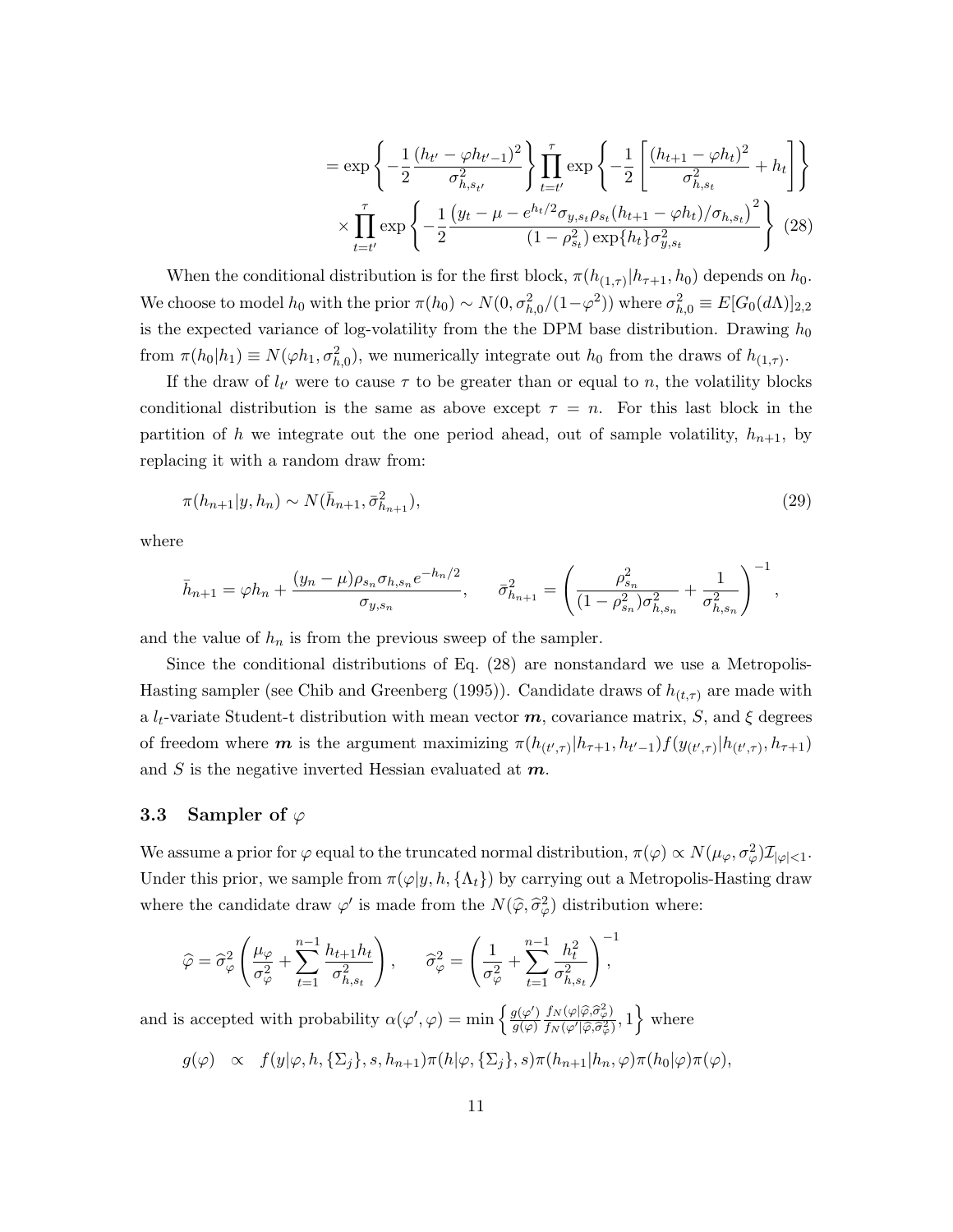$$
= \prod_{t=1}^{n} \exp \left\{ -\frac{1}{2} \left[ \frac{(y_t - \mu - \rho_t e^{h_t/2} \sigma_{y,s_t} (h_{t+1} - \varphi h_t) / \sigma_{h,s_t})^2}{(1 - \rho_{s_t}^2) \sigma_{y,s_t}^2 e^{h_t}} + \frac{(h_{t+1} - \varphi h_t)^2}{\sigma_{h,s_t}} \right] \right\}
$$

$$
\times \exp \left\{ -\frac{1}{2} \left[ \frac{(h_1 - \varphi h_0)^2}{\sigma_{h,0}^2} + \frac{h_0^2}{\sigma_{h,0}^2/(1 - \varphi^2)} \right] \right\} f_N(\varphi | \mu_\varphi, \sigma_\varphi^2) I_{|\varphi| < 1}.
$$

When the candidate  $\varphi'$  is rejected, the prior sweep's draw of  $\varphi$  is kept as the draw from  $\pi(\varphi|y, h, {\{\Lambda_t\}}).$ 

### 3.4 Sampler of  $\mu$

To perform draws from  $\pi(\mu|y, h, {\{\Lambda_t\}})$  we let  $\pi(\mu) \sim N(m, \tau)$ . Since  $\pi(\mu)$  is a conjugate prior, draws of  $\mu$  are made from  $N(\hat{\mu}, \hat{\tau})$  where:

$$
\hat{\mu} = \hat{\tau} \left( \frac{m}{\tau} + \sum_{t=1}^n \frac{\tilde{y}_t}{\tilde{\sigma}_t^2} \right), \qquad \hat{\tau} = \left( \frac{1}{\tau} + \sum_{t=1}^n \frac{1}{\tilde{\sigma}_t^2} \right)^{-1},
$$
  
and  $\tilde{y} = y_t - \rho_t e^{h_t/2} \sigma_{y, s_t} (h_{t+1} - \varphi h_t) / \sigma_{h, s_t}$  and  $\tilde{\sigma}_t^2 = (1 - \rho_{st}^2) \sigma_{y, s_t}^2 \exp\{h_t\}.$ 

### 3.5 Sampler of  $\alpha$

The two step algorithm of Escobar and West (1995) is used to sample the ASV-DPM model's precision parameter  $\alpha$ . When the mixture order, k, identifying vector, s, and locations  $\{\Sigma_i\},$ are all known, the posterior of  $\alpha$  will only depend on k. Assuming a gamma prior,  $\Gamma(a, b)$ , where  $a > 0$  and  $b > 0$ , for  $\alpha$ , draws from  $\pi(\alpha|k)$  can be made by

- 1. Sampling the random variable  $\xi$  from  $\pi(\xi|\alpha, k) \sim Beta(\alpha + 1, n)$
- 2. Sampling  $\alpha$  from the mixture  $\pi(\alpha|\xi, k) \sim \pi_{\xi} \Gamma(a+k, b-\ln \xi) + (1-\pi_{\xi})\Gamma(a+k-1, b-\ln \xi)$ , where  $\pi_{\xi}/(1 - \pi_{\xi}) = (a + k - 1)/[n(b - \ln \xi)].$

### 3.6 Results with quasi-return data

To benchmark the ASV-DPM sampler, we apply it to 1,000 returns generated with Harvey et al. (1994) parametric, asymmetric, stochastic volatility model

$$
y_t = \mu + \exp\{h_t/2\}\epsilon_t \tag{30}
$$

$$
h_{t+1} = \varphi h_t + \eta_t \tag{31}
$$

$$
\left(\begin{array}{c}\epsilon_t\\\eta_t\end{array}\right) \sim N(\mathbf{0}, \Sigma). \tag{32}
$$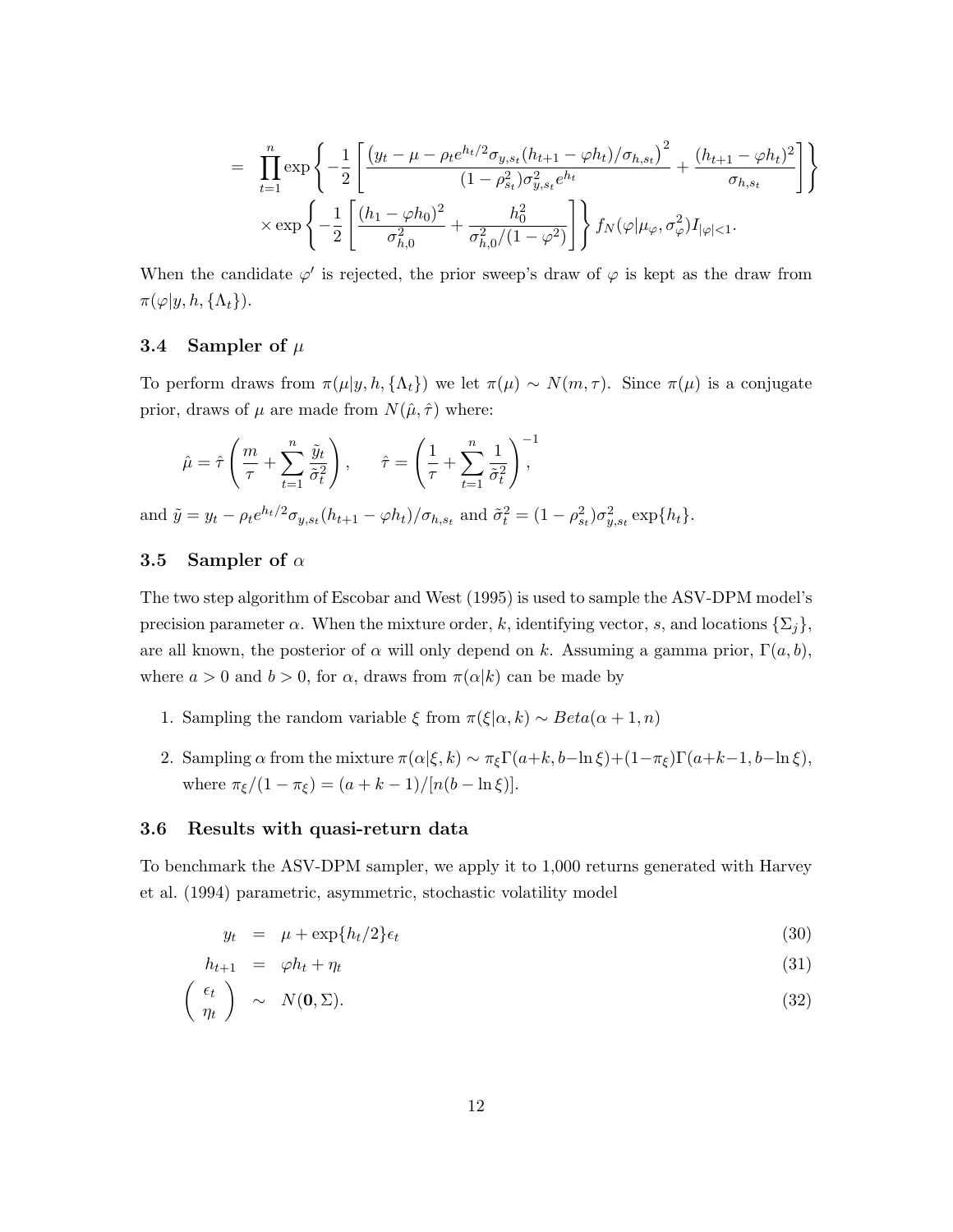where  $\Sigma = \begin{pmatrix} \sigma_y^2 & \rho \sigma_y \sigma_h \\ \sigma_z^2 & -\rho_z^2 \end{pmatrix}$  $\rho \sigma_y \sigma_h \qquad \sigma_h^2$  $\setminus$ and  $\rho \equiv \text{Corr}(\epsilon_t, \eta_t)$ . Except for the distribution of the innovations,  $(\epsilon_t, \eta_t)'$ , which is normally distributed with a constant covariance  $\Sigma$ , the ASV model has the same structural form as the ASV-DPM model.

The ASV parameters are set equal to the estimates reported in Table 2 of Section 4. These parameter estimates come from estimating the ASV model with 7,319 daily returns (multiplied by a 100) of the Center of Research in Security Prices (CRSP) value-weighted portfolio index over the January 2, 1980 to December 31, 2008 time period. We use these parameter values in the ASV model to generate 1,000 quasi-returns.

We fit both the ASV-DPM and ASV model to the simulated returns. The priors for the ASV-DPM model are  $\pi(\mu) \equiv N(0, 0.1)$  and  $\pi(\varphi) \equiv N(0, 100)I_{|\varphi|<1}$ . For the DPM, we choose the base distribution  $G_0 \equiv \text{Inv-Wish}(S_0, v_0)$  where  $S_0 = I_2$  and  $v_0 = 10$ . The prior for the DPM precision parameter is  $\pi(\alpha) = \text{Gamma}(2,8)$  so that  $E[\alpha] = 1/4$  and  $Var[\alpha] = 1/32$ . For the ASV model, the priors are the same as those for the ASV-DPM, meaning the prior for  $\Sigma$  is  $G_0$ . The sampler of the ASV model is the same as the ASV-DPM model's except with k and  $s_t$ ,  $t = 1, \ldots, n$ , fixed and set equal to 1.

Using the initial starting parameter values, we throw away the first 1,000 draws of logvolatility and then the following 10,000 draws of both the volatilities and parameters, before keeping the last 30,000 parameter draws. Table 1 reports the posterior mean, standard deviation, and 95% probability interval for the ASV-DPM and ASV parameters. There is nothing out of the ordinary in these posterior estimates. Each model's parameter estimates are reasonably close to the true values and the ASV-DPM model finds on average one mixture covariance matrix.

We also compare the joint predictive densities,  $f((y_{n+1}, h_{n+2})'|y, M)$ ,  $M = \text{ASV-DPM}$ , ASV, by numerically calculating them. The predictive density for the ASV-DPM is approximately

$$
f\left(\begin{pmatrix} y_{n+1} \\ h_{n+2} \end{pmatrix} \middle| y, \text{ASV-DPM} \right) \approx
$$
  

$$
R^{-1} \sum_{l=1}^{R} f\left(\begin{pmatrix} y_{n+1} \\ h_{n+2} \end{pmatrix} \middle| \mu^{(l)}, \varphi^{(l)}, h^{(l)}, h_{n+1}^{(l)}, \left\{ \Sigma_{j}^{(l)} \right\}, s^{(l)}, \alpha^{(l)} \right)
$$
(33)

where  $R = 30,000$ , and  $\mu^{(l)}, \varphi^{(l)}, h^{(l)}, \{\Sigma_i^{(l)}\}$ j  $\Big\}$ ,  $s^{(l)}$ ,  $\alpha^{(l)}$  are the *l*th draw from the posterior and

$$
f\left(\begin{pmatrix} y_{n+1} \\ h_{n+2} \end{pmatrix} \middle| \mu, \varphi, h, h_{n+1}, \{\Sigma_j\}, s, \alpha\right) =
$$
  

$$
\frac{\alpha}{\alpha + n} f_{MSt}\left(\begin{pmatrix} y_{n+1} \\ h_{n+2} \end{pmatrix} \middle| \begin{pmatrix} \mu \\ \varphi h_{n+1} \end{pmatrix}, \begin{pmatrix} \frac{H_{n+1} S_0 H_{n+1}}{v_0 - 1} \end{pmatrix}^{-1}, v_0 - 1\right)
$$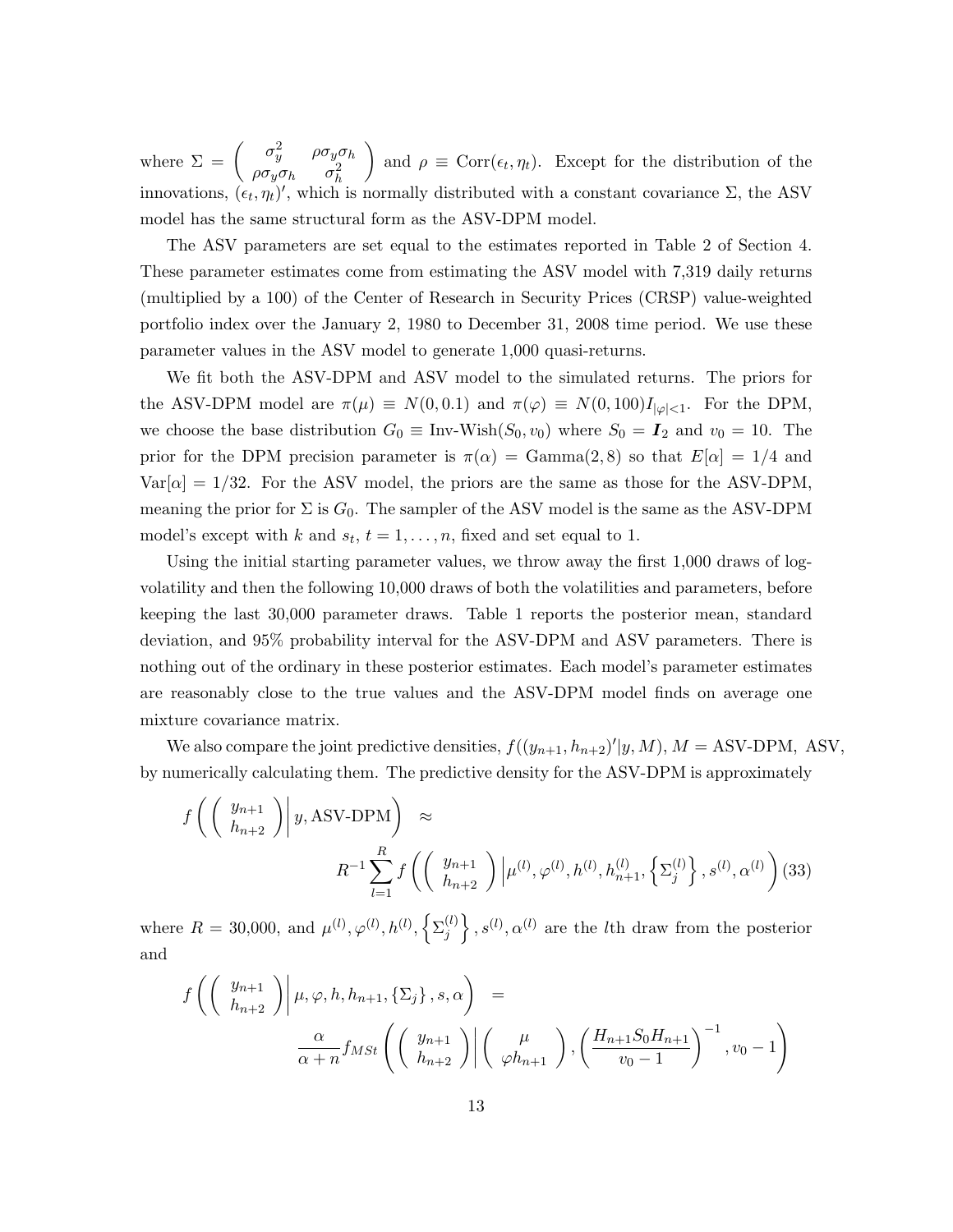Table 1: The posterior estimates for the ASV-DPM and ASV models as applied to 1,000 simulated ASV returns using the parameter values from Table 2. Given the initial starting parameter values, the first 1,000 draws of log-volatility are discarded and then the next 10,000 draws of both the volatilities and parameters are thrown away, before keeping the last 30,000 draws.

|                               | <b>ASV-DPM</b> |        |                      |           | <b>ASV</b> |                      |  |
|-------------------------------|----------------|--------|----------------------|-----------|------------|----------------------|--|
|                               | mean           | stdev  | $95\%$ prob interval | mean      | stdev      | $95\%$ prob interval |  |
| $\alpha$                      | 0.1690         | 0.1414 | (0.0207, 0.4727)     |           |            |                      |  |
| $\boldsymbol{k}$              | 1.0            | 0.8454 | (1, 4)               |           |            |                      |  |
| $\varphi$                     | 0.9634         | 0.0118 | (0.9386, 0.9849)     | 0.9897    | 0.0122     | (0.9545, 0.9995)     |  |
| $\mu$                         | 0.0501         | 0.0237 | (0.0032, 0.0962)     | 0.0653    | 0.0237     | (0.0195, 0.1116)     |  |
| $\sigma_y^2 \over \sigma_h^2$ |                |        |                      | 0.1633    | 0.1644     | (0.0427, 0.6495)     |  |
|                               |                |        |                      | 0.0480    | 0.0117     | (0.0299, 0.0770)     |  |
| $\rho$                        |                |        |                      | $-0.3350$ | 0.1059     | $(-0.5377,-0.1248)$  |  |

Using data generated from the ASV model,  $y_t = 0.06 + \exp\{h_t/2\} \epsilon_t$  and  $h_{t+1} = 0.97h_t + \eta_t$  where

$$
\left(\begin{array}{c}\epsilon_t\\ \eta_t\end{array}\right)\sim N\left(\left(\begin{array}{c}0\\0\end{array}\right),\left(\begin{array}{cc}0.61&-0.46*\sqrt{0.61*0.04}\\-0.46*\sqrt{0.61*0.04}&0.04\end{array}\right)\right).
$$

$$
+\sum_{j=1}^{k} \frac{n_j}{\alpha+n} f_N\left(\left(\begin{array}{c} y_{n+1} \\ h_{n+2} \end{array}\right) \middle| \left(\begin{array}{c} \mu \\ \varphi h_{n+1} \end{array}\right), H_{n+1} \Sigma_j H_{n+1}\right) \tag{34}
$$

with  $H_{n+1} =$  $\begin{pmatrix} e^{h_{n+1}/2} & 0 \\ 0 & 1 \end{pmatrix}$  and  $h_{n+1}$  being a draw from the posterior distribution of Eq. (29). By averaging over the weighted draws of the parameters and the unknown volatilities, the predictive density integrates out both parameter and log-volatility uncertainty leaving a distribution dependent on only the return series,  $y$ . In the ASV model, the predictive density integrates out  $\mu$ ,  $\varphi$ ,  $h$ ,  $\Sigma$ , from the sampling distribution,

$$
f_N\left(\left(\begin{array}{c}y_{n+1} \\ h_{n+2}\end{array}\right)\middle|\left(\begin{array}{c}\mu \\ \varphi h_{n+1}\end{array}\right), H_{n+1}\Sigma H_{n+1}\right).
$$
\n(35)

In Figure 1 we plot the joint predictive densities of both models. Since the densities are three-dimensional, we plot each model's density from two vantage points – the left side figures plot the joint densities from the  $y_{n+1}$ -axis vantage point, and the righthand figures plot the densities, but from the  $h_{n+2}$ -axis perspective. The two model's densities are nearly identical in their shape and location. Both densities are centered at  $y_{n+1} = 0$ and  $h_{n+2} = 1.25$ , and both show a slight upward skewness in the  $h_{n+2}$  dimension. If there is a difference to be found it is in their height. The ASV-DPM model's predictive density reaches a maximum density value of 0.2 that is slightly larger than the ASV, indicating the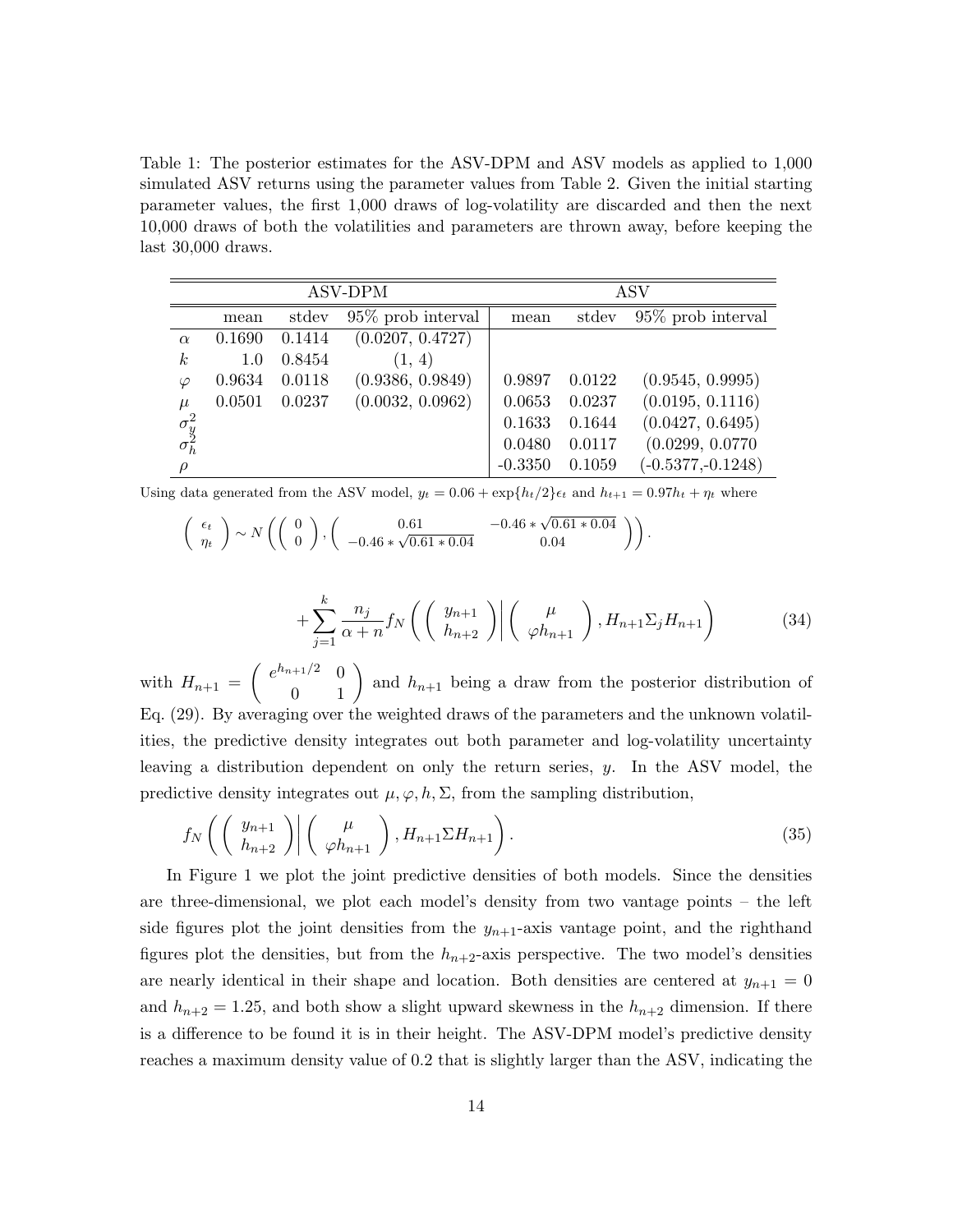predictive distribution of the ASV-DPM model is leptokurtotic relative to the predictive distribution of the ASV model. This does not come as a surprise. From the results in Table 1, there are sweeps where the DPM sampler drew a mixture representation with two or more clusters. Furthermore, in Eq. (34) we see that the ASV-DPM predictive density includes the Student-t distribution with  $v_0 - 1$  degrees of freedom – a known leptokurtotic distribution.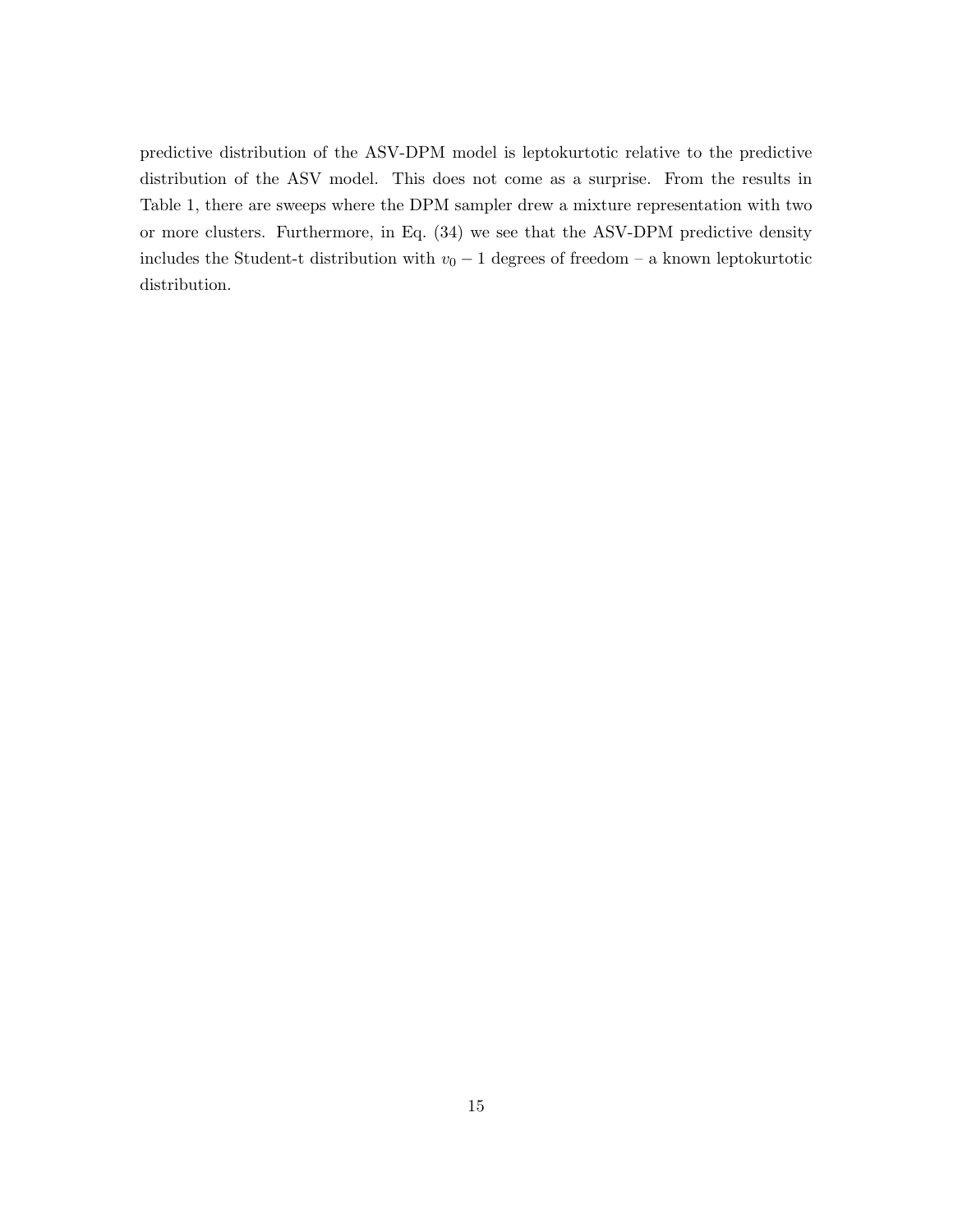Figure 1: Joint predictive densities of the ASV-DPM and ASV model from the vantage points of the  $y_{n+1}$ -axis (lefthand side plots) and  $h_{n+2}$ -axis (righthand side plots) as applied to return data simulated from the ASV model.

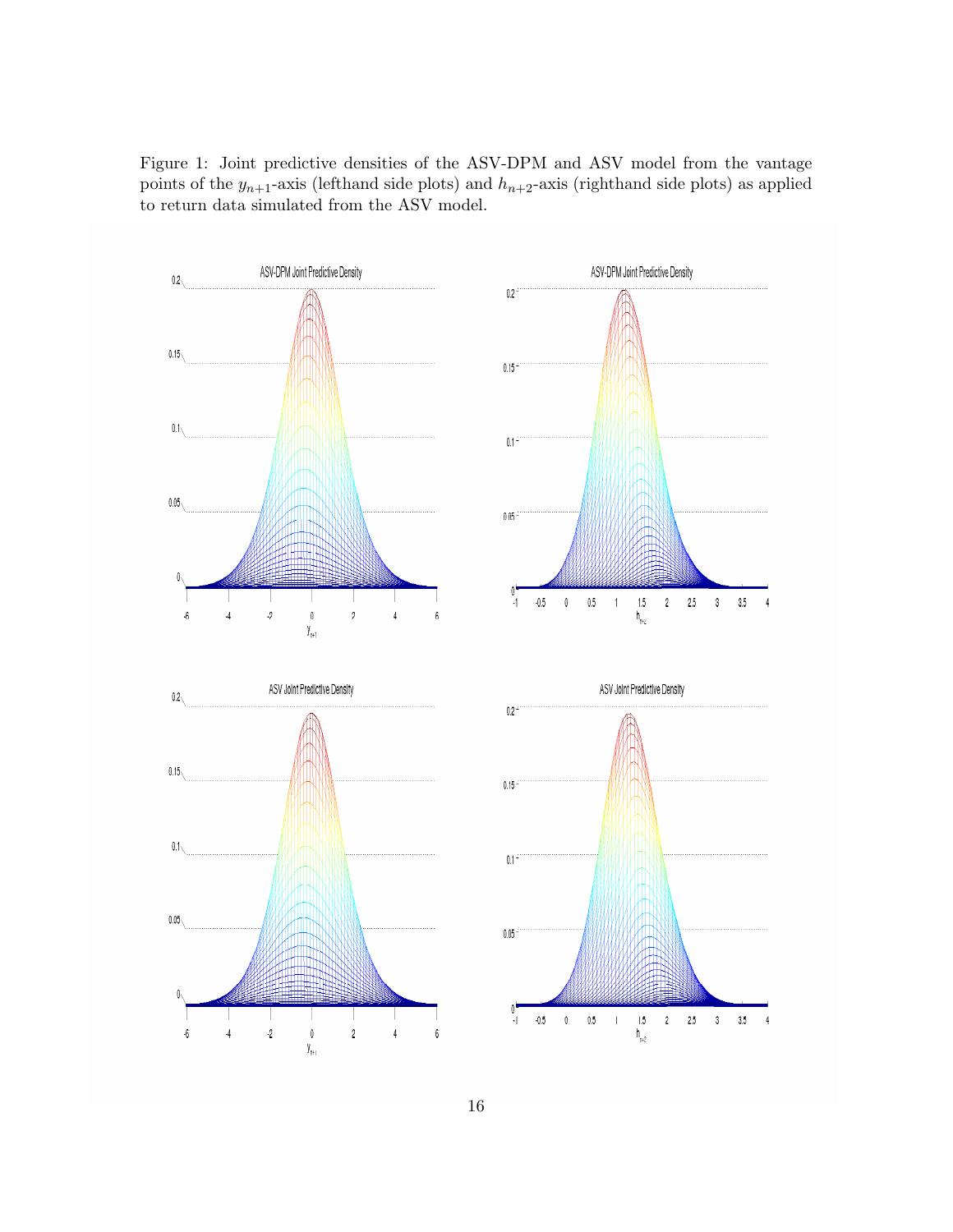# 4 Empirical Application

We analyze the ASV-DPM and ASV models by applying them to 7,319 daily returns (multiplied by a 100) over the period of January 2, 1980 to December 31, 2008 from the Center of Research in Security Prices (CRSP) value-weighted portfolio index. In Figure 2, we plot the value-weighted portfolio returns. The chosen time period is ideal since market returns exhibit a number of different dynamics. For example, the pre- and post-1987 market crash periods, the tech bubble of the late 90s, and the financial crisis of 2008. Over the entire sample, returns average 0.045 and have a variance of 1.12. Daily market returns appear to be asymmetrically distributed with fat-tails as is evident in a negative skewness of -0.757 and an excess kurtosis measure of 19.296.





The priors applied to the ASV-DPM and ASV models are the same as were used in Section 3.6. They are  $\pi(\mu) \equiv N(0, 0.1), \ \pi(\varphi) \equiv N(0, 100)I_{|\varphi|<1}, \ G_0 \equiv \text{Inv-Wish}(\mathbf{I}_2, 10),$ and  $\pi(\alpha)$  = Gamma(2,8). For the ASV model, the prior for  $\Sigma$  is the Inv-Wish( $\mathbf{I}_2$ , 10) distribution and k and  $s_t$ ,  $t = 1, \ldots, n$ , are set equal to 1.

To reduce the influence of the starting values, we first perform 1000 sweeps over the log-volatilities using the step-by-step volatility sampler of Kim et al. (1998) while holding the other parameters constant. We then let the entire sampler of Section 3 iterate 40,000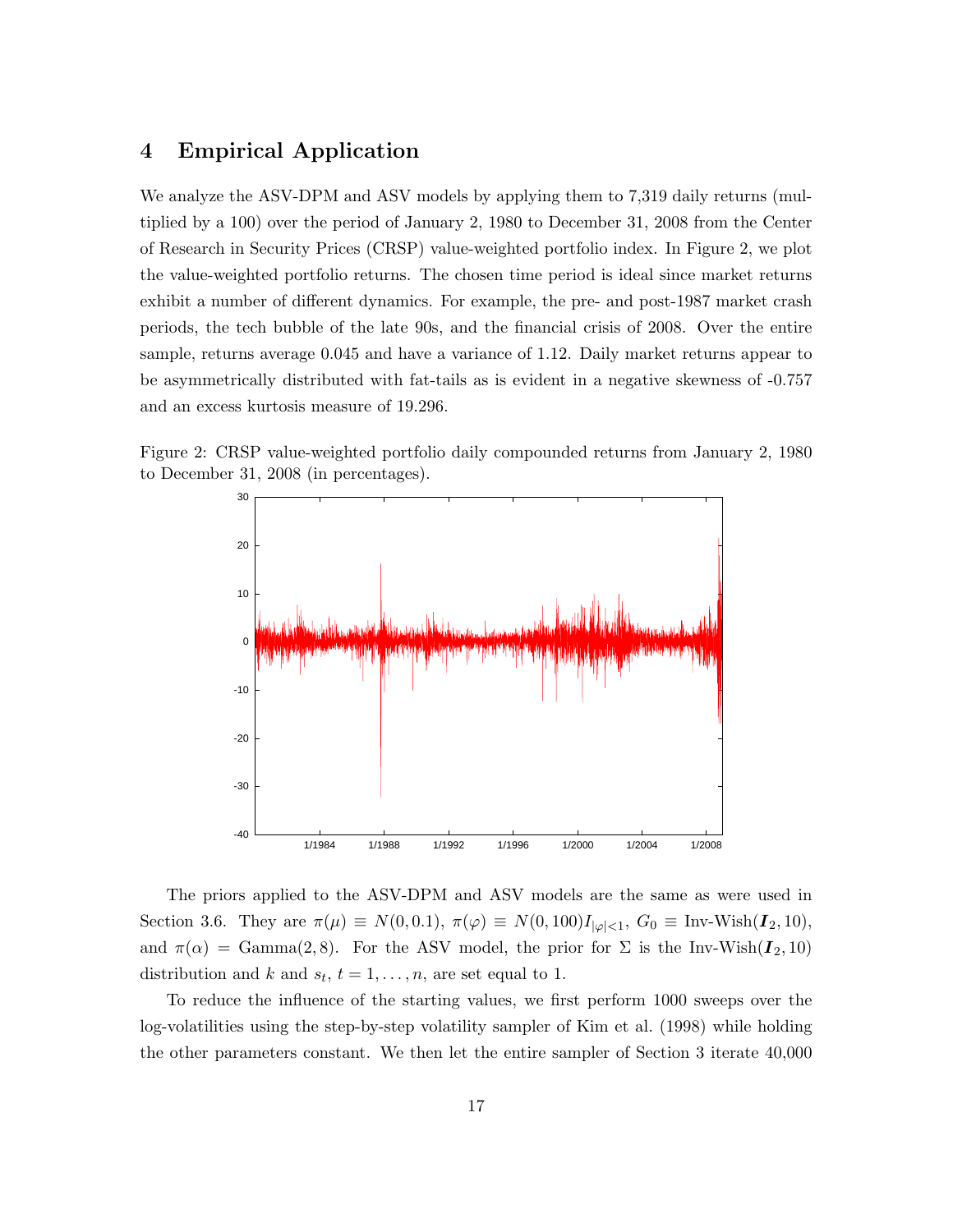Table 2: Posterior estimates of the ASV-DPM and ASV models for daily compounded CRSP value-weighted portfolio returns from January 2, 1980 to December 29, 2008 (7319 observations, 41,000 draws with the first 1000 draws of log-volatility followed by the next 10,000 draws of all the unknowns being discarded).

|                               |        |        | <b>ASV-DPM</b>       | $\operatorname{ASV}$ |        |                      |
|-------------------------------|--------|--------|----------------------|----------------------|--------|----------------------|
|                               | mean   | stdev  | $95\%$ prob interval | mean                 | stdev  | $95\%$ prob interval |
| $\alpha$                      | 0.3188 | 0.1609 | (0.0862, 0.7007)     |                      |        |                      |
| $\boldsymbol{k}$              | 4.4220 | 1.3120 | (3, 8)               |                      |        |                      |
| $\varphi$                     | 0.9799 | 0.0030 | (0.9739, 0.9855)     | 0.9740               | 0.0037 | (0.9662, 0.9809)     |
| $\mu$                         | 0.0665 | 0.0082 | (0.0506, 0.0826)     | 0.0611               | 0.0083 | (0.0448, 0.0774)     |
| $\sigma_y^2 \over \sigma_h^2$ |        |        |                      | 0.6100               | 0.0514 | (0.5112, 0.7169)     |
|                               |        |        |                      | 0.0391               | 0.0046 | (0.0308, 0.0490)     |
| $\rho$                        |        |        |                      | $-0.4682$            | 0.0371 | $(-0.5402,-0.3944)$  |

times, keeping only the last 30,000 draws from the two models for inference purposes.

Table 2 reports the posterior mean, standard deviation, and 95% posterior, probability interval for the parameters of the ASV-DPM and ASV models. The posterior mean for the ASV-DPM model's unconditional mean of return,  $\mu$ , at 0.067 is slightly larger than the ASV model's estimate of 0.061. But their posterior standard deviations have the same value of 0.008. Hence, the model's posterior distributions,  $\pi(\mu|y)$ , are similar in shape but the ASV-DPM is shifted slightly to the right. Although the difference in the estimates of  $\mu$ are small, it can still have an effect on one's expected median wealth say 20 years into the future. For example the median expected wealth per unit of investment over twenty years  $(e^{\mu/100*365*20})$  is 128.32 for the ASV-DPM model as opposed to 86.51 for the ASV.

Persistence in volatility, as captured by the posterior distribution of the autoregressive parameter,  $\varphi$ , is close to being the same for the two models. In the ASV-DPM model, the posterior mean of  $\varphi$  is 0.98, whereas, in the ASV model it is 0.97. The standard deviations are also similar with the ASV-DPM model's equaling 0.003 and the ASV slightly larger at 0.004. Values of  $\varphi$  so close to one is evidence of a strongly persistent volatility process where a shock to volatility impacts its future values and lives on for a very long time in either model. Even under a nonparametric distribution, the  $\varphi$  for ASV-DPM finds clustering in volatility where large and small fluctuations follow similar type of behavior.

In Table 2, the posterior average number of mixture clusters is  $k = 4.42$ . In other words, the DPM uses on average 4.42 bivariate normal densities to model the unknown return, log-volatility distribution. We are able to calculate the average posterior value for each observation's covariance matrix,  $\Lambda_t$ .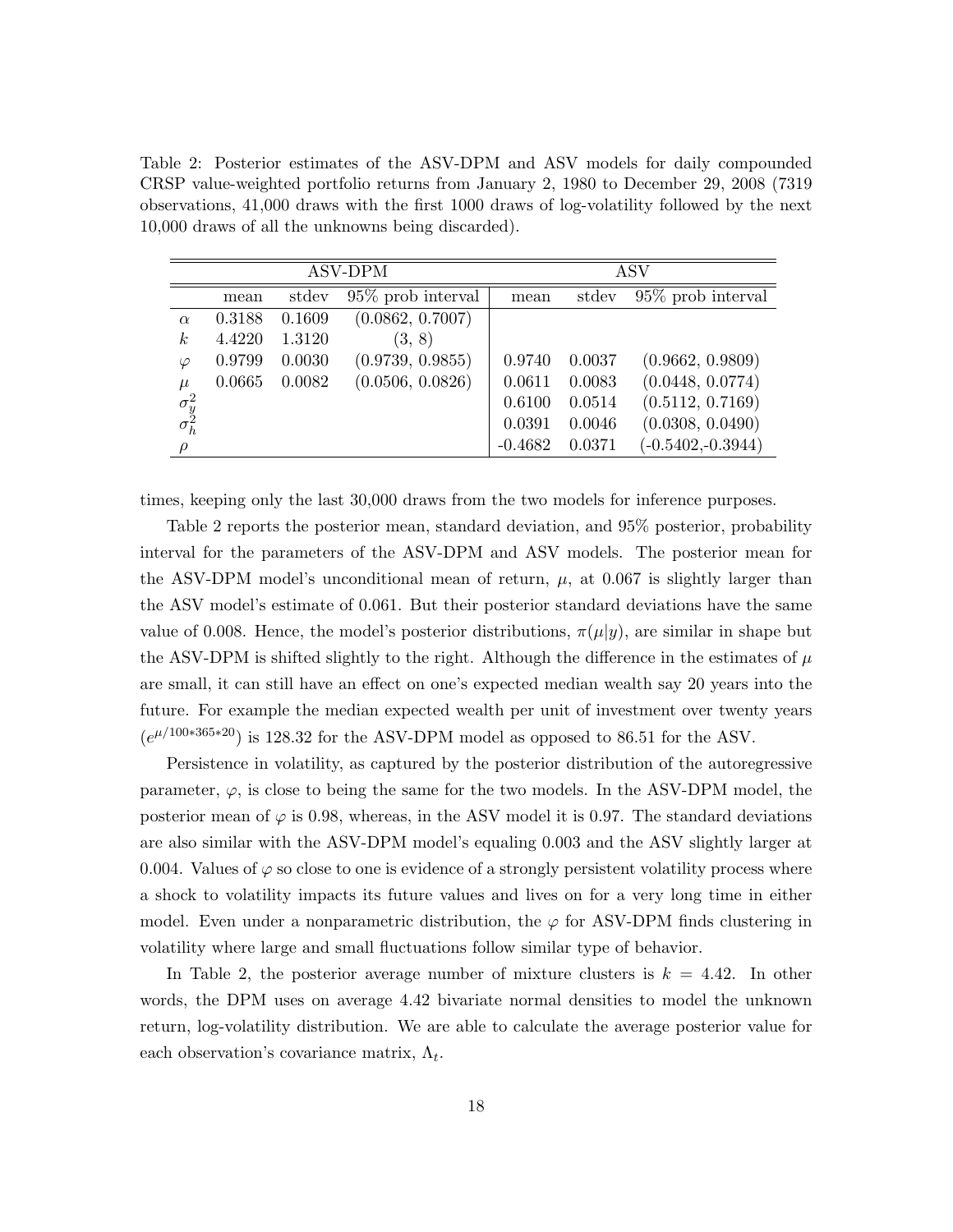

Figure 3: Time plots of the posterior average of  $\sigma_{y,t}^2$ ,  $\sigma_{h,t}^2$ ,  $\rho_t$ , t=1,...,7319

In Figure 3, we calculate and plot the posterior estimate for each observation's convariance matrix,  $\Lambda_t$ , by graphing the average posterior draw of  $\sigma_{y,t}^2$ ,  $\sigma_{h,t}^2$ ,  $\rho_t$ , for  $t = 1, \ldots, 7319$ . In the figure, the movement over time in  $\sigma_{y,t}^2$  is very similar to  $\sigma_{h,t}^2$ . Both move at exactly the same instances in exactly the same direction. Such dynamics suggests markets requiring a large  $\sigma_{y,t}^2$  also need  $\sigma_{h,t}^2$  to be large. Furthermore, those instances where the value of  $\sigma_{y,t}^2$ and  $\sigma_{h,t}^2$  are large also identifies a mixture cluster whose probability is relatively low but is still important. For instance, the triplet  $(\sigma_{y,t}^2 = 0.6, \sigma_{h,t}^2 = 0.12, \rho_t = -0.48)$  only occurs a dozen or so times over the sample period, but each occurrence corresponds to a sizable market decline.

This contrasts with the covariance cluster where the spikes in  $\sigma_{y,t}^2$  and  $\sigma_{h,t}^2$  emerge from and whose value is approximately  $(\sigma_{y,t}^2 = 0.07, \sigma_{h,t}^2 = 0.02, \rho_t = -0.455)$ . This cluster can be viewed as the market's typical covariance behavior. It consists of most of the sample, and, hence, has the highest probability of occurring.

Figure 3 also identifies three clear mixture clusters. Two of the three are those mentioned in the previous paragraph; the one cluster representing the typical market, and the other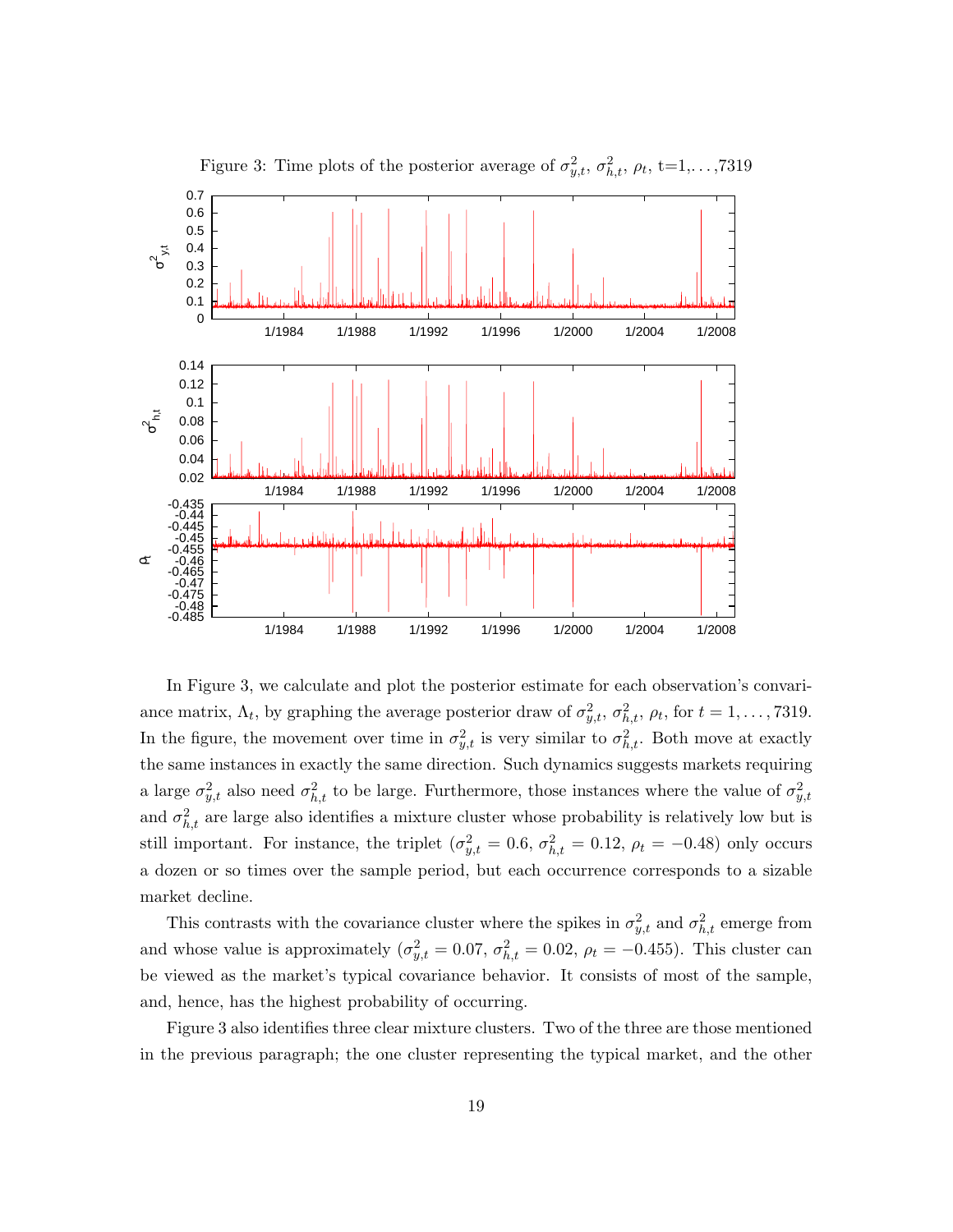for when there is a large market decline. The third cluster consists of those days where both  $\sigma_{y,t}^2$  and  $\sigma_{h,t}^2$  are elevated, but the level of correlation remains unchanged at  $\rho_t = -0.455$ . For instance, the third and fourth episode of  $\sigma_{y,t}^2$  and  $\sigma_{h,t}^2$  spiking in Figure 3 are occurrences of this cluster.

#### 4.1 Fit

A point of possible contention with the ASV-DPM model is that it fits an unknown joint distribution where one of the random variables,  $h$ , is not observed. To address this concern we compare the draws of  $h$  from the ASV-DPM model with those from the ASV model. If the ASV-DPM model is unable to fit a nonparametric distribution to the latent volatility process, we would expect to find the draws from the smooth distribution  $\pi(h|y)$  to be less precise and have a very different posterior mean from the parametric model. We would also expect the location and spread of the ASV-DPM model's joint predictive density to not match up with the ASV model's predictive distribution.

In Figure 4 we plot two graphs. In Figure  $4(a)$  we plot the difference between the ASV and ASV-DPM sampler's standard deviations of  $\pi(h|y)$  over the trading days, January 2, 1980 to December 29, 2008, and in Figure 4(b) the sample means of the two model's draws of h. Except for a few trading days, the standard deviation of the ASV draws are slightly larger than the ASV-DPM models. Because of the large difference between the ASV-DPM and ASV standard deviation on those days where the ASV-DPM standard deviations is larger, on average, the ASV-DPM standard deviations are 0.0026 larger than the ASV. On these days market volatility was generally low.

In Figure 4(b), the two model's smoothed volatilities,  $E[h|y]$ , are similar in their level and pattern. However, there are differences, such as when volatility reaches a local peak. In these instances, the ASV model's smooth volatility is larger than the ASV-DPM model. Because the instantaneous variance of returns,  $\sigma_y^2$ , in the ASV model is constant, large changes in the return process correspond to large changes in volatility. This contrasts with the ASV-DPM model where  $\sigma_{y,s_t}^2$  is flexible and, as we saw in Figure 3, changes value when it needs to adapt to a market decline. As a result the ASV-DPM model's volatilities are less volatile and do not increase by as much as the ASV model.

# 5 Nested Model Comparison

The DP precision parameter  $\alpha$  can be understood as being a tuning parameter to the number of unique  $\Lambda_t$ s; i.e., the degree of clustering imposed by the DP prior. Under the  $DP(\alpha, G_0)$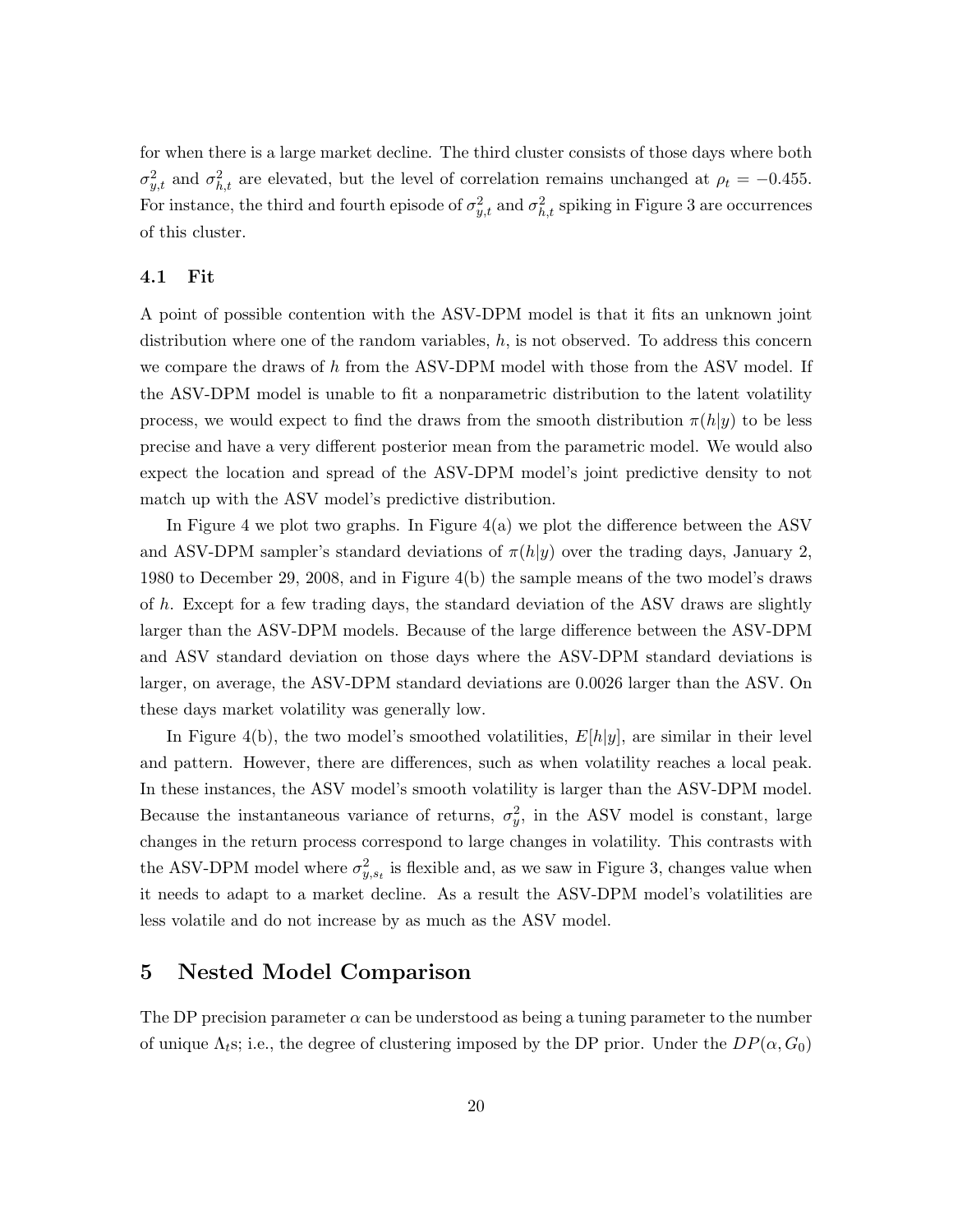Figure 4: (a) difference between the ASV and ASV-DPM standard deviation from the MCMC draws of  $\pi(h_t|y)$ , and (b) the average draw of  $h_t|y$  from the ASV and ASV-DPM. Both figures are for the period of January 2, 1980 to December 31, 2008.

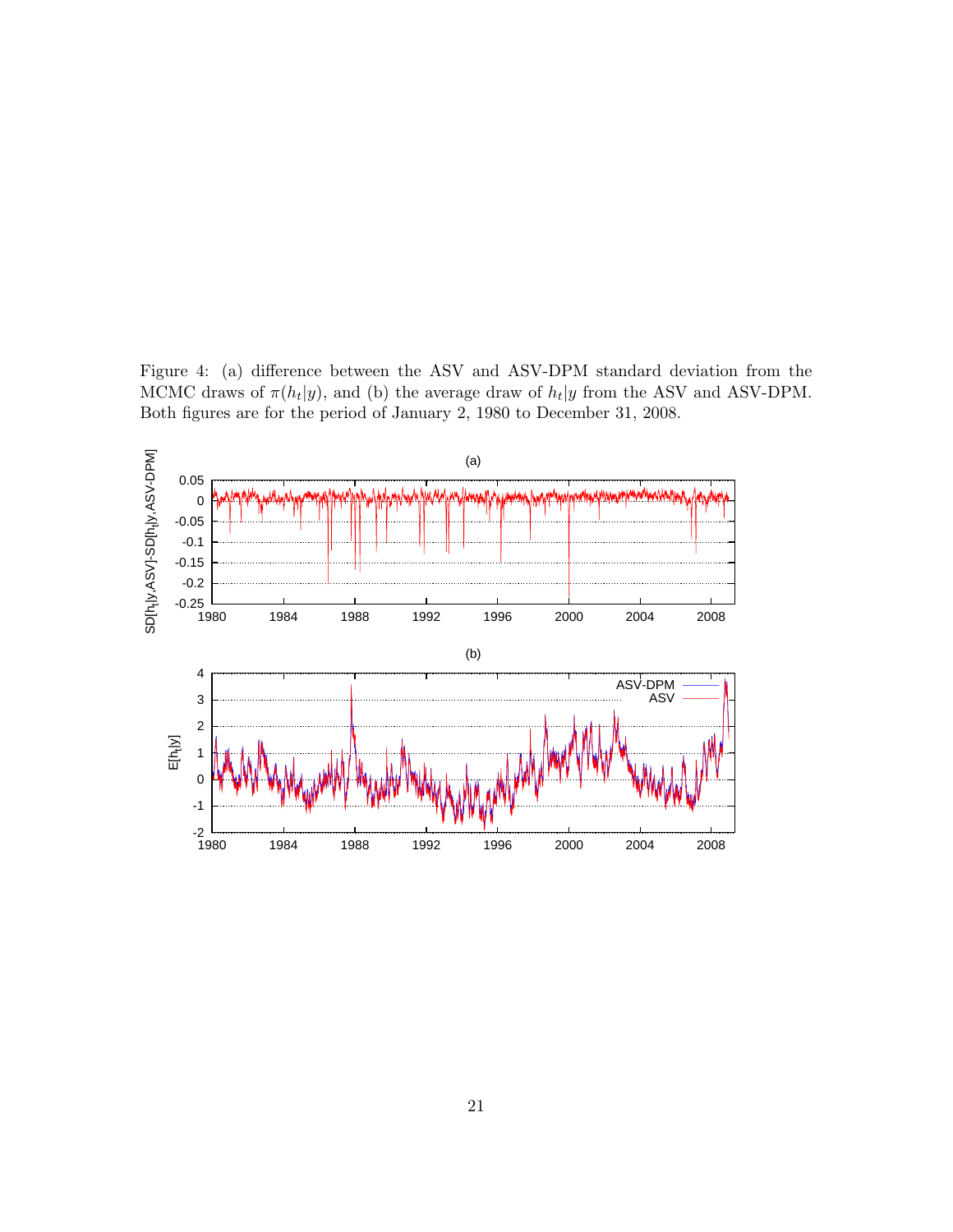prior, a data set of length n is expected to have  $E[k_n] = \sum_{i=1}^n \alpha/(\alpha + i - 1)$  clusters. By increasing or decreasing the value of  $\alpha$ , the ASV-DPM model is more or less likely to add new clusters. As  $\alpha$  approaches zero, the probability of a second unique covariance matrix,  $\alpha/(1+\alpha)$ , approaches zero, as does the probability of there being a second, third, fourth, etc. cluster. It follows that the ASV-DPM model is equivalent to the parametric ASV model when  $\alpha$  is equal to zero.

At the other end of the spectrum, the prior probability of drawing a new cluster for  $\Lambda_t$ goes to one as  $\alpha \to \infty$ . Because the DP prior for G is no longer discrete, but is instead equal to the distribution  $G_0$ , when  $\alpha \to \infty$ , the prior for  $\Lambda_t$ ,  $t = 1, \ldots, n$ , is  $G_0$ . Hence, as  $\alpha \to \infty$ , the ASV-DPM model is the ASV-t model – a parametric ASV model whose innovations are distributed as a bivariate, Student-t with mean-vector zero, covariance matrix,  $S_0/(v_0 - 3)$ and  $v_0 - 1$  degrees of freedom (see Eq. (22)).

Because the ASV and ASV-t models are nested versions of the ASV-DPM that depend on the value of  $\alpha$ , Bayes factors in favor of the nested models can be computed using the Savage-Dickey density ratio test (see Dickey (1971)). In general, the Savage-Dickey density ratio favors the nested model  $M'$ :  $\alpha = \alpha_0$ , where, in our case,  $\alpha_0 = \{0, \infty\}$ , over the general model  $M : \alpha$ , where  $\alpha \geq 0$ , when Bayes-factor

$$
BF(\alpha = \alpha_0) \equiv \frac{m(y|M')}{m(y|M)}, \qquad (36)
$$

$$
\frac{\pi(\alpha = \alpha_0 | y, M)}{\pi(\alpha = \alpha_0)},\tag{37}
$$

where m is the marginal likelihood, is large. In our case,  $M =$  ASV-DPM and  $M' =$ ASV, ASV-t, respectively.

=

The limit  $\alpha_0 \to \infty$  does not lend itself easily to the Savage-Dickey density ratio, so we transform  $\alpha$  into the random variable  $u \equiv \alpha/(\alpha + 1)$  and assume u is distributed as the maximum entropy prior

$$
\pi(u|\lambda) = \frac{e^{\lambda u}\lambda}{e^{\lambda} - 1}, \qquad \lambda \in \mathbb{R},
$$
\n(38)

over the unit interval,  $u \in [0, 1]$ . The corresponding maximum entropy prior for  $\alpha$  is

$$
\pi(\alpha|\lambda) = \frac{\lambda \exp\{\alpha \lambda/(1+\alpha)\}}{(e^{\lambda} - 1)(1+\alpha)^2}.
$$
\n(39)

Under this transformation,  $u \to 0$ , as  $\alpha \to 0$ , and  $u \to 1$ , as  $\alpha \to \infty$ . The random variable u is thus, the prior probability of there being a second mixture cluster. If  $u = 1$ , then  $\Lambda_2$ will be drawn from  $G_0$ . Whereas, if  $u = 0$ , the probability of drawing a second cluster is zero and  $\Lambda_2 = \Lambda_1$ .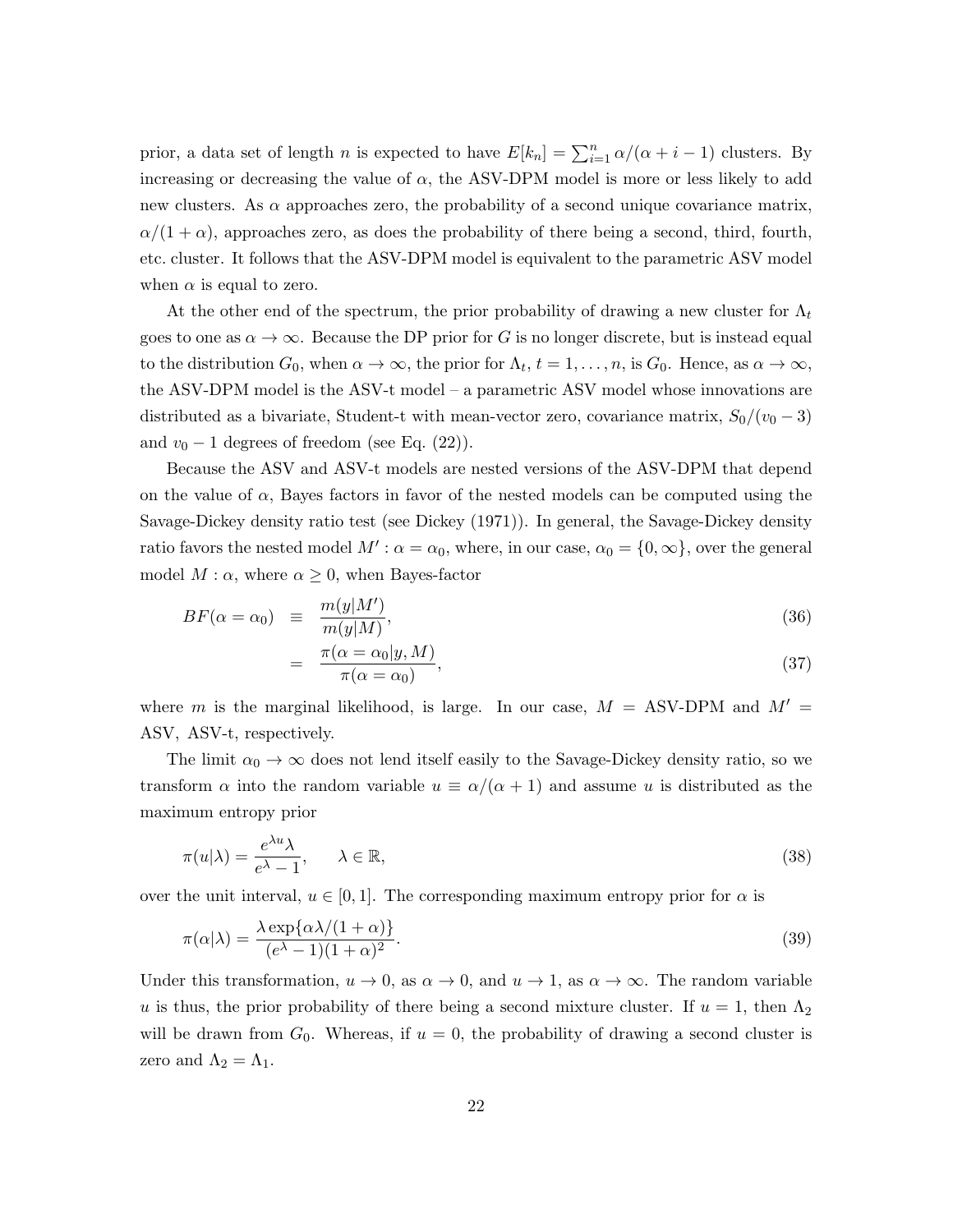Let the nested ASV and ASV-t models  $M' : u = u_0$ , be, respectively,  $u_0 = \{0, 1\}$  and the unrestricted model  $M : u \in [0,1]$ . In terms of u, the Savage-Dickey density ratio in favor of the nested model  $M'$  is

$$
BF(u = u_0) \equiv \frac{\pi(u = u_0|y, M)}{\pi(u = u_0)}.
$$

Unlike the Gamma prior we used earlier for  $\alpha$ , the maximum entropy prior does not lend itself to a standard distribution for the conditional posterior of  $\alpha$ , so, we modify the Escobar and West (1995) sampler of  $\alpha$ . Since drawing either  $\alpha$  or u requires a Metropolis sampler, we could choose to sample either one. However, because  $\alpha$  is defined on the positive real line, whereas u is constrained to the unit interval, we choose to draw  $\alpha$  and use a random walk proposal with unit variance to generate the candidate draws.

Denote the candidate draw by  $\alpha'$ . It will be accepted as a draw from  $\pi(\alpha|y)$  with probability

$$
\frac{\pi(k|\alpha',n)\pi(\alpha'|\lambda)}{\pi(k|\alpha,n)\pi(\alpha|\lambda)} = \frac{\alpha'^k \Gamma(\alpha')/\Gamma(\alpha'+n)\pi(\alpha'|\lambda)}{\alpha^k \Gamma(\alpha)/\Gamma(\alpha+n)\pi(\alpha|\lambda)},
$$
\n(40)

where  $\alpha$  is the draw from the previous sweep and k is the number of clusters from the current sweep (see Escobar and West (1995) for the formula of the likelihood function,  $\pi(k|\alpha, n)$ ). For each draw of  $\alpha$  we compute the corresponding draw of u and evaluate u's empirical posterior distribution  $\pi(u|y)$  at zero and one. If the Savage-Dickey ratio at these points is greater than one then there is evidence in favor of the nested model,  $M'$ .

We choose the maximum entropy prior for u where  $\lambda = 0$  when testing the nested ASV and ASV-t models against the ASV-DPM. When  $\lambda = 0$ , the maximum entropy prior is a uniform prior over the unit interval. Except for the prior of  $u$ , the MCMC sampler is the same as Section 4.

In Figure 5, we plot the uniform prior and empirical posterior density of  $u$ . The Savage-Dickey density ratio in favor of the ASV model  $(u_0 = 0)$  has a 1-in-20 chance of occurring and indicates that there is some likelihood for the parametric ASV model but not much. Since  $\pi(u=1|y)=0$ , there is virtually no evidence supporting the ASV-t model  $(u_0=1)$ .

Though there is little empirical evidence supporting the nested ASV and ASV-t models, in Figure 5, there is still a range of values for  $u_0$  where a sharp hypothesis is supported. If we restrict  $u_0$  to values where  $\pi(u = u_0|y, \text{ASV-DPM})$  is greater than  $\pi(u_0)$ , we find a number of Bayes-factors in favor of the restricted ASV-DPM model. From Figure 5, the data supports a ASV-DPM model where  $u$  is between 0.125 and 0.525, with a mode of  $u \approx 0.3$ . Given the relationships,  $E[k_n] = \sum_{i=1}^n \alpha/(\alpha + i - 1)$  and  $\alpha \equiv u/(1 - u)$ , these posterior values of u support ASV-DPM models with approximately 2 to 10 clusters.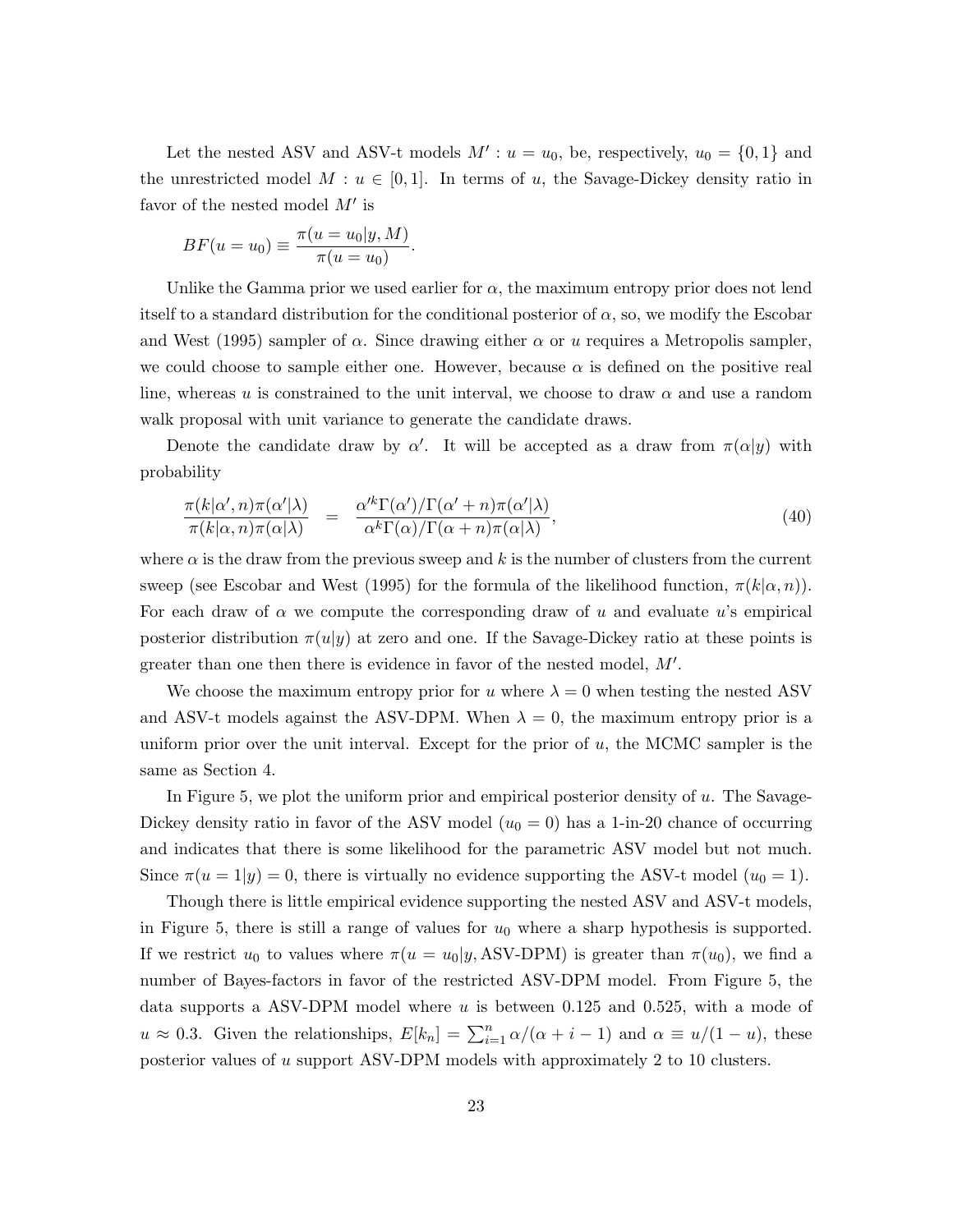Figure 5: The prior,  $\pi(u|\lambda = 0) \equiv$  Unif(0,1), and the empirical posterior density  $\pi(u|y, \text{ASV-DPM}).$ 



### 5.1 Prior sensitivity

Because  $M'$  is a sharp hypothesis, the prior for u under  $M'$  is the Dirac delta function,  $\pi(u|M') = \delta_{u_o}(u)$ . For the unrestricted model, M, the prior is the maximum entropy distribution of Eq. (38) with hyperparameter  $\lambda \in \mathbb{R}$ . As  $\lambda \to -\infty$ , the prior  $\pi(u|\lambda, M) \to$  $\delta_0(u)$ ; i.e., the prior of the unrestricted model converges to that of the sharp ASV model hypothesis. As  $\lambda \to \infty$ ,  $\pi(u|\lambda, M) \to \delta_1(u)$  and the prior is that of the ASV-t model.

The marginal likelihood for M is

$$
m(y|\lambda, M) = \int l(y|u, \lambda, M)\pi(u|\lambda, M) du,
$$
\n(41)

and the marginal likelihood for the nested model  $M'$  is

$$
m(y|M') = \int l(y|u, \lambda, M)\delta_{u_0}(u) du
$$
  
=  $l(y|u = u_0, M).$  (43)

The Bayes factor in favor of the restricted model  $M'$  written in terms of these marginal likelihoods is

$$
BF(u = u_0|y, \lambda, M) = \frac{l(y|u = u_0, M)}{m(y|\lambda, M)}.
$$

Under this prior for  $u$ , there exists limits where the unrestricted model equals the restricted. The two restricted models are  $u_0 = 0$  (ASV) and  $u_0 = 1$  (ASV-t). To obtain the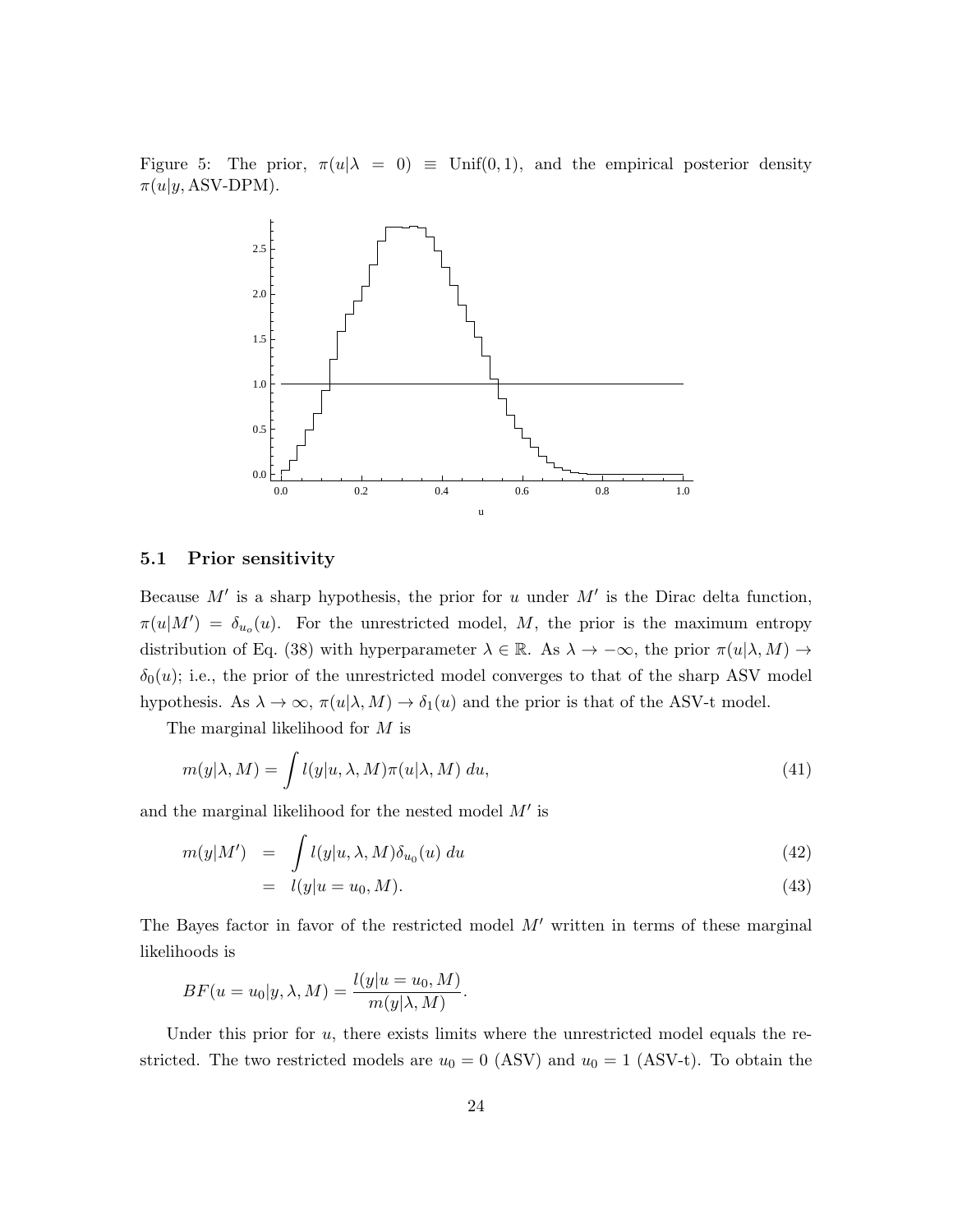ASV model with the unrestricted model, the prior

$$
\lim_{\lambda \to -\infty} \pi(u|\lambda, M) = \delta_0(u),
$$

and for the ASV-t model

$$
\lim_{\lambda \to \infty} \pi(u|\lambda, M) = \delta_1(u).
$$

Thus, the Bayes factor in favor of the ASV model can be written in terms of  $M$ 's marginal likelihood function as

$$
BF(u = 0|y, \lambda, M) = \frac{m(y|\lambda \to -\infty, M)}{m(y|\lambda, M)}
$$
\n(44)

and for the ASV-t the Bayes factor can be expressed as

$$
BF(u = 1|y, \lambda, M) = \frac{m(y|\lambda \to \infty, M)}{m(y|\lambda, M)}.
$$
\n(45)

Eq. (44) illustrates how the Bayes factor of a sharp hypothesis is influenced by the prior even when the posterior is robust to the prior. The situation occurs when the marginal likelihood of the unrestricted model is sensitive to the prior. For example, the maximum entropy prior causes the Bayes factor in favor of the ASV model to get closer and closer to one for more and more negative values of  $\lambda$ .

We use the prior  $\pi(u|\lambda = -10, M)$  to compute the Bayes factor favoring the ASV model and the prior  $\pi(u)\lambda = 10, M$  for the Bayes factor favoring the ASV-t. These priors give the benefit of doubt to the restricted ASV-DPM model. In Figure 6 we graph in subplot (a) the prior  $\pi(u|\lambda = 10, M)$  and in subplot (b) the prior  $\pi(u|\lambda = -10, M)$ . Each plot also contains the empirical distribution of u using the respective prior.

Using these two maximum entropy priors, the Savage-Dickey density ratio for the two sharp hypothesis reinforces the findings of Section 5. In the case where the prior lends support to a ASV model ( $\lambda = -10$ ), the density ratio at  $u_0 = 0$  in Figure 6(b) shows there to be slightly less than a 1-in-10 chance of a ASV model. The Savage-Dickey density ratio goes to zero in Figure 6(a) when the prior heavily weights ASV-DPM models having a large number of clusters. Neither prior changes the likelihood of the data coming from a ASV-t model. In each case  $\pi(u = 1|y, M)$  is zero.

Figure 6 also shows how the expected number of posterior clusters is robust to the prior. As was the case with the uniform prior, the data supports a u between 0.125 and 0.5 (0.75) when  $\lambda = -10$  ( $\lambda = 10$ ). Again these are sharp hypothesis that the data can support.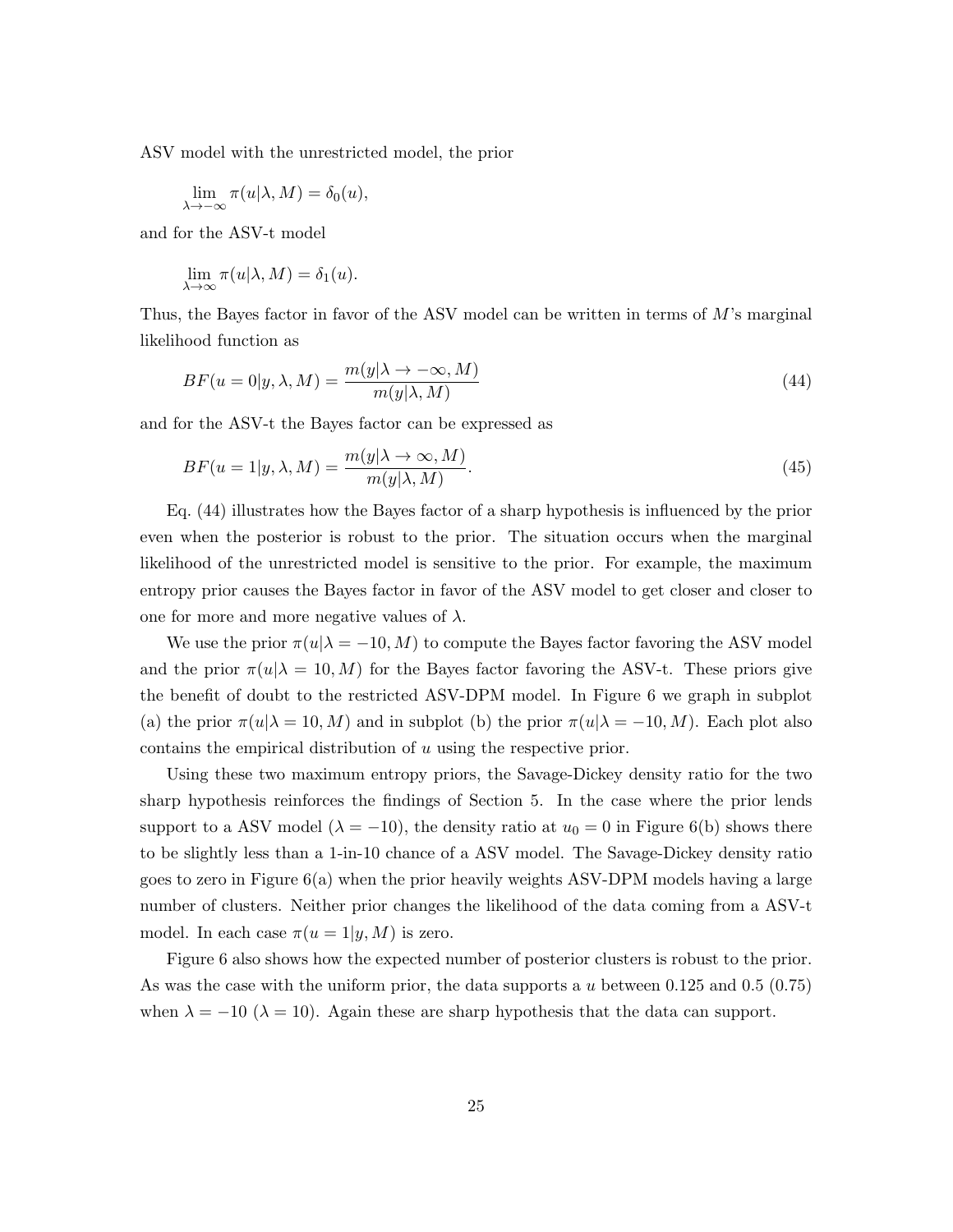Figure 6: The empirical posterior density of  $u$  under the maximum entropy priors  $(a)$  $\pi(u|\lambda = 10)$  and (b)  $\pi(u|\lambda = -10)$ .

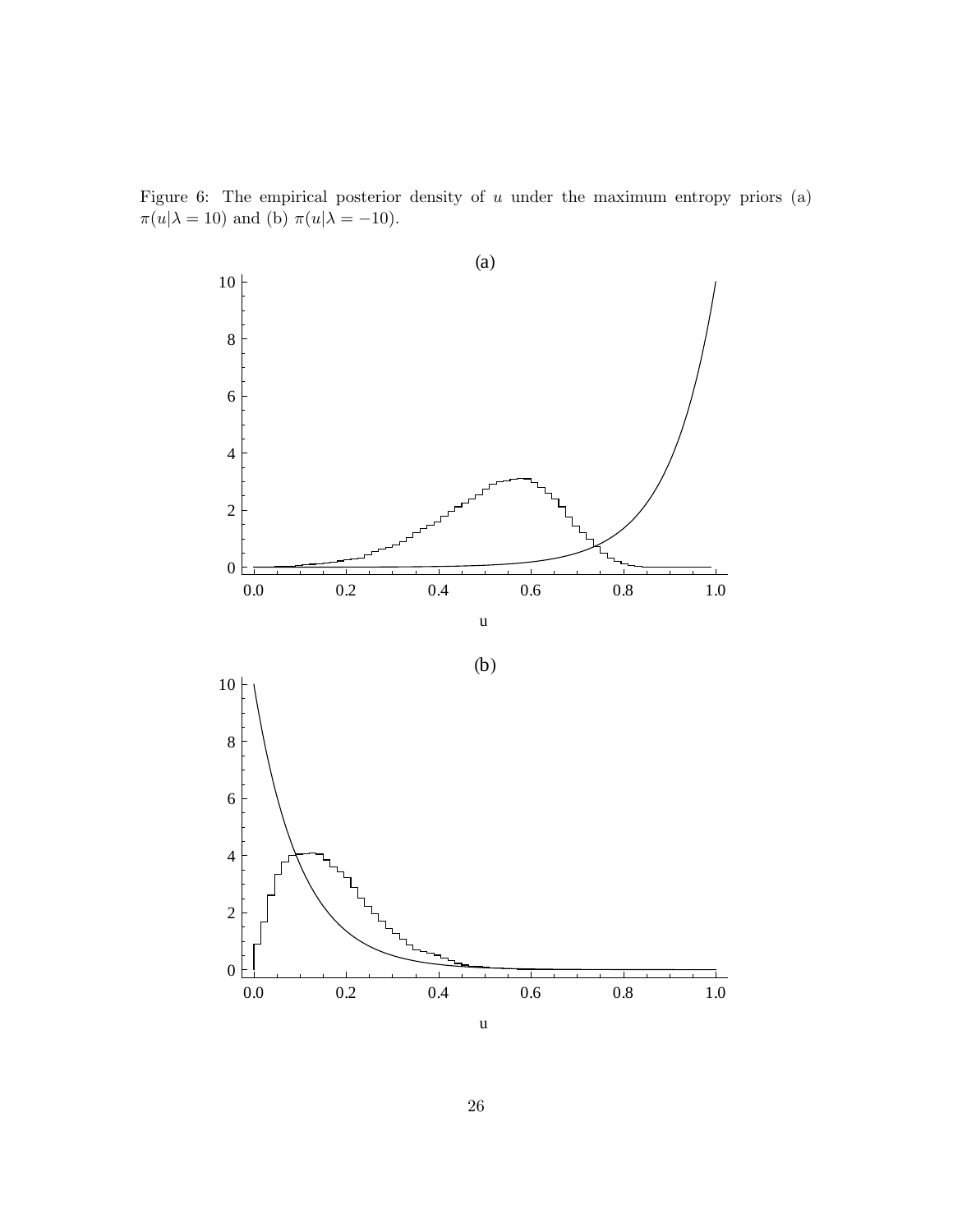# 6 Predictability

To compare the ASV-DPM model with the ASV model, and more generally other stochastic volatility models, we compute each model's marginal likelihood using the product of its onestep-ahead predictions. As we have mentioned, in addition to integrating out parameter uncertainty, the marginal likelihood of stochastic volatility models also integrates out the uncertainty associated with the latent volatilities. In the past, particle filters have been applied to stochastic volatility models to integrate out volatility (see Chib et al. (2002)). However, the marginal likelihood for the ASV-DPM model also requires integrating out the latent DP covariance matrices. Basu and Chib (2003) have a way of doing this but only for a DPM type model, not a DPM model with stochastic volatility. The ASV-DPM model requires a particle filter for integrating out the latent volatilities and DP parameters, making the Basu and Chib approach infeasible.<sup>4</sup>

Because of the additional computation costs involved in integrating out the volatilities and DPM covariances, and also because of the increased availability of parallel computing, Beowulf clusters, and quad-core processors, we choose to compute the ASV model's marginal likelihood sequentially with one-step-ahead predictive likelihoods. Given the low cost of multi-thread computing and availability of multiple processors, a large number of individual and independent MCMC draws can be conducted on the histories of the return series. For the ASV-DPM and ASV models we carry out 50 separate and unique MCMC samplers simultaneous on 5 servers each possessing two quad-core processors. As a result the marginal likelihood is computed in less than a day.

Our approach is as follows. Let the vectors  $y^{t-1} = (y_1, \ldots, y_{t-1})'$ , where  $t = 2, \ldots, n$ , denote the histories of returns up to time period  $t - 1$ . By the law of conditional probability, the marginal likelihood can be expressed in terms of the one-step-ahead predictive likelihoods

$$
m(y|M) = \prod_{t=1}^{n} f(y_t|y^{t-1}, M),
$$
\n(46)

where  $M = ASV-DPM$ , ASV denotes the particular model. The selected priors overly influence the predictive likelihoods for  $y<sup>t</sup>$  with small t. So, in practice the product in Eq. (46) does not begin at  $t = 1$ . In our empirical calculations we use  $m_L(y|M) = \prod_{t=L}^{n} f(y_t|y^{t-1}, M)$ , where  $L = 216$ .

The marginal likelihood in Eq. (46) is a recursive computation in which all parameter uncertainty is integrated out. Each one-step-ahead predictive likelihood is approximated by

<sup>&</sup>lt;sup>4</sup>An appealing alternative to the approach we take here is the sequential Monte Carlo method to estimating and filtering DPM type model of Carvalho et al. (2010).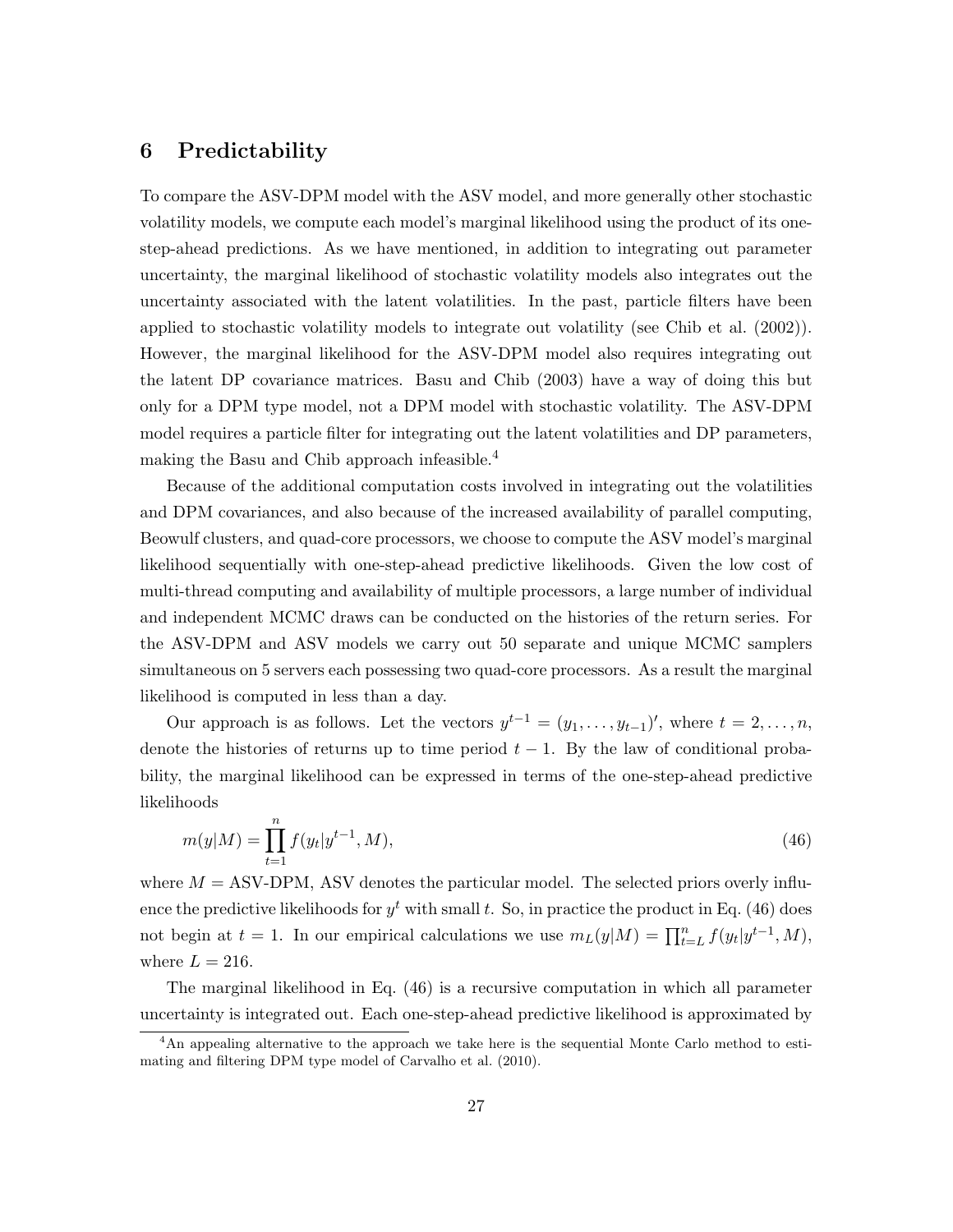averaging out the randomly sampled draws of the unknown parameters,  $\mu$  and  $\varphi$ , volatilities, h<sup>t-1</sup>, and the DPM order, indicator vector, locations, and precision from their posterior conditional on the data history  $y^{t-1}$ . For the ASV-DPM model the predictive likelihood equals

$$
f(y_t|y^{t-1}, \text{ASV-DPM}) = \int f(y_t|h_t, \mu, \varphi, \{\Lambda\}, \alpha) \pi(h_t, \mu, \varphi, \{\Lambda\}, \alpha | y^{t-1})
$$

$$
\times d(h_t, \mu, \varphi, \{\Lambda\}, \alpha),
$$

$$
\approx R^{-1} \sum_{l=1}^R f\left(y_t \left| \mu^{(l)}, h_t^{(l)}, \left\{\sigma_{y,j}^{2(l)}, n_j^{(l)}\right\}_{j=1}^{k^{(l)}}, \alpha^{(l)}\right), \tag{47}
$$

where

$$
f\left(y_t \middle| \mu^{(l)}, h_t^{(l)}, \left\{\sigma_{y,j}^{2(l)}, n_j^{(l)}\right\}_{j=1}^{k^{(l)}}, \alpha^{(l)}\right) = \frac{\alpha^{(l)}}{\alpha^{(l)} + t - 1} f_{St}\left(y_t \middle| \mu^{(l)}, \left(\frac{s_{11}e^{h_t^{(l)}}}{v_0 - 1}\right)^{-1}, v_0 - 1\right) + \frac{1}{\alpha^{(l)} + t - 1} \sum_{j=1}^{k^{(l)}} n_j^{(l)} f_N\left(y_t \middle| \mu^{(l)}, e^{h_t^{(l)}} \sigma_{y,j}^{2(l)}\right),
$$
\n(48)

,

with the  $h_t^{(l)}$  $\mathbf{t}^{(l)}$ s being random draws from  $\pi\left(h_t|y^{t-1}, h_{t-1}^{(l)}\right)$  $= N\left(\bar{h}_t^{(l)}\right)$  $_{t}^{(l)},\bar{\sigma}_{h_{t}}^{(l)2}$  $h_t$ ) where

$$
\bar{h}_t^{(l)} = \varphi^{(l)} h_{t-1}^{(l)} + \frac{(y_{t-1} - \mu^{(l)}) \rho_{s_{t-1}}^{(l)} \sigma_{h, s_{t-1}}^{(l)}}{\sigma_{y, s_{t-1}}^{(l)}}
$$
\n
$$
\bar{\sigma}_{h_t}^{(l)2} = \left( \frac{\rho_{s_{t-1}}^{(l)2}}{(1 - \rho_{s_{t-1}}^{(l)2}) \sigma_{h, s_{t-1}}^{(l)2}} + \frac{1}{\sigma_{h, s_{t-1}}^{(l)2}} \right)^{-1},
$$
\n
$$
\bar{h}_t^{(l)} = \bar{h}_t^{(l)} \sigma_{h, s_{t-1}}^{(l)2} + \frac{1}{\sigma_{h, s_{t-1}}^{(l)2}} \sigma_{h, s_{t-1}}^{(l)2}.
$$

and  $\mu^{(l)}, \varphi, ^{(l)}, h_{t-1}^{(l)}, \sigma^{2(l)}_{y,s_{t-1}}, \sigma^{2(l)}_{h,s_t}$  $h_{k,s_{t-1}}^{2(l)}, \rho_{s_{t-1}}^{2(l)}$  are *l*th posterior draw from the MCMC sampler of Section 3.

Each of the  $n-L$  MCMC posterior conditional samplers is independent from the others. Given this independence we only need to supply a particular sampler with one of the  $n - L$ histories  $y^{t-1}$  before letting it run. First, we farm out as many histories as there are processors available. On a quad-core, multi-threaded, computer this generally equals 10 potential MCMC samplers. When a processor's task of sampling R draws from the posterior distribution conditioned on that particular history is completed, the processor computes the one-step-ahead predictive likelihood in Eq. (48) and returns it for later use. If predictive likelihoods for other histories still need to be computed, the processor will request another history and sample from its posterior. Once all  $n - L$  predictive likelihoods have been computed the marginal likelihood is calculated.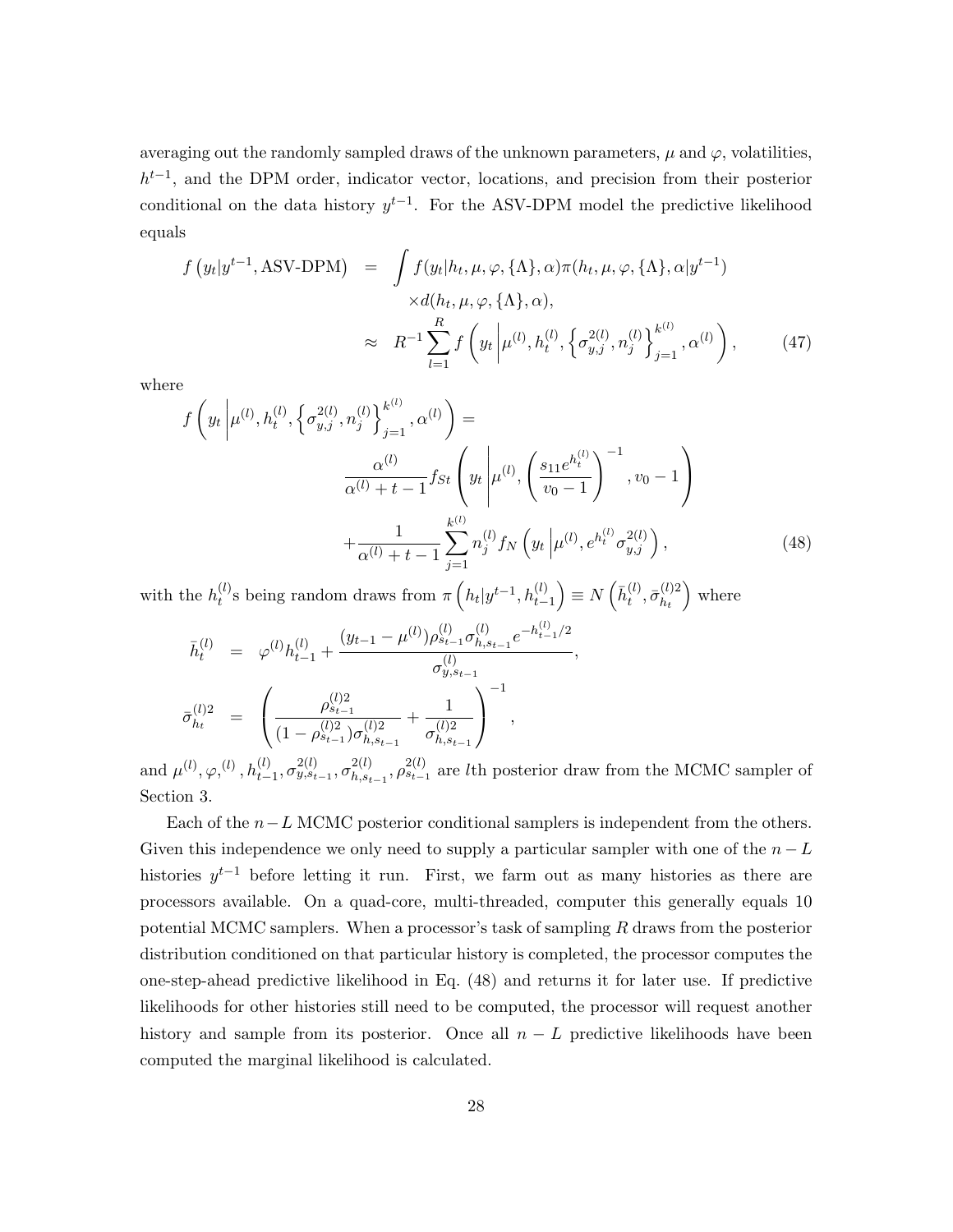### 6.1 Cumulative Bayes-factor

From the one-step-ahead predictive likelihoods,  $f(y_t|y^{t-1}, \text{ASV-DPM})$  and  $f(y_t|y^{t-1}, \text{ASV})$ ,  $t = L, \ldots, n$ , the cumulative log-Bayes factor (CLBF) for the two models is equal to

$$
\log\left(\frac{m_L(y^\tau|\text{ASV-DPM})}{m_L(y^\tau|\text{ASV})}\right) = \sum_{t=L}^\tau \log\left(\frac{f(y_t|y^{t-1}, \text{ASV-DPM})}{f(y_t|y^{t-1}, \text{ASV})}\right), \quad \tau = L, \dots, n. \tag{49}
$$

Each point on the CLBF represents the log-Bayes factor comparing the two models for the data up to  $y_{\tau}$ . By plotting the CLBF over  $\tau$  we are able to identify those instances where one model out predicts the other. Its day-to-day change depicting how well the models perform relative to one another in forecasting the next day's return as illustrated by the quantities  $\log f(y_t|y^{t-1}, \text{ASV-DPM}) - \log f(y_t|y^{t-1}, \text{ASV}).$ 

Because of the enormous computational costs involved in computing the predictive likelihoods over the lengthy return series of Section 4, we investigate the cumulative log-Bayes factors for the ASV-DPM and ASV models using value-weighted CRSP portfolio returns from January 3, 2006 to December 31, 2008 (755 trading days). For the two models we compute 540, one-day-ahead predictive likelihoods,  $f(y_t|y^{t-1}, M)$ , from  $t = 216$  (Nov. 8, 2006) to 755 (Dec 31, 2008), by sampling the model's unknowns 11,000 times and discarding the first 1,000 draws.

The cumulative log-Bayes factors for  $\tau = 216, \ldots, 755$ , are plotted in the top panel of Figure 7. In the bottom panel of the figure, we plot the daily return for the CRSP valueweighted portfolio over the corresponding period. From the initial CLBF value of zero, the ASV-DPM and ASV models are equivalent in their prediction of  $y_{215}$ . The CLBF then climbs steadily in favor of the ASV-DPM model while experiencing a few temporary drops, until it briefly enjoys a period during the summer of 2008 where it exceeds five before declining during the financial crisis. This general upward trend in the CLBF reflects a ASV-DPM model producing better day-ahead predictions of market returns than the ASV model. According to Jefferies (1961), the final CLBF value of 4.1 is "strong" evidence in favor of the ASV-DPM model over the ASV model.

There are a few days and time periods where the CLBF either quickly jumps, or rapidly climbs upwards – the most notable being the jump on Feb. 27, 2007. On this day the market portfolio declined 3.4 percent. By comparing the CLBF to the plotted returns in the bottom panel of Figure 7, we find that those periods of rapid increase in the CLBF often correspond with a shift from a low to high volatility state. For instance, in the middle of the year 2007 the CLBF begins to climb from a local low just as returns become more volatile. However, it is also the steady strength of the ASV-DPM model's daily prediction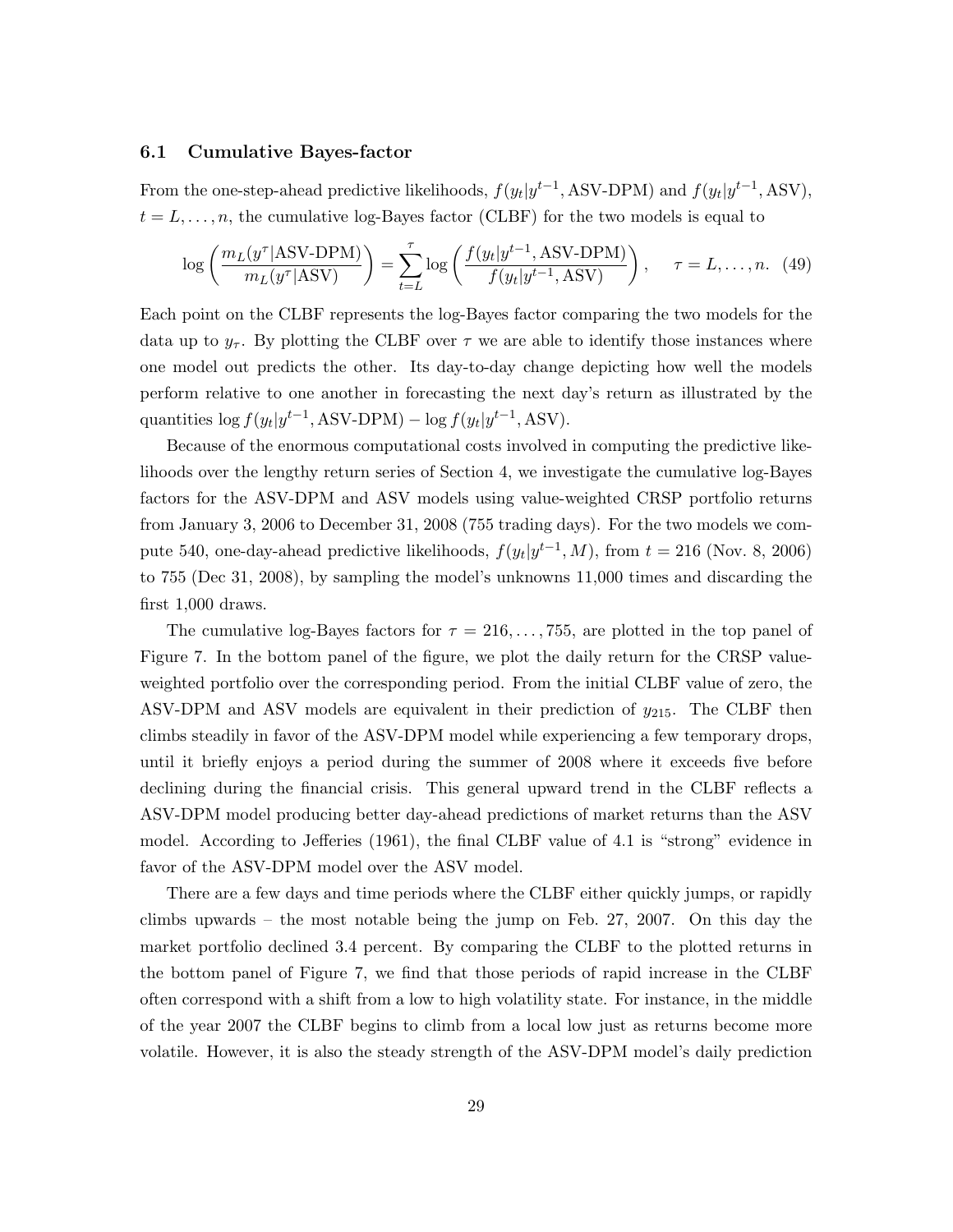Figure 7: Cumulative log-Bayes factor of the ASV-DPM model relative to the ASV model (red line) using return data back to January 3, 2006, for the period of November 8, 2006 to December 31, 2008 and CRSP value-weighted portfolio returns (blue line).

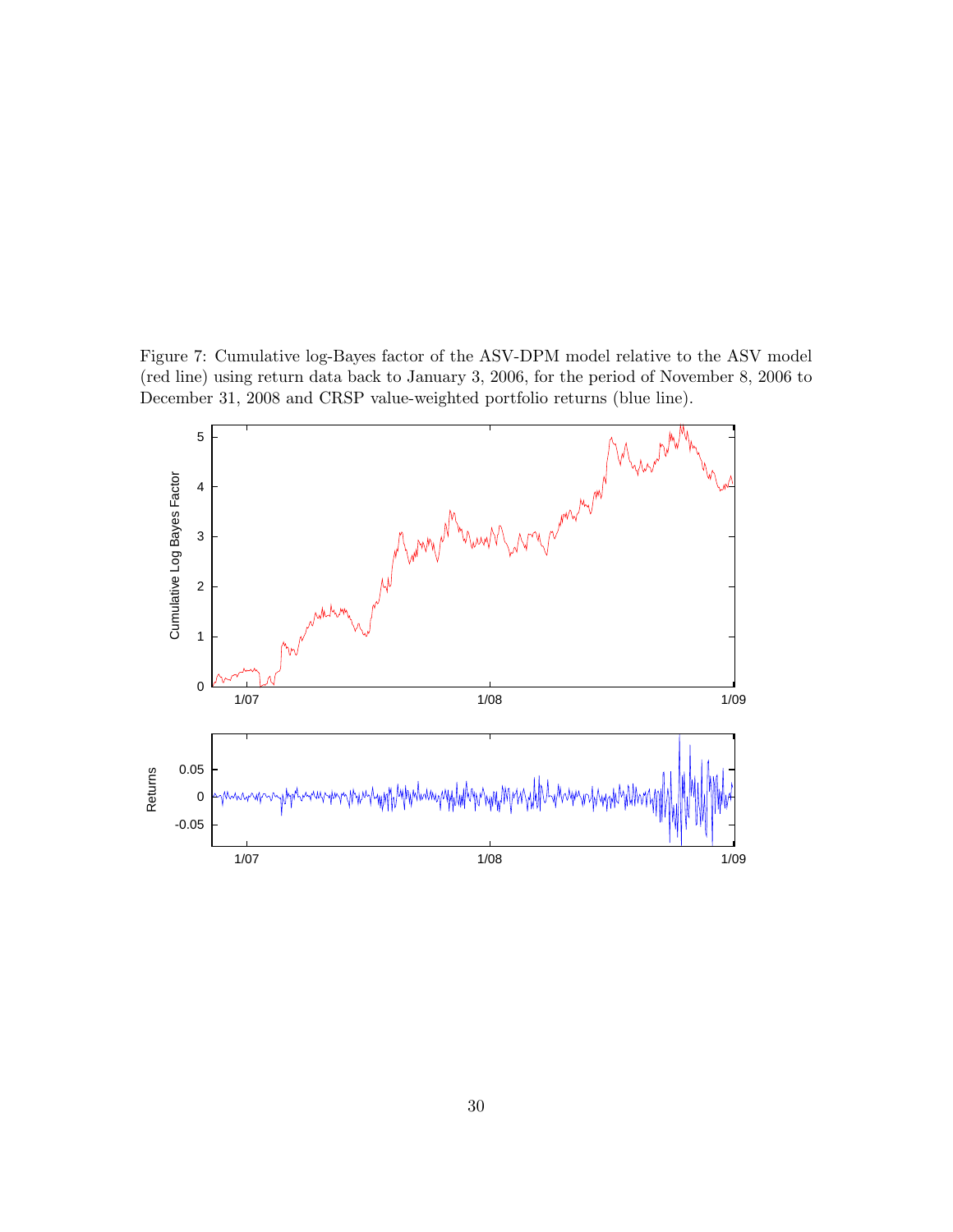over the entire period that results in it being the "better" model.

## 7 Volatility Response

Ever since Black (1976) proposed the leverage hypothesis and French et al. (1987) the volatility feedback effect, many have studied how volatility reacts to changes in market returns.<sup>5</sup> Yu (2005) and Asai and McAleer (2009) both establish the theoretical relationship for stochastic volatility and returns when leverage is present. Yu (2005) derives the volatility-return relationship for the asymmetric stochastic volatility model and Asai and McAleer (2009) for the multivariate stochastic volatility model, but neither empirically investigates the relationship.

Volatility's response in the ASV-DPM to a change in market returns is found in Eq. (33) – the joint posterior predictive density,  $f((y_{n+1}, h_{n+2})'|y^n)$ . This predictive density dispenses with parameter and latent volatility uncertainty by integrating them over their posterior.<sup>6</sup> We compute  $f((y_{n+1}, h_{n+2})'|y^n)$  over a 200 × 200 grid of equally spaced values of  $(y_{n+1}, h_{n+2})'$  centered around the market return,  $y_{n+1}$ .

The ASV-DPM's predictive joint density contains a healthy amount of information concerning the return-volatility relationship. However, since the predictive posterior density is bivariate and depends on today's return,  $y_n$ , it is difficult to visualize this information in a density plot. Instead, we choose to summarize some of the return-volatility relationship by computing and plotting the conditional expectation of the next period's log-volatility,  $E[h_{n+2}|y^n, y_{n+1}]$ , over a range of values for  $y_{n+1}$ .

We compute the ASV-DPM model's joint predictive density using the MCMC draws from Section 6 and the CRSP portfolio returns from January 3, 2006 to December 31, 2008. In Figure 8, we plot fifteen of the contour lines from the predictive density (solid lines) along with  $E[h_{n+2}|y^n, y_{n+1}]$  (dashed line). In the figure, the contour lines bow up and out when tomorrow's return is negative, while the contours are nearly linear over small values of  $h_{n+2}$ ; i.e., conditional on returns being negative, the predictive distribution for  $h_{n+1}$  is not symmetrical but is skewed upward. Skewness is also present when  $y_{n+1} > 0$ . However, these contour lines are less (more) bowed out for large (small) values of  $h_{n+1}$ . When market returns are positive, the conditional distribution of tomorrow's log-volatility is skewed upward, but less so relative to when  $y_{n+1}$  is negative. Thus, tomorrow's volatility

<sup>5</sup>See Bekaert and Wu (2000) for a review of the research prior to 2000 and Chen and Ghysels (2011) for more recent work on the subject.

<sup>&</sup>lt;sup>6</sup>The volatility-return relationship of Yu (2005) and Asai and McAleer (2009) do not integrate out this uncertainty and depend on the value of the estimated parameters.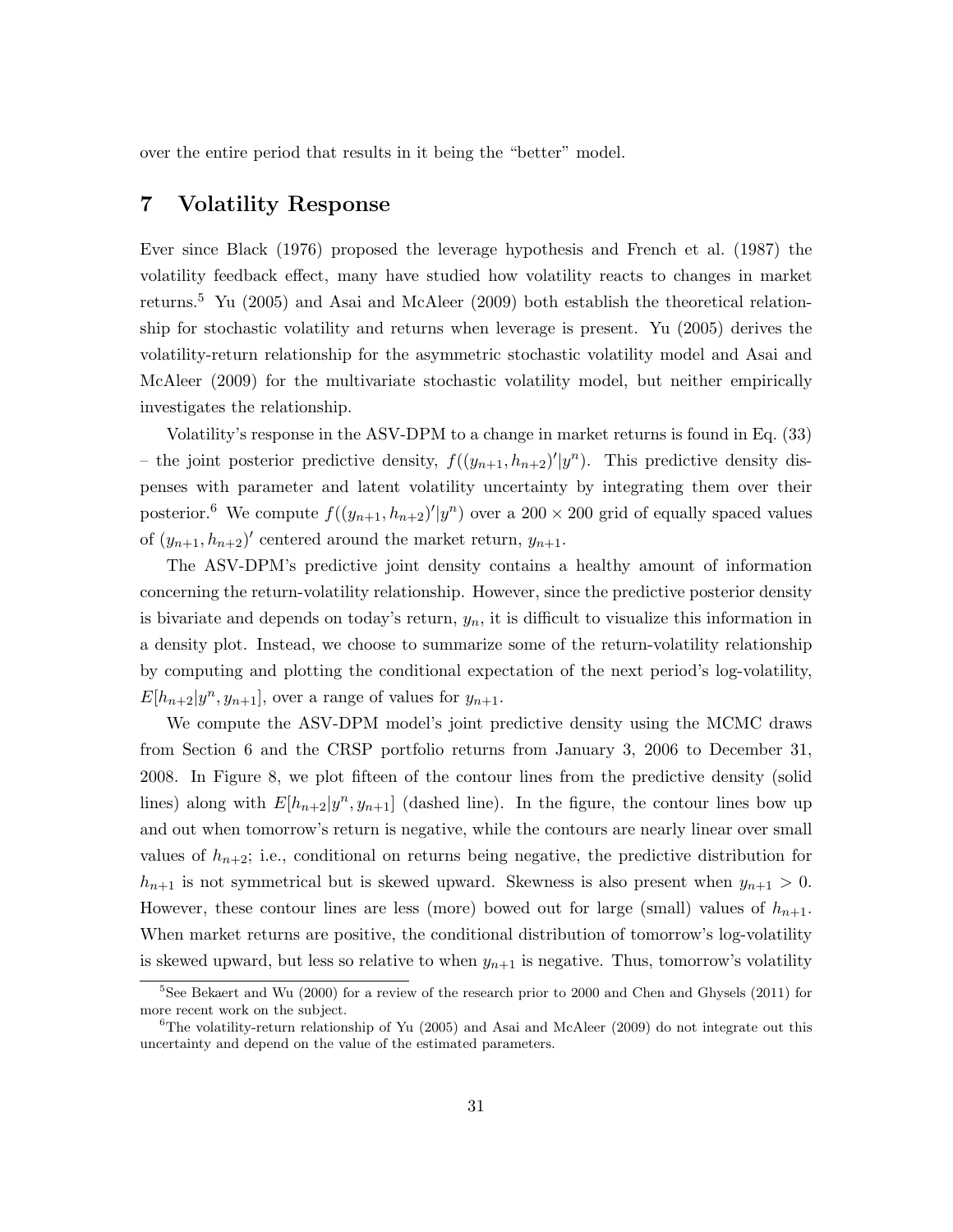is likely to be higher following either a market decline or increase, but because of the difference in the degree of skewness, volatility's expected response is asymmetric.

Figure 8: Contour lines (solid lines) of the ASV-DPM model's joint predictive density,  $f((y_{n+1}, h_{n+2})' | y^n)$ , and the conditional expected value of log-volatility given tomorrow's return,  $E[h_{n+2}|y^n, y_{n+1}]$ , (dashed line) where  $y^n$  contains 755 daily CRSP value-weighted portfolio returns from January 3, 2006, to December 31, 2008.



This asymmetric response in volatility is seen in the dashed line of  $E[h_{n+2}|y^n, y_{n+1}]$ . When the market does not move, tomorrow's expected log-volatility is 1.46. With each percentage point decline in the daily market return, expected log-volatility increases at approximately the rate of 0.3. This contrasts with a market increase, where expected logvolatility responds in a nonlinear manner. Expected log-volatility ever so slightly declines for market gains smaller than 0.2%. increasing at a rate of 0.1. But as returns get even larger expected log-volatility rises at a faster rate of 0.2. Even though this rate of increase in expected log-volatility is smaller than had the market dropped, tomorrow's expected volatility will be larger after any sizable move in the market, be it negative or positive. Thus, in the words of Campbell and Hentschel (1992) and Chen and Ghysels (2011),"No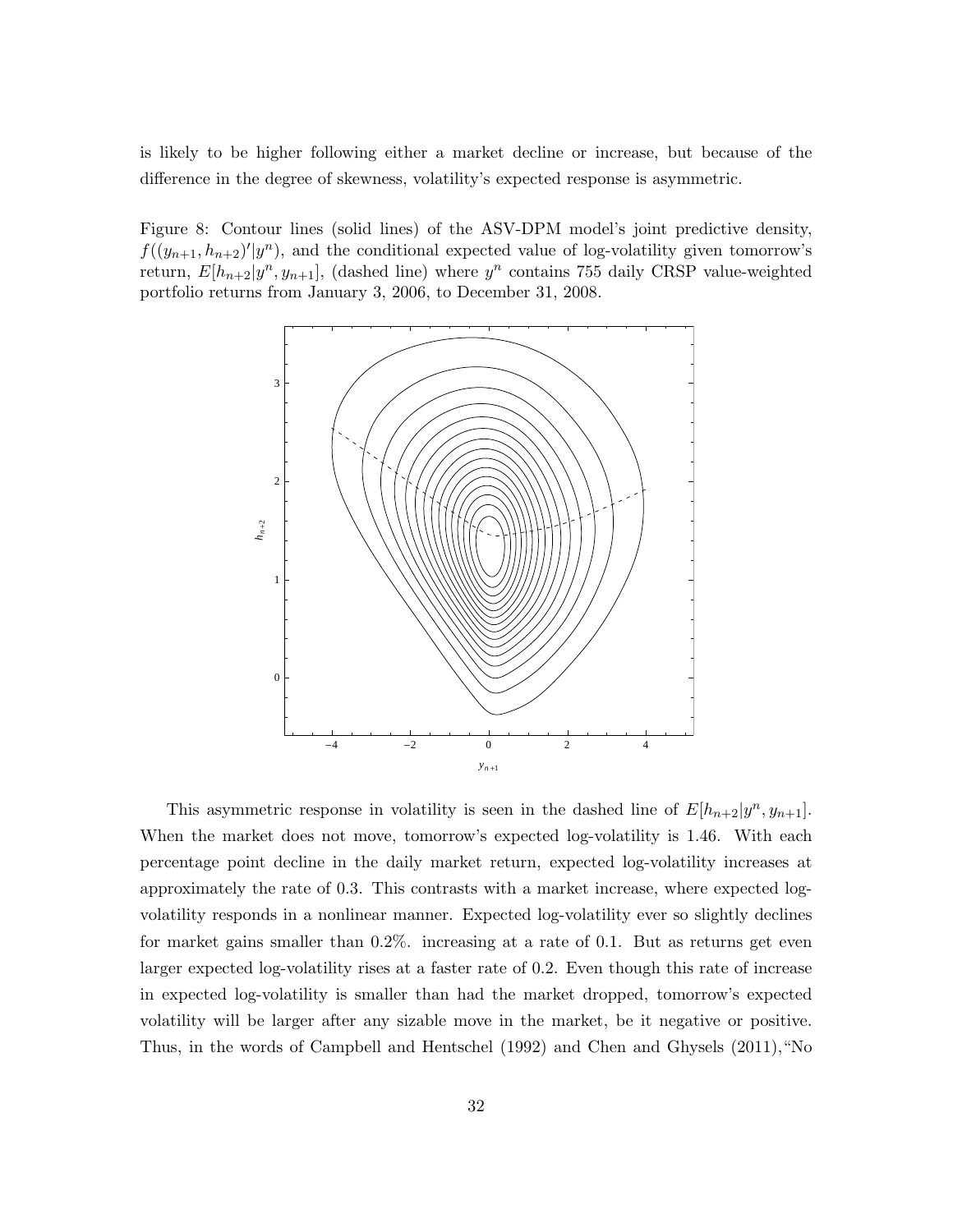news is good news," when talking about market returns and volatility.

### 7.1 Time-varying volatility response

Like volatility, the volatility-return relationship can vary. This begs the question, does the dashed line in Figure 8 represent the typical joint predictive distribution of tomorrow's market return and log-volatility, or is it an abnormality? To answer this question we delete the last 540 returns from the return history and sequentially estimate the volatility-return relationship beginning with the return history ending on November 8, 2006 and adding one return at a time until we reach December 31, 2008.

Figure 9: The ASV-DPM conditional expected log-volatility,  $E[h_{n+2}|y^n, y_{n+1}]$ , plotted against future return,  $y_{n+1}$ , for the return series,  $y^n = (y_1, \ldots, y_n)$ ,  $n = 216, \ldots, 755$ .



In Figure 9, we plot  $E[h_{n+2}|y^n, y_{n+1}]$  for each of the 540 return histories,  $y^n$ ,  $n =$ 216, . . . , 755. This figure illustrates how the volatility-return relationship depends on the return history. The value of  $E[h_{n+2}|y^n, y_{n+1} = 0]$  ranges from -1 to 4, with the highest concentration falling between  $-0.5$  to 1.5. Histories associated with the largest  $E[h_{n+2}|y^n, y_{n+1} =$ 0] end during the most volatile period of September, 2008. The  $E[h_{n+2}|y^n, y_{n+1} = 0]$ near the origin have  $y^n$  that end during calmer more normal market periods. Current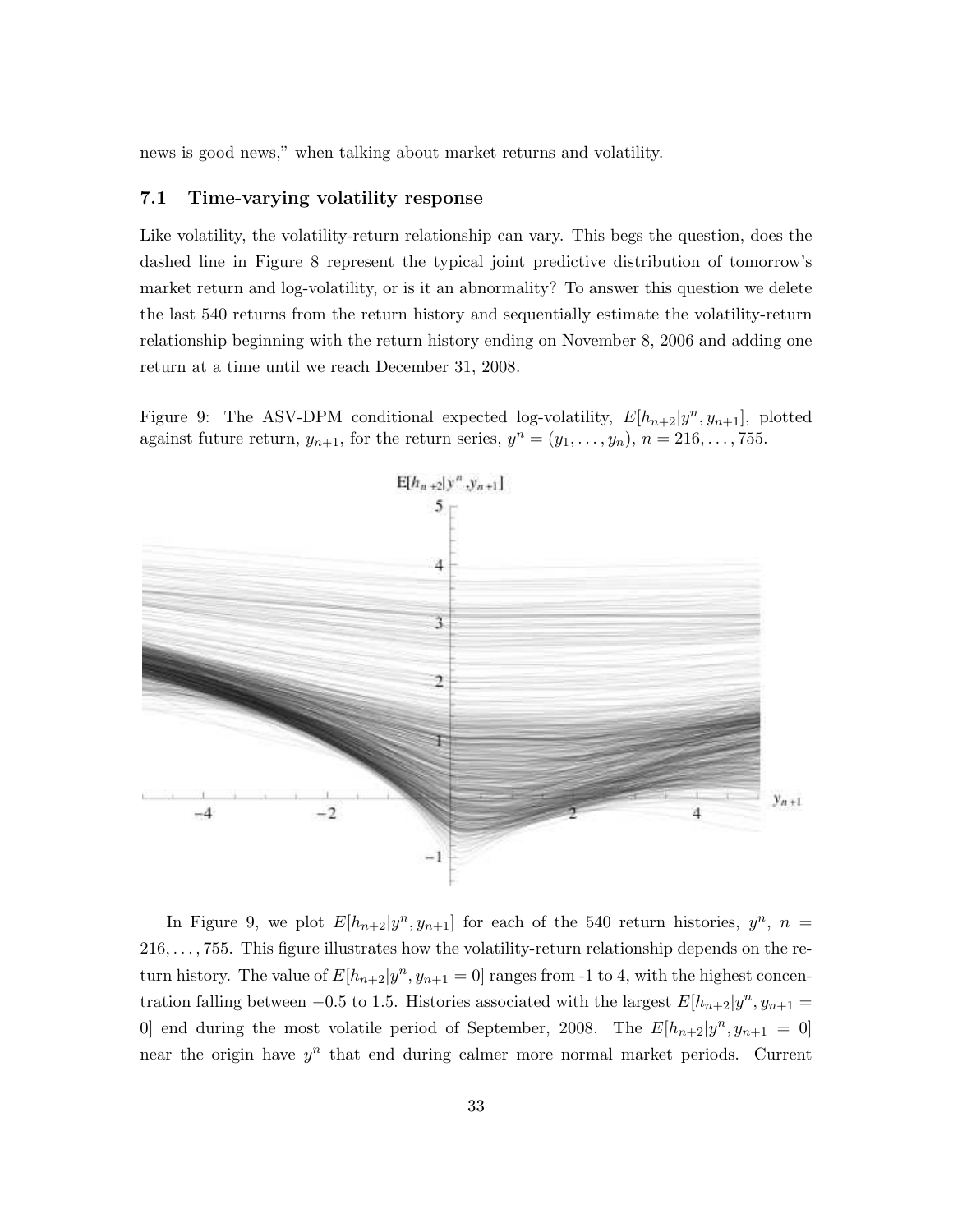volatility explains 89 percent of the variation in  $E[h_{n+2}|y^n, y_{n+1} = 0]$  when regressing it on  $E[h_{n+1}|y^n]$ . Hence, as one would expect tomorrow's expected volatility is strongly correlated with today's volatility.

Many studies of the leverage effect assume that debt is unaffected by changes in the stock market, and is hence, riskless; e.g. see Schwert (1989) and Figlewski and Wang (2000). Christie (1982) shows that by allowing the value of debt to change in the same direction as market capital, the leverage effect is weakened. Under risky debt, a negative market return leads to an increase in volatility, but the size of the impact declines as leverage grows. By most practitioners, leverage was viewed as being high during 2008. The return histories ending during this period have the highest values for  $E[h_{n+2}|y^n, y_{n+1}]$ , but also the flattest.

The degree of asymmetry in  $E[h_{n+2}|y^n, y_{n+1}]$  is also affected. Asymmetry is greatest when  $E[h_{n+2}|y^n, y_{n+1} = 0]$  is negative and today's volatility is low. At the other end of the spectrum, volatility's response to the market is nearly symmetrical when  $E[h_{n+2}|y^n, y_{n+1} =$ 0] is greater than 2 and the return history ends during volatile bear markets. Volatility response is not only symmetrical for these histories, there is almost no volatility response at all.

The degree of shading in Figure 9 provides a rough density measure of the different volatility-return responses. Dark bands over the negative returns show that for many of the 540 volatility-return responses a drop in the market today corresponds to an increase in expected log-volatility. A similar but not quite as dark a band can also be seen for positive daily returns.<sup>7</sup> The lighter lines are the volatility-return relationships whose histories end during rare, but very volatile, times. As mentioned above, these responses are symmetrical and nearly flat. Thus, we see that during "normal" times, no news is good news for volatility, which is even more true during tranquil times. During the most turbulent of markets, news of any sort just does not matter for expected volatility. This is a notable feature of the semiparametric ASV model. When markets are highly volatile, a return shock must be large in order to affect the market's expectations about tomorrow's volatility. Whereas, on a typical day only a little bit of news is required to cause expected volatility to increase.

## 8 Conclusion

In this paper we extended the asymmetric, stochastic, log-volatility model whose innovations are correlated and normally distributed by modeling the uncertainty in their joint

<sup>&</sup>lt;sup>7</sup>The dark band in Figure 9 has a shape very similar to Chen and Ghysels (2011) nonparametric news impact curve on p. 49.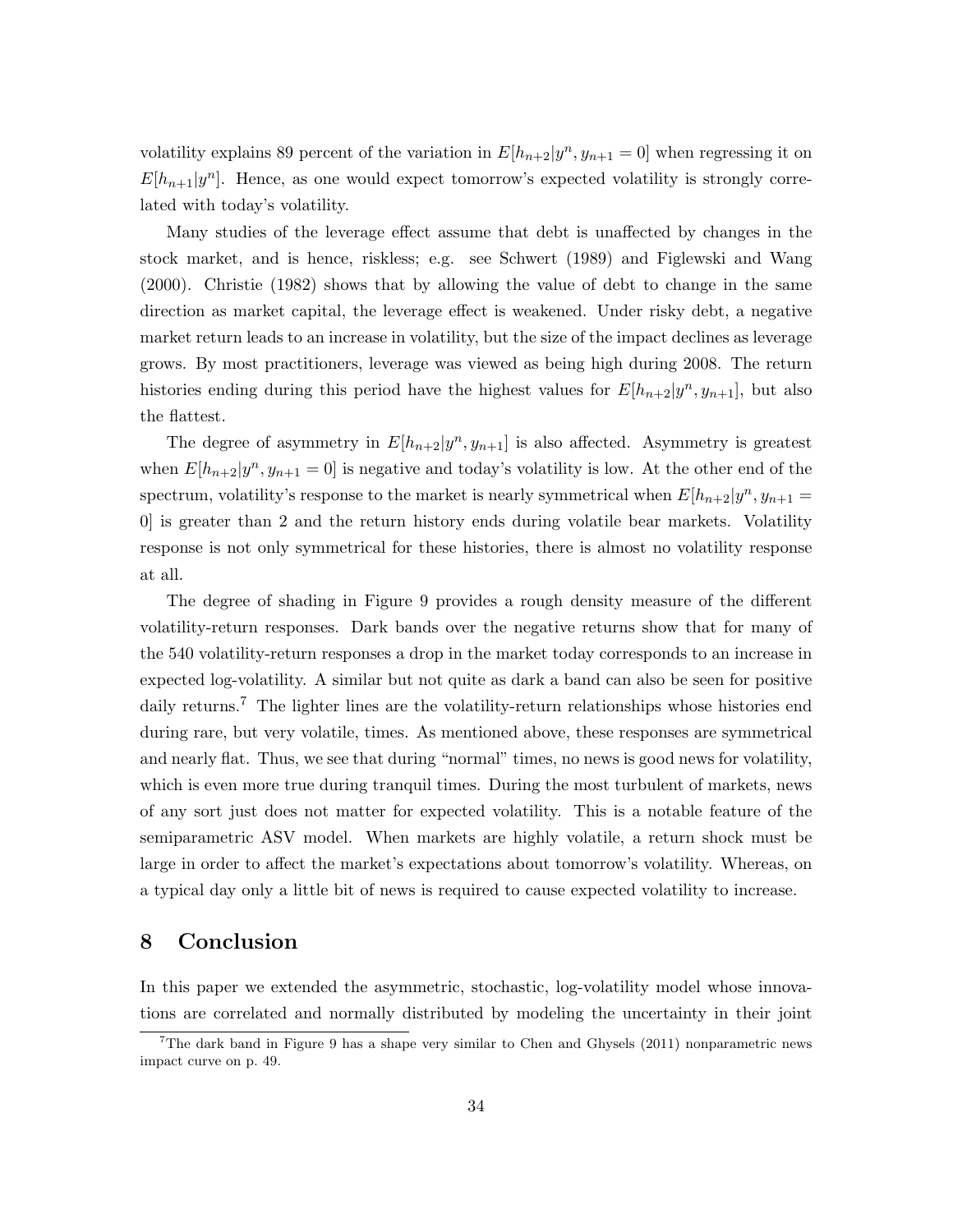distribution with a nonparametric, bivariate Dirichlet process mixture prior. We provide a sampling algorithm to integrate out the parameter, volatility and distributional uncertainty of our semiparametric, asymmetric, stochastic volatility model. Our algorithm is also used to compute the log Bayes predictive forecast of the semiparametric model relative to the parametric version. These log Bayes predictions are used to evaluate and compare the forecasting abilities of the two models.

The nonparametric prior increases the flexibility of the asymmetric stochastic volatility model by allowing the correlation between its innovations to take on infinite number of values, while being manageable and parsimonious by taking on a finite number of correlations for a finite length data set. This flexibility is important when forecasting market returns, especially when the market transitions from a low to high volatility state or the market suddenly declines. In the empirical case study, forecasts from our semiparametric asymmetric stochastic volatility model capture these types of episodes, whereas the parametric model does not. This leads to the daily predictive Bayes factors favoring the nonparametric asymmetric stochastic volatility model more often than the parametric version.

The flexibility of having more than one value to model the correlation between volatility and return is also important for modeling the volatility-return relationship and the response in expected volatility to a unexpected change in market returns. In particular, the size and and degree of asymmetry in the response of volatility to an unexpected change in market prices can vary. Using the semiparametric model of the asymmetric stochastic volatility, the response in the expected value of volatility to a decline in stock prices versus an increase is highly asymmetric when volatility is currently low and the market is calm. However, if volatility is high and the market irregular, the asymmetry nearly disappears and the response in expected volatility becomes muted. In other words, during normal times, just a little bit of news affects volatility, whereas, during a turbulent market, it takes a significant amount of news to impact volatility.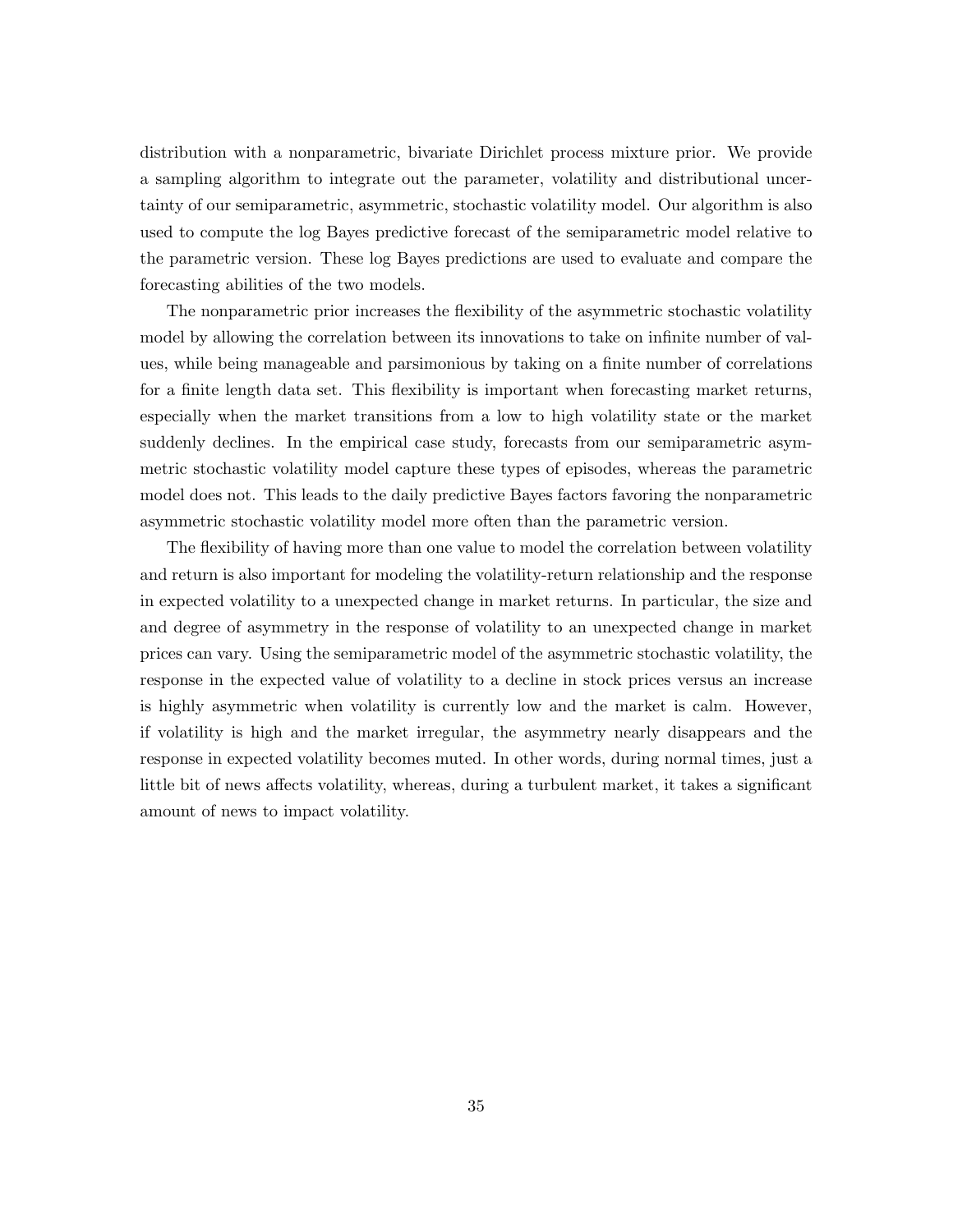# References

- Asai, M. and McAleer, M.: 2009, Multivariate stochastic volatility, leverage and news impact surfaces, Econometric Journal 12, 292–309.
- Basu, S. and Chib, S.: 2003, Marginal likelihood and Bayes factors for Dirichlet process mixture models, Journal of the American Statistical Association 98(461), 224–235.
- Bekaert, G. and Wu, G.: 2000, Asymmetric volatility and risk in equity markets, Review of Financial Studies 13, 1–42.
- Black, F.: 1976, Studies in stock price volatility changes, *Proceedings of the 1976 Meetings of* the Business and Economics Statistics Section of the American Statistical Association pp. 177–181.
- Blackwell, D. and MacQueen, J.: 1973, Ferguson distributions via polya urn schemes, The Annals of Statistics 1, 353–355.
- Campbell, J. Y. and Hentschel, L.: 1992, No news is good news: An asymmetric model of changing volatility in stock returns, Journal of Financial Economics 31, 281–318.
- Carvalho, C. M., Lopes, H. F., Polson, N. G. and Taddy, M. A.: 2010, Particle learning for general mixtures, Bayesian Analysis 5(4), 709–740.
- Chen, X. and Ghysels: 2011, News good or bad and its impact on volatility predictions over multiple horizons, Review of Financial Studies 24, 46–81.
- Chib, S. and Greenberg, E.: 1995, Understanding the Metropolis-Hastings algorithm, American Statistician 49, 327–335.
- Chib, S., Nardari, F. and Shephard, N.: 2002, Markov chain Monte Carlo methods for stochastic volatility models, Journal of Econometrics 108, 281–316.
- Christie, A. A.: 1982, The stochastic behavior of common stock variances: Value, leverage and interest rate effects, Journal of Financial Economics 10, 407–432.
- Das, S. R. and Sundaram, R. K.: 1999, Of smiles and smirks: A term structure perspective, Journal of Financial and Quantitave Analysis 34(2), 211–239.
- Delatola, E.-I. and Griffin, J. E.: 2011a, Bayesian nonparametric modelling of the return distribution with stochastic volatilty, Bayesian Analysis 6, 1–26.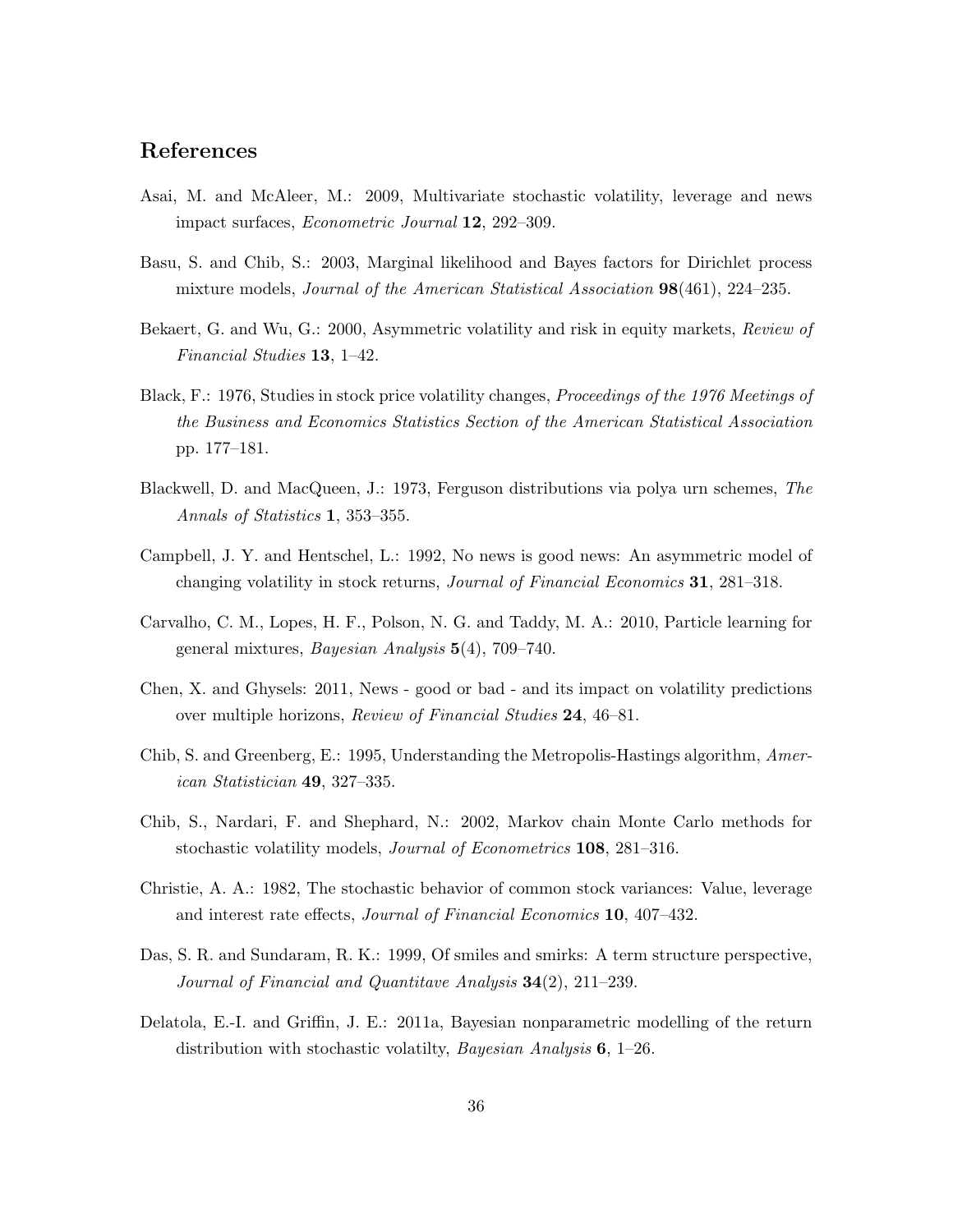- Delatola, E.-I. and Griffin, J. E.: 2011b, A Bayesian semiparametric model for volatility with a leverage effect, *Technical report*, University of Kent.
- Dickey, J. D.: 1971, The weighted likelihood ratio, linear hypotheses on normal location parameters, Annals of Mathematical Statistics 42, 204–223.
- Durham, G. B.: 2007, SV mixture models with application to S&P 500 index return, *Journal* of Financial Economics 85, 822–856.
- Escobar, M. D.: 1994, Estimating normal means with a Dirichlet process prior, Journal of the American Statistical Association 89(425), 268–277.
- Escobar, M. D. and West, M.: 1995, Bayesian density estimation and inference using mixtures, Journal of the American Statistical Association 90(430), 577–588.
- Ferguson, T.: 1973, A Bayesian analysis of some nonparametric problems, The Annals of Statistics 1(2), 209–230.
- Figlewski, S. and Wang, X.: 2000, Is the "leverage effect" a leverage effect?, Technical report, NYU Stern School of Business.
- French, K. R., Schwert, G. W. and Stambaugh, R. F.: 1987, Expected stock returns and volatility, Journal of Financial Economics 19, 3–29.
- Geweke, J.: 2001, Bayesian econometric and forecasting, *Journal of Econometrics* 100, 11– 15.
- Geweke, J. and Whiteman, C.: 2006, Bayesian forecasting, in G. Elliot, C. Granger and A. Timmermann (eds), Handbook of Economic Forecasting, Elsevier, Amsterdam.
- Griffin, J. E.: 2011, Default priors for density estimation with mixture models, *Bayesian* Analysis 5, 45–64.
- Griffin, J. E. and Steel, M. F. J.: 2006, Ordered-based dependent Dirichlet processes, Journal of the American Statistical Association 101, 179–194.
- Griffin, J. E. and Steel, M. F. J.: 2011, Stick-breaking autoregressive processes, *Journal of* Econometrics 162, 383–396.
- Harvey, A., Ruiz, E. and Shephard, N.: 1994, Multivariate stochastic variance models, The Review of Economic Studies 61(2), 247–264.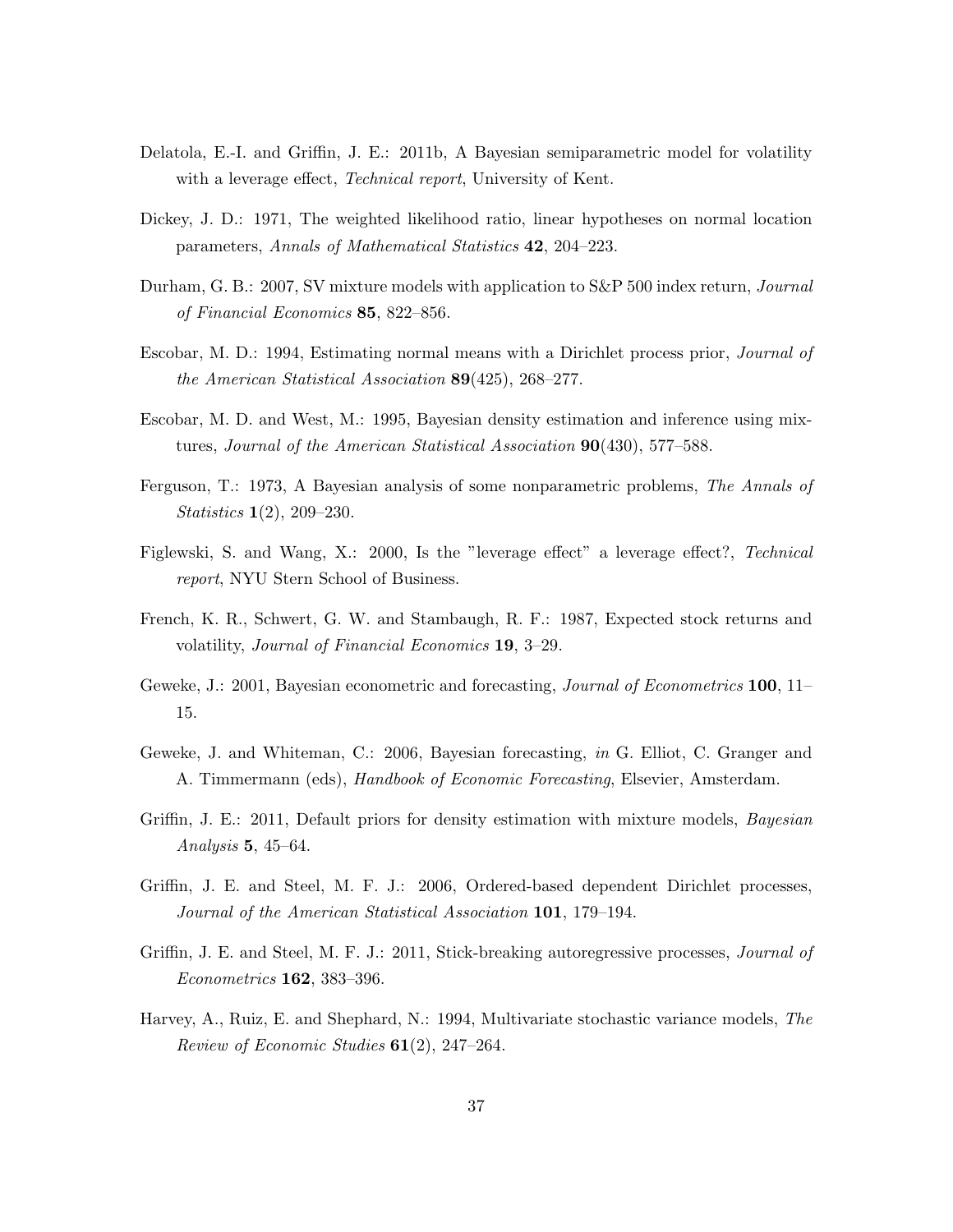- Jacquier, E., Polson, N. G. and Rossi, P. E.: 1994, Bayesian analysis of stochastic volatility models, Journal of Business  $\mathcal C$  Economic Statistics 12, 371-417.
- Jefferies, H.: 1961, *Theory of Probability*, Claredon Press.
- Jensen, M. J.: 2004, Semiparametric Bayesian inference of long-memory stochastic volatility models, Journal of Time Series Analysis 25(6), 895–922.
- Jensen, M. J. and Maheu, J. M.: 2010, Bayesian semiparametric stochastic volatility modeling, Journal of Econometrics  $157(2)$ ,  $306 - 316$ .
- Kim, S., Shephard, N. and Chib, S.: 1998, Stochastic volatility: Likelihood inference and comparison with arch models, Review of Economic Studies 65, 361–393.
- Lo, A. Y.: 1984, On a class of Bayesian nonparametric estimates. i. density estimates, The Annals of Statistics 12, 351–357.
- MacEachern, S. N. and Müller, P.: 1998, Estimating mixture of Dirichlet process models, Journal of Computational and Graphical Statistics 7(2), 223–238.
- Nelson, D. B.: 1991, Conditional heteroskedasticity in asset returns: A new approach, Econometrica 59, 347–370.
- Omori, Y., Chib, S., Shephard, N. and Nakajima, J.: 2007, Stochastic volatility with leverage: Fast and efficient likelihood inference, *Journal of Econometrics*  $140(2)$ ,  $425-449$ .
- Poon, S. and Granger, C. W.: 2003, Forecasting volatility in financial markets: A review, Journal of Economics Literature 41, 478–539.
- Schwert, G.: 1989, Why does stock market volatility change over time?, *Journal of Finance* 44, 1115–1154.
- Sethuraman, J.: 1994, A constructive definition of Dirichlet priors, *Statistica Sinica* 4, 639– 650.
- West, M., Muller, P. and Escobar, M.: 1994, Hierarchical priors and mixture models with applications in regression and density estimation, in P. R. Freeman and A. F. Smith (eds), Aspects of Uncertainty, John Wiley.
- Yu, J.: 2005, On leverage in a stochastic volatility model, *Journal of Econometrics*  $127(2)$ , 165–178.